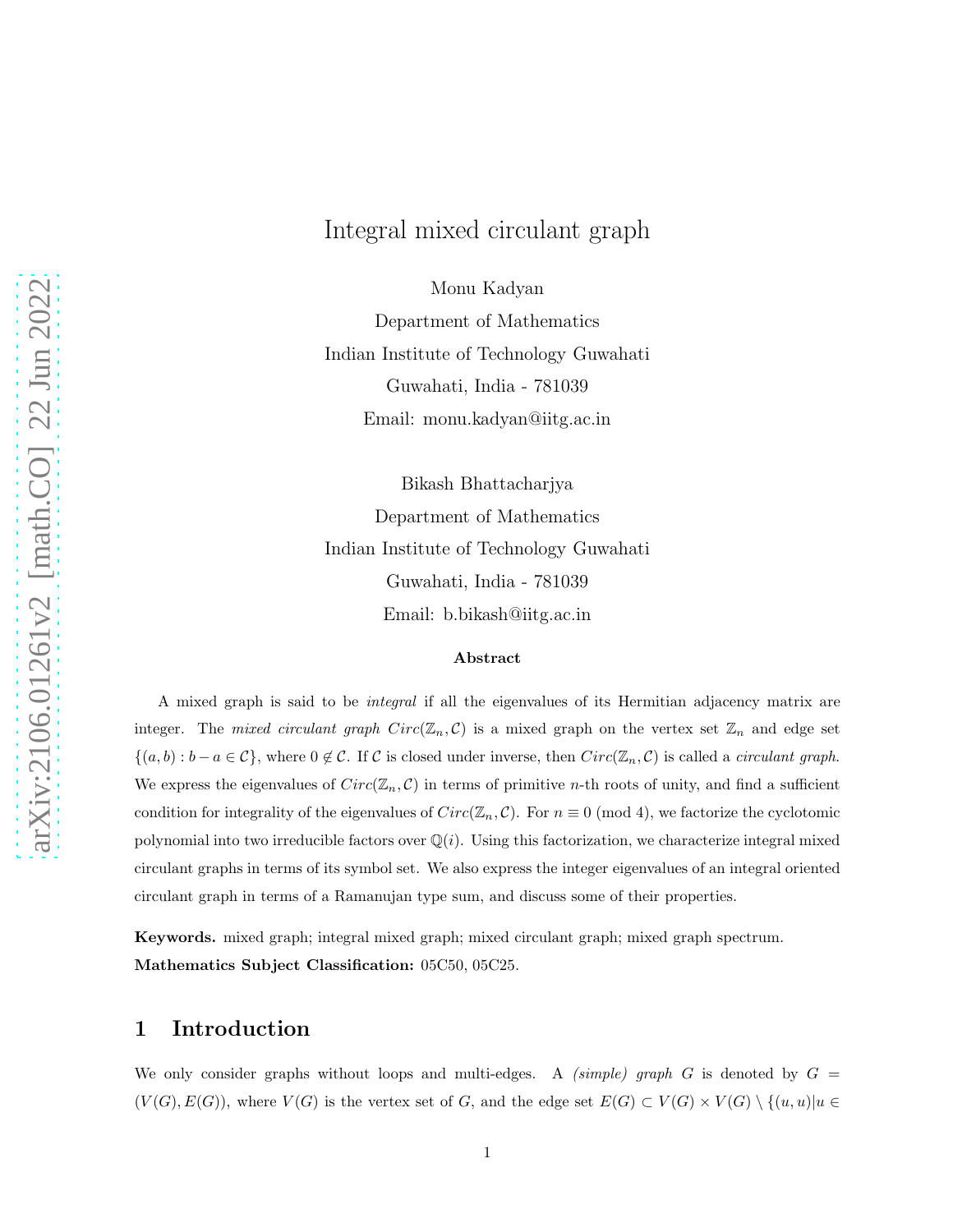$V(G)$  with  $(u, v) \in E(G)$  if and only if  $(v, u) \in E(G)$ . A graph G is said to be *oriented* if  $(u, v) \in E(G)$ implies that  $(v, u) \notin E(G)$ . A graph G is said to be *mixed* if  $(u, v) \in E(G)$  does not always imply that  $(v, u) \in E(G)$ , see [\[21\]](#page-45-0) for details. In a mixed graph G, we call an edge with end vertices u and v to be *undirected* (resp. *directed*) if both  $(u, v)$  and  $(v, u)$  belong to  $E(G)$  (resp. only one of  $(u, v)$  and  $(v, u)$ ) belongs to  $E(G)$ ). An undirected edge  $(u, v)$  is denoted by  $u \leftrightarrow v$ , and a directed edge  $(u, v)$  is denoted by  $u \to v$ . Hence, a mixed graph can have both directed and undirected edges. Note that, if all edges of a mixed graph G are directed (resp. undirected) then G is an oriented graph (resp. a simple graph). For a mixed graph  $G$ , the underlying graph  $G_U$  of G is the simple undirected graph in which all edges of G are considered undirected. By the terms of order, size, number of components, degree of a vertex, distance between two vertices etc., we mean that they are the same as in their underlying graphs.

In 2015, Liu and Li [\[21\]](#page-45-0) introduced Hermitian adjacency matrix of a mixed graph. For a mixed graph with *n* vertices, its *Hermitian adjacency matrix* is denoted by  $H(G) = (h_{uv})_{n \times n}$ , where  $h_{uv}$  is given by

$$
h_{uv} = \begin{cases} 1 & \text{if } (u, v) \in E \text{ and } (v, u) \in E, \\ i & \text{if } (u, v) \in E \text{ and } (v, u) \notin E, \\ -i & \text{if } (u, v) \notin E \text{ and } (v, u) \in E, \\ 0 & \text{otherwise.} \end{cases}
$$

Here  $i = \sqrt{-1}$  is the imaginary number unit. Hermitian adjacency matrix of a mixed graph incorporates both adjacency matrix of simple graph and skew adjacency matrix of an oriented graph. The Hermitian spectrum of G, denoted by  $Sp_H(G)$ , is the multi set of the eigenvalues of  $H(G)$ . It is easy to see that  $H(G)$  is a Hermitian matrix and so  $Sp_H(G) \subseteq \mathbb{R}$ .

A mixed graph is said to be *integral* if all the eigenvalues of its Hermitian adjacency matrix are integers. Integral graphs were first defined by Harary and Schwenk in 1974 [\[16\]](#page-45-1) and proposed a classification of integral graphs. See [\[5\]](#page-44-0) for a survey on integral graphs. Watanabe and Schwenk [\[29,](#page-46-0) [30\]](#page-46-1) proved several interesting results on integral trees in 1979. Csikvari [\[13\]](#page-45-2) constructed integral trees with arbitrary large diameters in 2010. Further research on integral trees can be found in [\[9,](#page-45-3) [8,](#page-45-4) [27,](#page-46-2) [28\]](#page-46-3). In 2009, Ahmadi et al. [\[2\]](#page-44-1) proved that only a fraction of  $2^{-\Omega(n)}$  of the graphs on n vertices have an integral spectrum. Bussemaker et al.  $[10]$  proved that there are exactly 13 connected cubic integral graphs. Stevanović  $[26]$ studied the 4-regular integral graphs avoiding  $\pm 3$  in the spectrum, and Lepović et al. [\[20\]](#page-45-6) proved that there are 93 non-regular, bipartite integral graphs with maximum degree four. In 2017, Guo et. al. [\[15\]](#page-45-7) found all possible mixed graphs on *n* vertices with spectrum  $(-n+1, -1, -1, \dots, -1)$ .

Let Γ be a group,  $\mathcal{C} \subseteq \Gamma$  and  $\mathcal{C}$  does not contain identity element of Γ. The set  $\mathcal{C}$  is said to be *symmetric* (resp. *skew-symmetric*) if C is closed under inverse (resp.  $a^{-1} \notin C$  for all  $a \in C$ ). Define  $\overline{\mathcal{C}} = \{u \in \mathcal{C} : u^{-1} \notin \mathcal{C}\}\.$  Clearly  $\mathcal{C} \setminus \overline{\mathcal{C}}$  is symmetric and  $\overline{\mathcal{C}}$  is skew-symmetric. The *mixed Cayley graph*  $G = Cay(\Gamma, \mathcal{C})$  is a mixed graph, where  $V(G) = \Gamma$  and  $E(G) = \{(a, b) : a, b \in \Gamma, ba^{-1} \in \mathcal{C}\}\)$ . Since we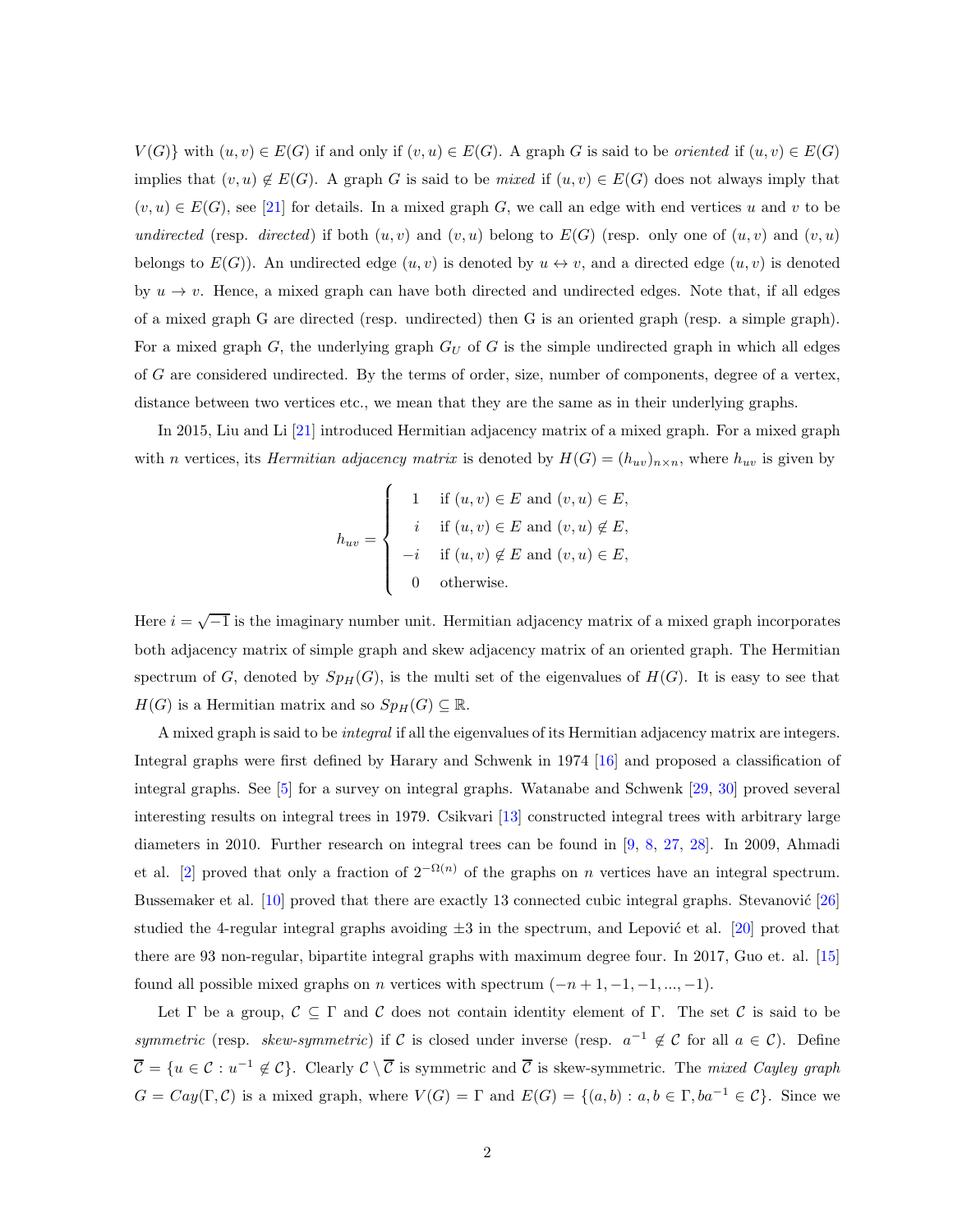have not assumed that  $\mathcal C$  is symmetric, so mixed Cayley graph can have directed edges. If  $\mathcal C$  is symmetric, then G is a (simple) *Cayley graph*. If C is skew-symmetric then G is an *oriented Cayley graph*.

In 1982, Bridge and Mena [\[7\]](#page-44-2) introduced a characterization of integral Cayley graphs over abelian group. Later on, same characterization was rediscovered by Wasin So [\[25\]](#page-46-5) for cyclic groups in 2005. In 2009, Abdollahi and Vatandoost [\[1\]](#page-44-3) proved that there are exactly seven connected cubic integral Cayley graphs. On the same year, Klotz and Sander [\[18\]](#page-45-8) proved that if Cayley graph  $Cay(\Gamma, \mathcal{C})$  over abelian group Γ is integral then C belongs to the Boolean algebra  $\mathbb{B}(\Gamma)$  generated by the subgroups of Γ. Moreover, they conjectured that the converse is also true, which has been proved by Alperin and Peterson [\[4\]](#page-44-4). In 2014, Cheng et al. [\[19\]](#page-45-9) proved that normal Cayley graphs (its generating set  $\mathcal C$  is closed under conjugation) over symmetric groups are integral. Alperin [\[3\]](#page-44-5) gave a characterization of integral Cayley graphs over finite groups. In 2017, Lu et al. [\[22\]](#page-46-6) gave necessary and sufficient condition for the integrality of Cayley graphs over dihedral group  $D_n = \langle a, b | a^n = b^2 = 1, bab = a^{-1} \rangle$ . In particular, they completely determined all integral Cayley graphs over the dihedral group  $D_p$  for a prime p. In 2019, Cheng et al.[\[11\]](#page-45-10) obtained several simple sufficient conditions for the integrality of Cayley graphs over dicyclic group  $T_{4n} = \langle a, b | a^{2n} = 1, a^n = b^2, b^{-1}ab = a^{-1} \rangle$ . In particular, they also completely determined all integral Cayley graphs over the dicyclic group  $T_{4p}$  for a prime p. However, it is far from being solved to obtain an explicit characterization of integral mixed Cayley graphs. As a simple attempt to this aspect, in this present paper, we give a characterization of integral mixed Cayley graph over cyclic group. If  $\Gamma = \mathbb{Z}_n$  then the mixed Cayley graph  $Cay(\mathbb{Z}_n, \mathcal{C})$  is known as mixed circulant graph, we denote it by  $Circ(\mathbb{Z}_n, \mathcal{C})$ . If C is symmetric then  $Circ(\mathbb{Z}_n, \mathcal{C})$  is a (simple) *circulant graph*. If C is skew-symmetric then  $Circ(\mathbb{Z}_n, \mathcal{C})$  is an *oriented circulant graph*.

This paper is organized as follows. In second section, we express the eigenvalues of a mixed circulant graph as a sum of eigenvalues of a simple circulant graph and an oriented Cayley graph. In third section, for  $n \equiv 0 \pmod{4}$ , we obtain a sufficient condition on the set C for integral mixed circulant graphs. In fourth section, for  $n \equiv 0 \pmod{4}$ , we obtain two monic irreducible factors  $\Phi_n^1(x)$  and  $\Phi_n^3(x)$  of the cyclotomic polynomial  $\Phi_n(x)$  over  $\mathbb{Q}(i)$  such that  $\Phi_n(x) = \Phi_n^1(x) \cdot \Phi_n^3(x)$ . Note that for  $n \not\equiv 0 \pmod{4}$ , the cyclotomic polynomial  $\Phi_n(x)$  is irreducible over  $\mathbb{Q}(i)$ . We prove, for even positive integer n, that  $n/2 = \sum$  $d \in D_n$  $\varphi(n/d)$ , where  $D_n$  is the set of all odd divisors of n. In fifth section, we characterize integral mixed circulant graphs in terms of its symbol set. In the last section, we express the integer eigenvalues of an integral oriented circulant graph in terms of a Ramanujan type sum, and discuss some of their properties.

## 2 Oriented and mixed circulant graph

An  $n \times n$  *circulant matrix* C have the form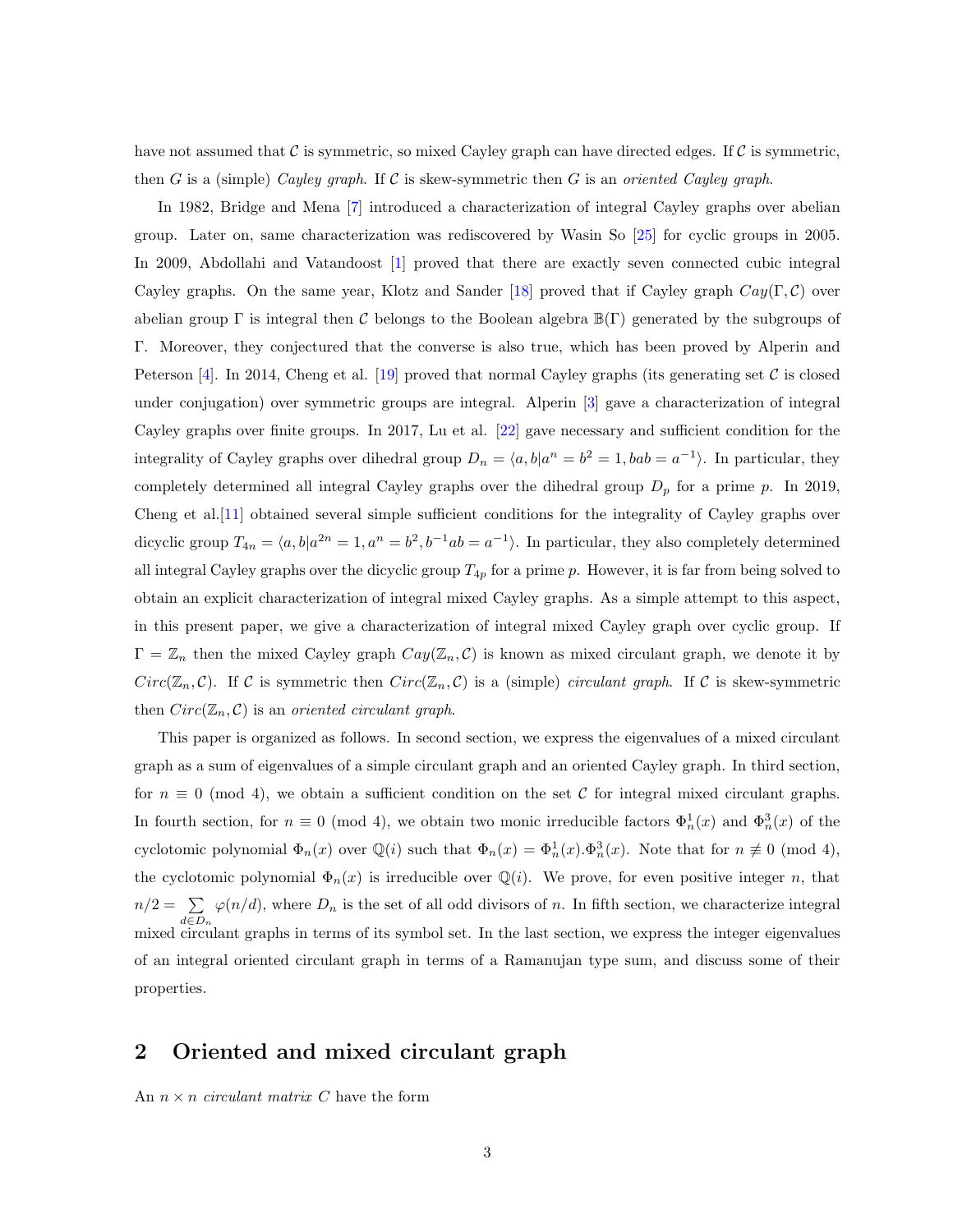$$
C = \begin{pmatrix} c_0 & c_1 & c_2 & \cdots & c_{n-1} \\ c_{n-1} & c_0 & c_1 & \cdots & c_{n-2} \\ c_{n-2} & c_{n-1} & c_0 & \cdots & c_{n-3} \\ \vdots & \vdots & \vdots & \ddots & \vdots \\ c_1 & c_2 & c_3 & \cdots & c_0 \end{pmatrix}
$$

,

where each row is a cyclic shift of the row above it. We see that the  $(j, k)$ -th entry of C is  $c_{k-j \pmod{n}}$ . We denote such a circulant matrix by  $C = Circ(c_0, ..., c_{n-1}).$ 

The circulant matrix  $C$  is diagonalizable by the matrix  $F$  whose  $k$ -th column is defined by

$$
F_k = \frac{1}{\sqrt{n}} [1, w_n^k, ..., w_n^{(n-1)k}]^t,
$$

where  $w_n = \exp(2\pi i/n)$  and  $0 \le k \le (n-1)$ . The eigenvalues of C are

$$
\lambda_k = \sum_{l=0}^{n-1} c_l w_n^{lk}, \text{ for } k = 0, 1, ..., n-1.
$$

For more information on circulant matrices see [\[14\]](#page-45-11). Let  $G = Circ(\mathbb{Z}_n, C)$  be a mixed circulant graph on *n* vertices. Let  $c_{j \pmod{n}} = h_{1,j+1}$ . We see that  $h_{jk} = c_{k-j \pmod{n}}$ . So the Hermitian adjacency matrix of a mixed circulant graph is a circulant matrix.

**Lemma 2.1.** *The spectrum of the mixed circulant graph*  $Circ(\mathbb{Z}_n, \mathcal{C})$  *is*  $\{\gamma_0, \gamma_1, ..., \gamma_{n-1}\}\$ *, where*  $\gamma_j =$  $\lambda_j + \mu_j$ ,

$$
\lambda_j = \sum_{k \in \mathcal{C} \setminus \overline{\mathcal{C}}} w_n^{jk} \text{ and } \mu_j = i \sum_{k \in \overline{\mathcal{C}}} (w_n^{jk} - w_n^{-jk}), \text{ for } j = 0, 1, ..., n-1.
$$

*Proof.* Since Hermitian adjacency matrix of a mixed circulant graph is circulant, so the eigenvalues of  $H(G)$  are

$$
\gamma_j = \sum_{k \in \mathcal{C} \setminus \overline{\mathcal{C}}} w_n^{jk} + i \sum_{k \in \overline{\mathcal{C}}} w_n^{jk} - i \sum_{k \in \overline{\mathcal{C}}} w_n^{-jk} = \lambda_j + \mu_j.
$$

Observe that  $\lambda_j = \lambda_{n-j}$  and  $\mu_j = -\mu_{n-j}$  for all  $j = 0, 1, ..., n-1$ . Next two corollaries are special case of Lemma [2.1.](#page-25-0)

**Corollary 2.1.1.** *[\[6\]](#page-44-6)* The spectrum of the circulant graph  $Circ(\mathbb{Z}_n, \mathcal{C})$  is  $\{\lambda_0, \lambda_1, ..., \lambda_{n-1}\}\$ , where

$$
\lambda_j=\sum_{k\in\mathcal{C}}w_n^{jk},\text{ for }j=0,1,...,n-1.
$$

Corollary 2.1.2. *The spectrum of the oriented circulant graph*  $Circ(\mathbb{Z}_n, \mathcal{C})$  *is*  $\{\mu_0, \mu_1, ..., \mu_{n-1}\}\$ *, where* 

$$
\mu_j = i \sum_{k \in \mathcal{C}} (w_n^{jk} - w_n^{-jk}), \text{ for } 0 \le j \le n - 1.
$$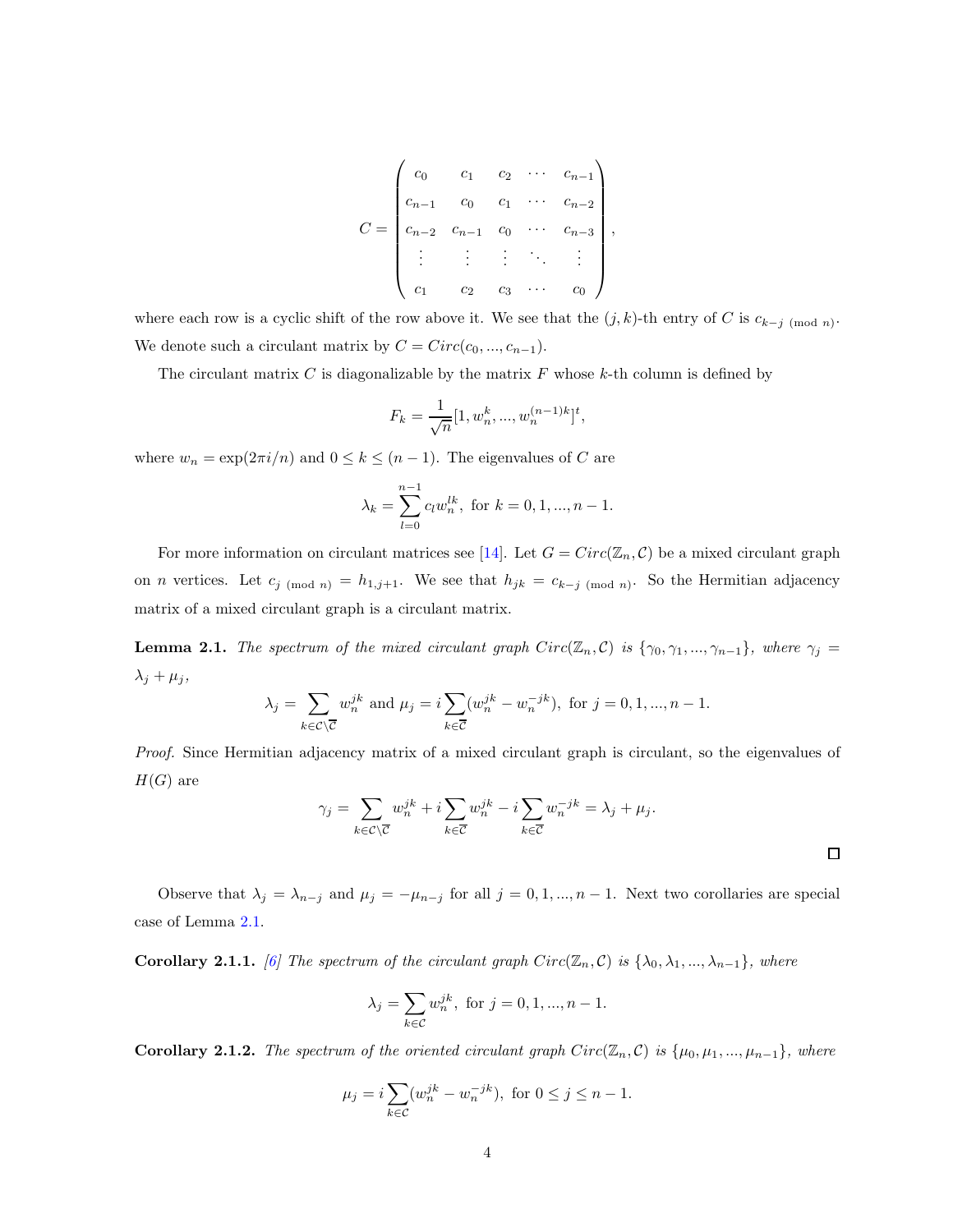From Lemma [2.1,](#page-25-0) we observe that the eigenvalues of a mixed circulant graph  $Circ(\mathbb{Z}_n, \mathcal{C})$  are the sum of the eigenvalues of the circulant graph  $Circ(\mathbb{Z}_n, \mathcal{C} \setminus \overline{\mathcal{C}})$  and the oriented circulant graph  $Circ(\mathbb{Z}_n, \overline{\mathcal{C}})$ .

Let  $n \geq 2$  be a fixed positive integer. We review some basic definitions and notations from Wasin So [\[25\]](#page-46-5). For a divisor d of n, define  $M_n(d) = \{d, 2d, ..., n-d\}$ , the set of all positive multiples of d less than n. Also define  $G_n(d) = \{k : 1 \leq k \leq n-1, \gcd(k, n) = d\}$ . It is clear that  $M_n(n) = G_n(n) = \emptyset$ ,  $M_n(d) = dM_{(n/d)}(1)$  and  $G_n(d) = dG_{(n/d)}(1)$ .

**Lemma 2.2.** [\[25\]](#page-46-5) If  $n = dg$  for some  $d, g \in \mathbb{Z}$  then  $M_n(d) = \bigcup_{h|g} G_n(hd)$ .

**Theorem 2.3.** [\[25\]](#page-46-5) Let d be a proper divisor of n. If  $x^n = 1$  then  $\sum$  $q \in G_n(d)$  $x^q \in \mathbb{Z}$ .

Wasin So [\[25\]](#page-46-5) characterized integral circulant graphs in the following theorem. Several results of the paper are influenced by [\[25\]](#page-46-5).

**Theorem 2.4.** [\[25\]](#page-46-5) The circulant graph  $Circ(\mathbb{Z}_n, \mathcal{C})$  is integral if and only if  $\mathcal{C} = \bigcup_{i \in \mathcal{C}_n}$  $\bigcup_{d \in \mathscr{D}} G_n(d)$ , where  $\mathscr{D} \subseteq \{d : d \mid n\}.$ 

The next lemma will help us to extend characterization of integral oriented circulant graphs to integral mixed circulant graphs.

**Lemma 2.5.** The mixed circulant graph  $Circ(\mathbb{Z}_n, \mathcal{C})$  is integral if and only if both  $Circ(\mathbb{Z}_n, \mathcal{C} \setminus \overline{\mathcal{C}})$  and  $Circ(\mathbb{Z}_n, \overline{\mathcal{C}})$  *are integral.* 

*Proof.* Let  $\gamma_j$  be an integer eigenvalue of the mixed circulant graph  $Circ(\mathbb{Z}_n, \mathcal{C})$ . By Lemma [2.1,](#page-25-0)  $\gamma_j =$  $\lambda_j + \mu_j$  and  $\gamma_{n-j} = \lambda_j - \mu_j$  for all  $j = 0, ..., n-1$ , where  $\lambda_j$  is an eigenvalue of  $Circ(\mathbb{Z}_n, \mathcal{C} \setminus \overline{\mathcal{C}})$  and  $\mu_j$  is an eigenvalue of  $Circ(\mathbb{Z}_n, \overline{C})$ . Thus  $\lambda_j = \frac{\gamma_j + \gamma_{n-j}}{2}$  $\frac{\gamma_{n-j}}{2} \in \mathbb{Q}$  and  $\mu_j = \frac{\gamma_j - \gamma_{n-j}}{2}$  $\frac{\gamma_{n-j}}{2} \in \mathbb{Q}$ . As  $\lambda_j$  and  $\mu_j$  are algebraic integers,  $\lambda_j, \mu_j \in \mathbb{Q}$  implies that  $\lambda_j$  and  $\mu_j$  are integers. Thus the circulant graph  $Circ(\mathbb{Z}_n, \mathcal{C} \setminus \overline{\mathcal{C}})$  and the oriented circulant graph  $Circ(\mathbb{Z}_n, \overline{C})$  are integral.

Conversely, assume that both  $Circ(\mathbb{Z}_n, \mathcal{C} \setminus \overline{\mathcal{C}})$  and  $(\mathbb{Z}_n, \overline{\mathcal{C}})$  are integral. Then Lemma [2.1](#page-25-0) implies that  $Circ(\mathbb{Z}_n, \mathcal{C})$  is integral.  $\Box$ 

Since some characterization of integral circulant graphs are known from [\[25\]](#page-46-5), in view of Lemma [2.5,](#page-26-0) it is enough to find characterization of oriented circulant graph. Note that  $x^n = 1$  if and only if  $x \in \{w_n^t : 0 \le t \le n-1\}$ , where  $w_n = \exp(\frac{2\pi i}{n})$ . Therefore, the oriented circulant graph  $Circ(\mathbb{Z}_n, \mathcal{C})$  is integral if and only if  $\Sigma$ k∈C  $i(x^k - x^{(n-k)}) \in \mathbb{Z}$  for all x such that  $x^n = 1$ .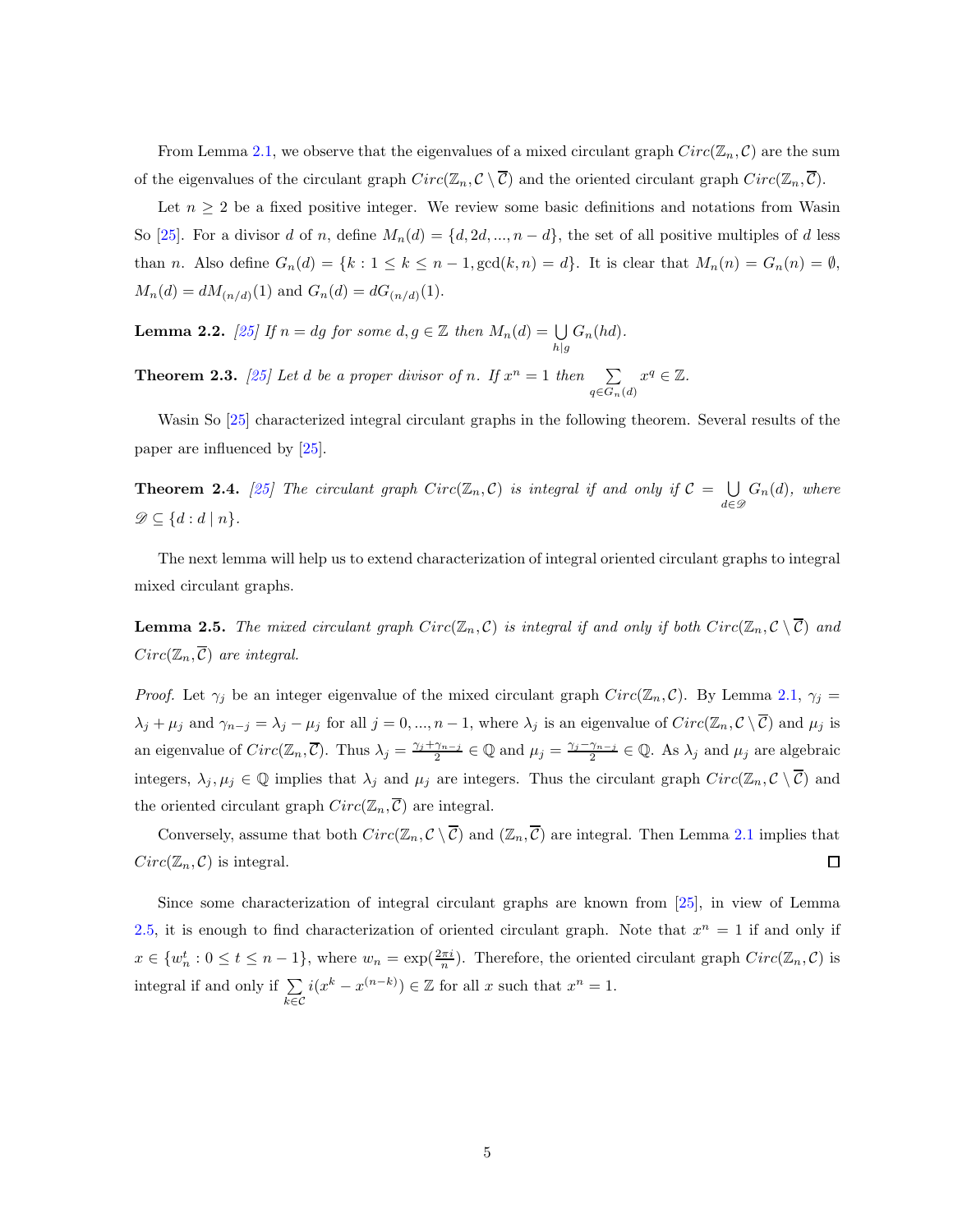# 3 Sufficient condition for integral mixed circulant graph on  $n \equiv$ 0 (mod 4) vertices

Let  $n \equiv 0 \pmod{4}$  be a fixed positive integer throughout this section. For a divisor d of  $\frac{n}{4}$  and  $r \in$  $\{0, 1, 2, 3\}$ , define  $M_n^r(d) = \{dk : 0 \leq dk < n, k \equiv r \pmod{4}\}$ . For  $g \in \mathbb{Z}$ , let  $D_g$  be the set of all odd divisors of g.

**Lemma 3.1.** *Let*  $n = 4dg$  *for some*  $d, g \in \mathbb{Z}$ *. Then the following are true:* 

(i) 
$$
M_n^1(d) \bigcup M_n^3(d) = \bigcup_{h \in D_g} G_n(hd).
$$

$$
(ii) M_n^2(d) = \bigcup_{h \in D_g} G_n(2hd).
$$

(*iii*)  $M_n^0(d) = M_n(4d) \bigcup \{0\}.$ 

*Proof.* (i) Let  $dk \in M_n^1(d) \cup M_n^3(d)$ . Since  $k \equiv 1$  or 3 (mod 4), it follows that k is an odd integer. So  $gcd(k,g) = h \in D_g$ . Hence  $gcd(kd,n) = gcd(kd, 4dg) = hd$  implies that  $M_n^1(d) \cup M_n^3(d) \subseteq$ U  $\bigcup_{h \in D_g} G_n(hd)$ . On the other hand, if  $x \in \bigcup_{h \in L}$  $\bigcup_{h\in D_g} G_n(hd)$  then there exists  $h\in D_g$  such that  $gcd(x, n) =$ hd. So there exists  $x_0 \in \mathbb{Z}$  such that  $x = h dx_0$  and  $gcd(x_0, \frac{n}{hd}) = 1$ . Since  $\frac{n}{hd}$  is an even integer and  $gcd(x_0, \frac{n}{hd}) = 1$ , so x is an odd multiple of d. Note that  $M_n^1(d) \bigcup M_n^3(d)$  is the set of all odd multiples of d between 0 and n. Thus  $x \in M_n^1(d) \bigcup M_n^3(d)$ . Hence  $\bigcup$  $\bigcup_{h \in D_g} G_n(hd) \subseteq M_n^1(d) \bigcup M_n^3(d).$ 

- (ii) Let  $dk \in M_n^2(d)$  and  $h = \gcd(\frac{k}{2}, g)$ . Since  $k \equiv 2 \pmod{4}$ , we see that  $\gcd(k, 4g) = 2h$ . This gives  $gcd(kd, n) = gcd(kd, 4dg) = 2hd$ , and so  $M_n^2(d) \subseteq \bigcup_{n=1}^{\infty}$  $h \in D_g$  $G_n(2hd)$ . On the other hand, if  $x \in \bigcup_{x \in \mathcal{F}}$  $\bigcup_{h\in D_g} G_n(2hd)$ , there exists  $h \in D_g$  such that  $gcd(x, n) = 2hd$ . So there exists  $x_0 \in \mathbb{Z}$  such that  $x = 2hdx_0$  and  $gcd(x_0, \frac{n}{2hd}) = 1$ . Since  $\frac{n}{2hd}$  is an even integer and  $gcd(x_0, \frac{n}{2hd}) = 1$ , so  $x_0$  is an odd integer. Now h,  $x_0$  are odd integers, and so letting  $\alpha = 2hx_0$ , we get  $x = \alpha d$ , where  $\alpha \equiv 2 \pmod{4}$ . Hence  $x \in M_n^2(d)$ . Thus  $\bigcup_{n \in \mathbb{N}}$  $\bigcup_{h \in D_g} G_n(2hd) \subseteq M_n^2(d).$
- (iii) By definition, we have

$$
M_n^0(d) = \{ dk : 0 \le dk \le n - 1, k = 4\alpha \text{ for some } \alpha \in \mathbb{Z} \}
$$

$$
= \{ 4\alpha d : 1 \le 4\alpha d \le n - 1 \text{ for some } \alpha \in \mathbb{Z} \} \cup \{ 0 \}
$$

$$
= M_n(4d) \cup \{ 0 \}.
$$

 $\Box$ 

**Lemma 3.2.** *If*  $x^n = 1$  *and*  $n = 4dg$  *for some*  $d, g \in \mathbb{Z}$ *, then*  $\sum_{q \in M_n^r(d)}$  $x^q \in \mathbb{Z}$ *, for*  $r = 0, 2$ *.*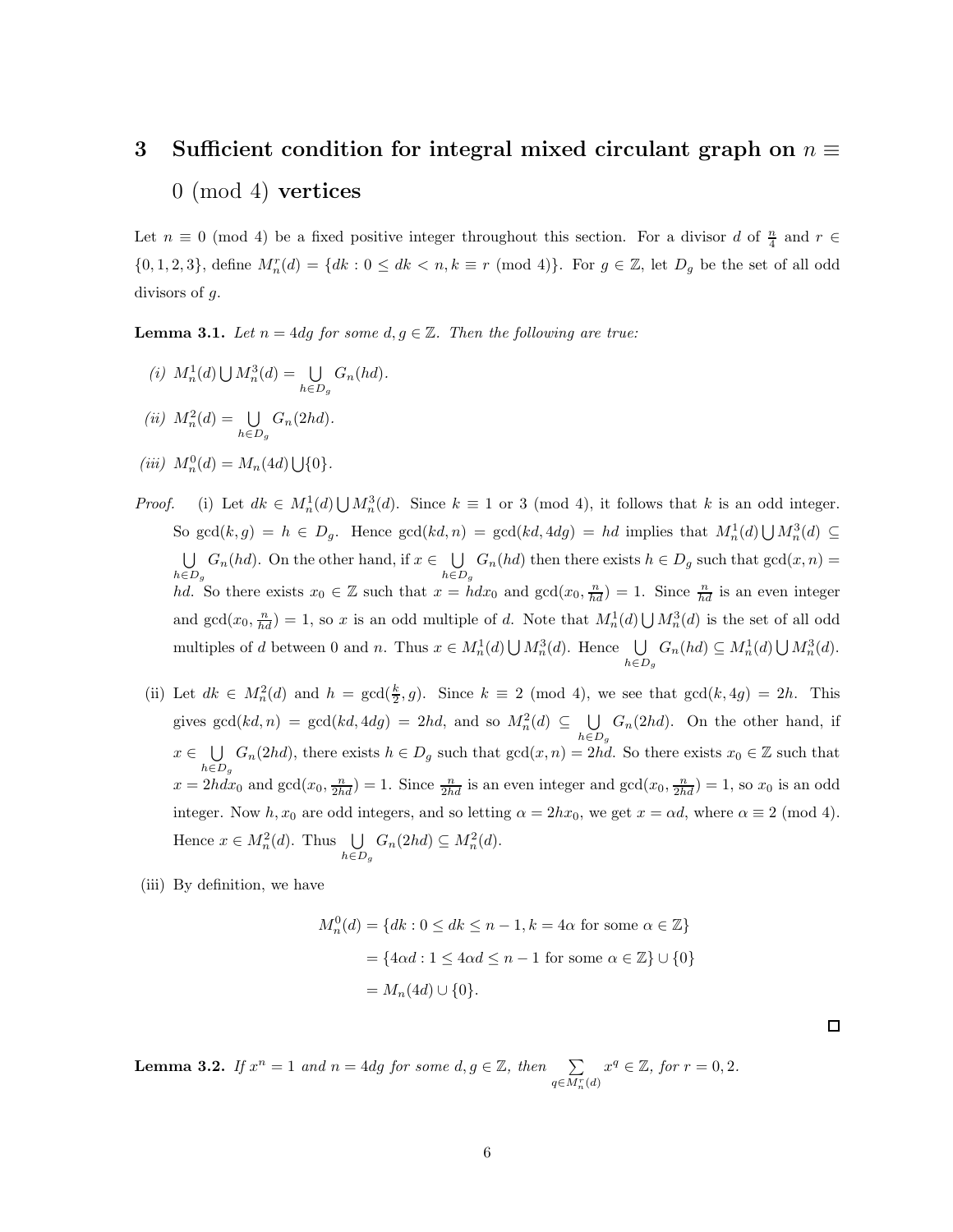*Proof.* From Lemma [3.1](#page-27-0) and Lemma [2.2,](#page-26-1) we have  $M_n^0(d) = \bigcup$  $\bigcup_{h|g} G_n(4hd) \bigcup \{0\}.$  Therefore,

$$
\sum_{q \in M_n^0(d)} x^q = 1 + \sum_{h|g} \sum_{q \in G_n(4hd)} x^q.
$$
\n(1)

As  $G_n(4hd) = G_n(n) = \emptyset$ , the summation in [\(1\)](#page-28-0) is over proper divisors of g. Theorem [2.3](#page-26-2) now implies  $x^q \in \mathbb{Z}$ . Similarly, one can show that  $\sum_{q \in M_n^2(d)}$  $x^q \in \mathbb{Z}$ .  $\Box$ that  $\sum$  $q \in M_n^0(d)$ 

**Lemma 3.3.** *If*  $x^n = 1$  *and*  $n = 4dg$  *for some*  $d, g \in \mathbb{Z}$ *, then* 

$$
i\bigg(\sum_{q\in M_n^1(d)} x^q\bigg) - i\bigg(\sum_{q\in M_n^3(d)} x^q\bigg) \in \mathbb{Z}.
$$

*Proof.* We have

$$
(x^{n} - 1) = (x^{d} - i) \left( \sum_{k=1}^{4g} i^{k-1} x^{n-k} \right)
$$
  
\n
$$
= (x^{d} - i) \left( \sum_{k=1}^{4g} i^{k} x^{n-k} \right) (-i)
$$
  
\n
$$
= (x^{d} - i) \left( \sum_{\substack{1 \le k \le 4g \\ k \equiv 0 \pmod{4}}} x^{n-k} - \sum_{\substack{1 \le k \le 4g \\ k \equiv 3 \pmod{4}}} ix^{n-k} - \sum_{\substack{1 \le k \le 4g \\ k \equiv 2 \pmod{4}}} x^{n-k} + \sum_{\substack{1 \le k \le 4g \\ k \equiv 1 \pmod{4}}} ix^{n-k} \right) (-i)
$$
  
\n
$$
= (x^{d} - i) \left( \sum_{q \in M_{n}^{0}(d)} x^{q} - \sum_{q \in M_{n}^{1}(d)} ix^{q} - \sum_{q \in M_{n}^{2}(d)} x^{q} + \sum_{q \in M_{n}^{3}(d)} ix^{q} \right) (-i)
$$
  
\n
$$
= (x^{d} - i) \left( \sum_{q \in M_{n}^{1}(d)} ix^{q} - \sum_{q \in M_{n}^{3}(d)} ix^{q} - \sum_{q \in M_{n}^{0}(d)} x^{q} + \sum_{q \in M_{n}^{2}(d)} x^{q} \right) (i).
$$

Case 1. Assume that  $x^d - i = 0$ .

If  $q \in M_n^1(d)$ , then  $q = (4y_1 + 1)d$ , for some  $y_1 \in \mathbb{Z}$ . So  $x^q = x^{4y_1d + d} = x^d.(x^d)^{4y_1} = i.i^{4y_1} = i.$ If  $q \in M_n^3(d)$ , then  $q = (4y_3 + 3)d$ , for some  $y_3 \in \mathbb{Z}$ . So  $x^q = x^{4y_3d+3d} = (x^d)^3 \cdot (x^d)^{4y_3} = i^3 \cdot i^{4y_3} = -i$ . Thus

$$
i\bigg(\sum_{q\in M_n^1(d)} x^q\bigg)-i\bigg(\sum_{q\in M_n^3(d)} x^q\bigg)=i\bigg(\sum_{q\in M_n^1(d)} i\bigg)-i\bigg(\sum_{q\in M_n^3(d)} -i\bigg)=-|M_n^1(d)\cup M_n^3(d)|\in\mathbb{Z}.
$$

Case 2. Assume that  $x^d - i \neq 0$ . Then

$$
\sum_{q \in M_n^1(d)} ix^q - \sum_{q \in M_n^3(d)} ix^q - \sum_{q \in M_n^0(d)} x^q + \sum_{q \in M_n^2(d)} x^q = 0, \text{ as } x^n - 1 = 0.
$$
  

$$
\Rightarrow \sum_{q \in M_n^1(d)} ix^q - \sum_{q \in M_n^3(d)} ix^q = \sum_{q \in M_n^0(d)} x^q - \sum_{q \in M_n^2(d)} x^q \in \mathbb{Z}, \text{ by Lemma 3.2.}
$$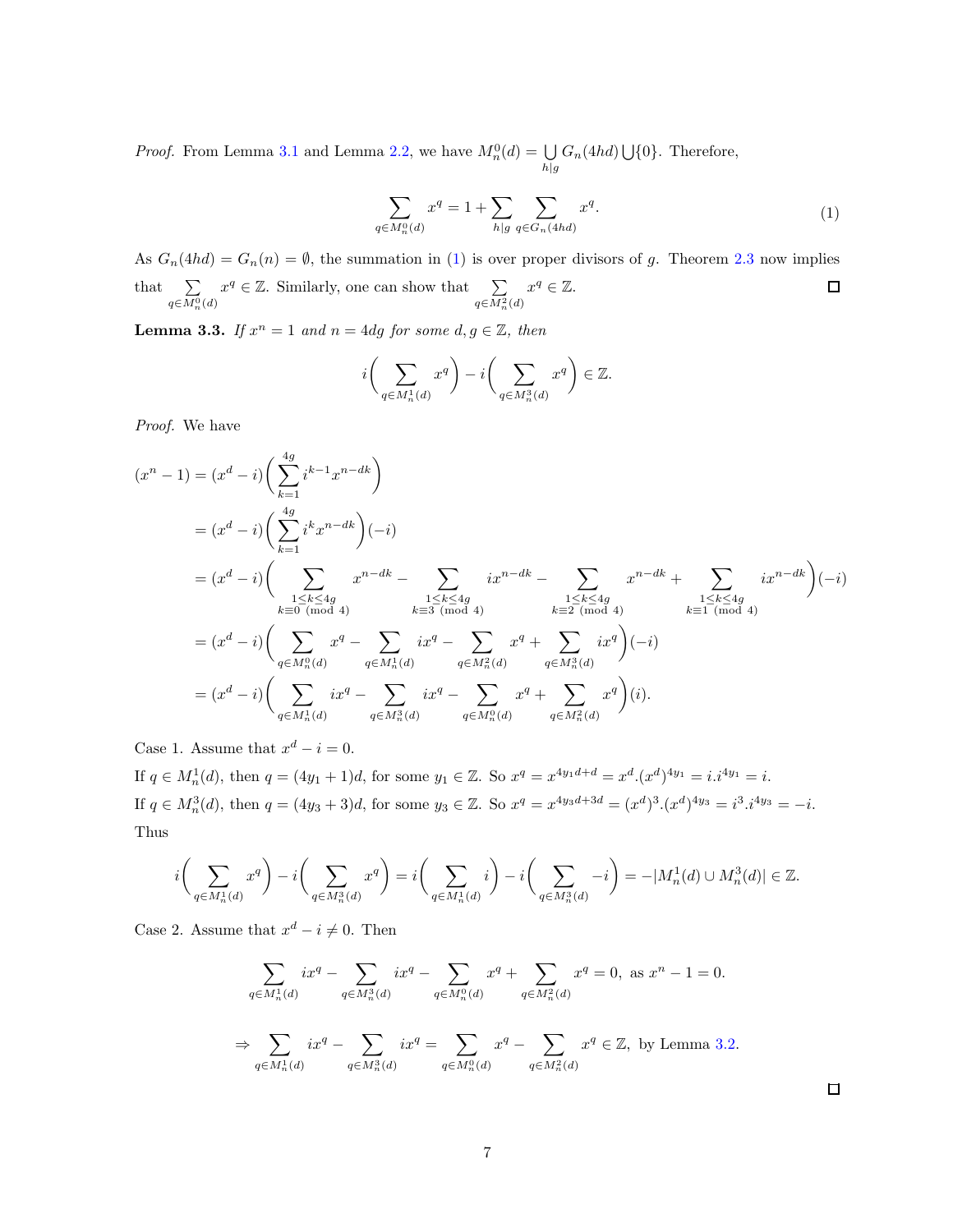Let  $n = 4dg$  for some  $d, g \in \mathbb{Z}$ . Since  $1 \in D_g$ , Lemma [3.1](#page-27-0) gives  $G_n(d) \subseteq M_n^1(d) \cup M_n^3(d)$ . For  $r \in \{1,3\}$ , define

$$
G_n^r(d) = \{ dk : k \equiv r \pmod{4}, \gcd(dk, n) = d \}.
$$

In the next lemma, we prove that  $G_n(d)$  is a disjoint union of  $G_n^1(d)$  and  $G_n^3(d)$ . For  $r \in \{1,3\}$ , define  $D_g^r$  to be the set of all odd divisors of g which are congruent to r modulo 4. Note that  $D_g = D_g^1 \bigcup D_g^3$ .

**Lemma 3.4.** *If*  $n = 4dg$  *for some*  $d, g \in \mathbb{Z}$ *, then the following hold:* 

*(i)*  $G_n^1(d) \cap G_n^3(d) = \emptyset$ . (*ii*)  $G_n(d) = G_n^1(d) \cup G_n^3(d)$ .  $(iii)$   $M_n^1(d) = \begin{pmatrix} 1 \\ 1 \end{pmatrix}$  $h \in D_a^1$ g  $G_n^1(hd)$ ∪  $\big($  U  $h \in D^3$ g  $G_n^3(hd)$ .  $(iv)$   $M_n^3(d) = \begin{pmatrix} 1 \\ 0 \end{pmatrix}$  $h \in D_a^1$ g  $G_n^3(hd)$ ∪  $\big($  U  $h \in D^3$ g  $G_n^1(hd)$ .

*Proof.* (i) It is clear from the definition of  $G_n^1(d)$  and  $G_n^3(d)$  that  $G_n^1(d) \cap G_n^3(d) = \emptyset$ .

- (ii) Since  $G_n^1(d) \subseteq G_n(d)$  and  $G_n^3(d) \subseteq G_n(d)$ , so  $G_n^1(d) \cup G_n^3(d) \subseteq G_n(d)$ . On the other hand, if  $x \in G_n(d)$  then  $x = d\alpha$  for some  $\alpha$ . Note that  $gcd(\alpha, n) = 1$ , so  $\alpha$  is an odd integer. Thus  $\alpha \equiv 1 \pmod{4}$  or  $\alpha \equiv 3 \pmod{4}$ . Hence  $G_n(d) \subseteq G_n^1(d) \cup G_n^3(d)$ .
- (iii) Let  $dk \in M_n^1(d)$  so that  $k \equiv 1 \pmod{4}$ . Lemma [3.1](#page-27-0) gives an  $h \in D_g$  satisfying  $dk \in G_n(hd)$ . Thus  $dk \in G_n^1(hd)$  or  $dk \in G_n^3(hd)$ , by part  $(ii)$ . Case 1: Assume that  $h \equiv 1 \pmod{4}$ .

Let, if possible,  $dk \in G_n^3(hd)$ , *i.e.*,  $dk = \alpha hd$ , where  $\alpha \equiv 3 \pmod{4}$  and  $gcd(\alpha, n) = 1$ . Then we have  $k = \alpha h \equiv 3 \pmod{4}$ , a contradiction. Hence  $dk \in G_n^1(hd)$ .

Case 2: Assume that  $h \equiv 3 \pmod{4}$ .

As in Case 1, we get  $k \equiv 3 \pmod{4}$ , a contradiction. Hence  $dk \in G_n^3(hd)$ . Thus  $M_n^1(d) \subseteq \left( \begin{array}{c} \bigcup \end{array} \right)$  $h \in D_g^1$  $G_n^1(hd)$ ∪  $\overline{\cup}$  $h{\in}D_g^3$  $G_n^3(hd)$ . On the other hand, if  $\alpha hd \in G_n^1(hd)$ , where  $h \in D_g^1$  and  $\alpha \equiv 1 \pmod{4}$ , we get  $\alpha h \equiv 1 \pmod{4}$ , *i.e.*,  $\alpha hd \in M_n^1(d)$ . Similarly,  $\beta hd \in G_n^3(hd) \Rightarrow$  $\beta hd \in M_n^1(d)$ . Therefore,  $\bigcup_{n \in \mathbb{N}}$  $h \in D_g^1$  $G_n^1(hd) \cup \bigcup_{n=1}^{\infty}$  $h \in D_g^3$  $G_n^3(hd) \subseteq M_n^1(d)$ .

(iv) The proof of this part is similar to the proof of part (iii).

 $\Box$ 

Note that  $G_n(d) = dG_{(n/d)}(1)$ . Therefore  $G_n(d) = G_n^1(d) \cup G_n^3(d)$  gives that  $G_n^1(d) = dG_{(n/d)}^1(1)$  and  $G_n^3(d) = dG_{(n/d)}^3(1).$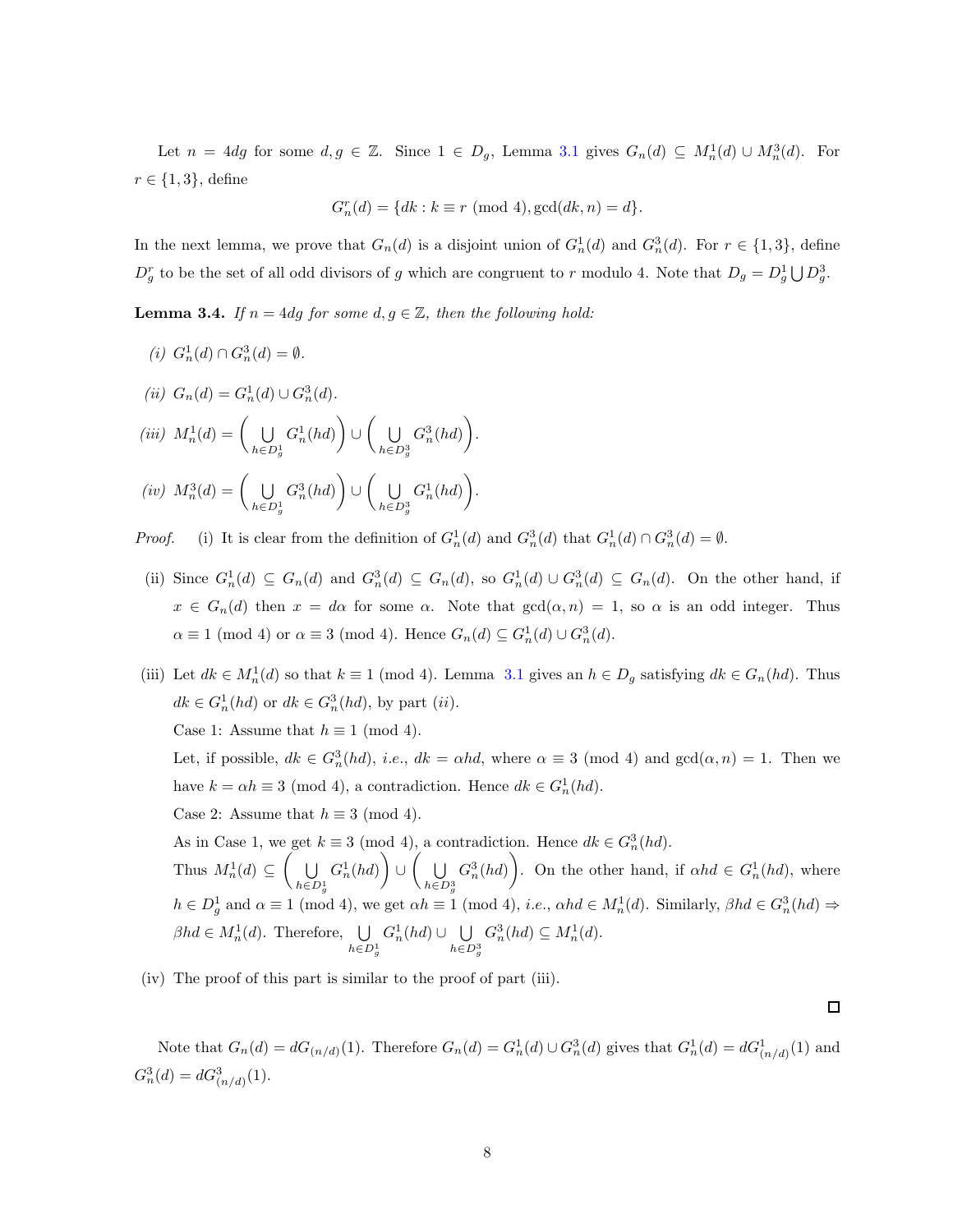**Theorem 3.5.** Let  $n \equiv 0 \pmod{4}$  and  $d_1 = \frac{n}{4} > d_2 > ... > d_s = 1$  be all positive divisors of  $\frac{n}{4}$ . If  $x^n = 1$ , then

$$
\sum_{q \in G_n^1(d_k)} ix^q - \sum_{q \in G_n^3(d_k)} ix^q \in \mathbb{Z} \text{ for } k = 1, 2, ..., s.
$$

*Proof.* Apply induction on k. For  $k = 1$ , take  $d_1 = \frac{n}{4}$ ,  $g_1 = 1$  in Lemma [3.4](#page-29-0) to get  $M_n^1(d_1) = G_n^1(d_1)$ and  $M_n^3(d_1) = G_n^3(d_1)$ .

Hence by Lemma  $3.3$ ,  $\Sigma$  $\sum_{q \in G_n^1(d_1)} ix^q - \sum_{q \in G_n^3}$  $\sum_{q \in G_n^3(d_1)} ix^q \in \mathbb{Z}.$ Assume that the statement holds for k, where  $1 \leq k < s$ . To show that  $\sum_{q \in G_n^1(d_{k+1})} ix^q - \sum_{q \in G_n^3(d_{k+1})}$  $q \in G_n^3(d_{k+1})$  $ix^q$  is an integer. Now  $n = 4d_{k+1}g_{k+1}$  for some  $d_{k+1}, g_{k+1} \in \mathbb{Z}$ . Lemma [3.4](#page-29-0) implies that

$$
M_n^1(d_{k+1}) = \left(\bigcup_{h \in D_{g_{k+1}}^1} G_n^1(hd_{k+1})\right) \cup \left(\bigcup_{h \in D_{g_{k+1}}^3} G_n^3(hd_{k+1})\right) \tag{2}
$$

and

$$
M_n^3(d_{k+1}) = \bigg(\bigcup_{h \in D_{g_{k+1}}^1} G_n^3(hd_{k+1})\bigg) \cup \bigg(\bigcup_{h \in D_{g_{k+1}}^3} G_n^1(hd_{k+1})\bigg). \tag{3}
$$

Note that  $hd_{k+1}$  is also a divisor of  $\frac{n}{4}$ . If  $h > 1$  then  $hd_{k+1} = d_j$  for some  $j < k+1$  and so by induction hypothesis

$$
\sum_{\in G_n^1(hd_{k+1})} ix^q - \sum_{q \in G_n^3(hd_{k+1})} ix^q \in \mathbb{Z}.
$$

Note that the unions in [\(2\)](#page-30-0) and [\(3\)](#page-30-1) are disjoint unions. We have

 $q$ 

$$
\sum_{q \in M_n^1(d_{k+1})} ix^q - \sum_{q \in M_n^3(d_{k+1})} ix^q = \left( \sum_{q \in G_n^1(d_{k+1})} ix^q - \sum_{q \in G_n^3(d_{k+1})} ix^q \right) \n+ \sum_{h \in D_{g_{k+1}}^1, h > 1} \left( \sum_{q \in G_n^1(hd_{k+1})} ix^q - \sum_{q \in G_n^3(hd_{k+1})} ix^q \right) \n+ \sum_{h \in D_{g_{k+1}}^3, h > 1} \left( \sum_{q \in G_n^3(hd_{k+1})} ix^q - \sum_{q \in G_n^1(hd_{k+1})} ix^q \right).
$$

Hence

$$
\sum_{q \in G_n^1(d_{k+1})} ix^q - \sum_{q \in G_n^3(d_{k+1})} ix^q = \left( \sum_{q \in M_n^1(d_{k+1})} ix^q - \sum_{q \in M_n^3(d_{k+1})} ix^q \right) \n- \sum_{h \in D_{g_{k+1}}^1, h > 1} \left( \sum_{q \in G_n^1(d_{k+1})} ix^q - \sum_{q \in G_n^3(hd_{k+1})} ix^q \right) \n- \sum_{h \in D_{g_{k+1}}^3, h > 1} \left( \sum_{q \in G_n^3(hd_{k+1})} ix^q - \sum_{q \in G_n^1(hd_{k+1})} ix^q \right).
$$
\n(4)

Observe that the first summand in the right of  $(4)$  is an integer by Lemma [3.3,](#page-28-2) and the other two  $\sum_{q \in G_n^1(d_{k+1})} ix^q - \sum_{q \in G_n^3(d)}$  $\sum_{q \in G_n^3(d_{k+1})} ix^q \in \mathbb{Z}$ . Thus the summands are also integers by induction hypothesis. Hence  $\sum$ proof follows by induction.  $\Box$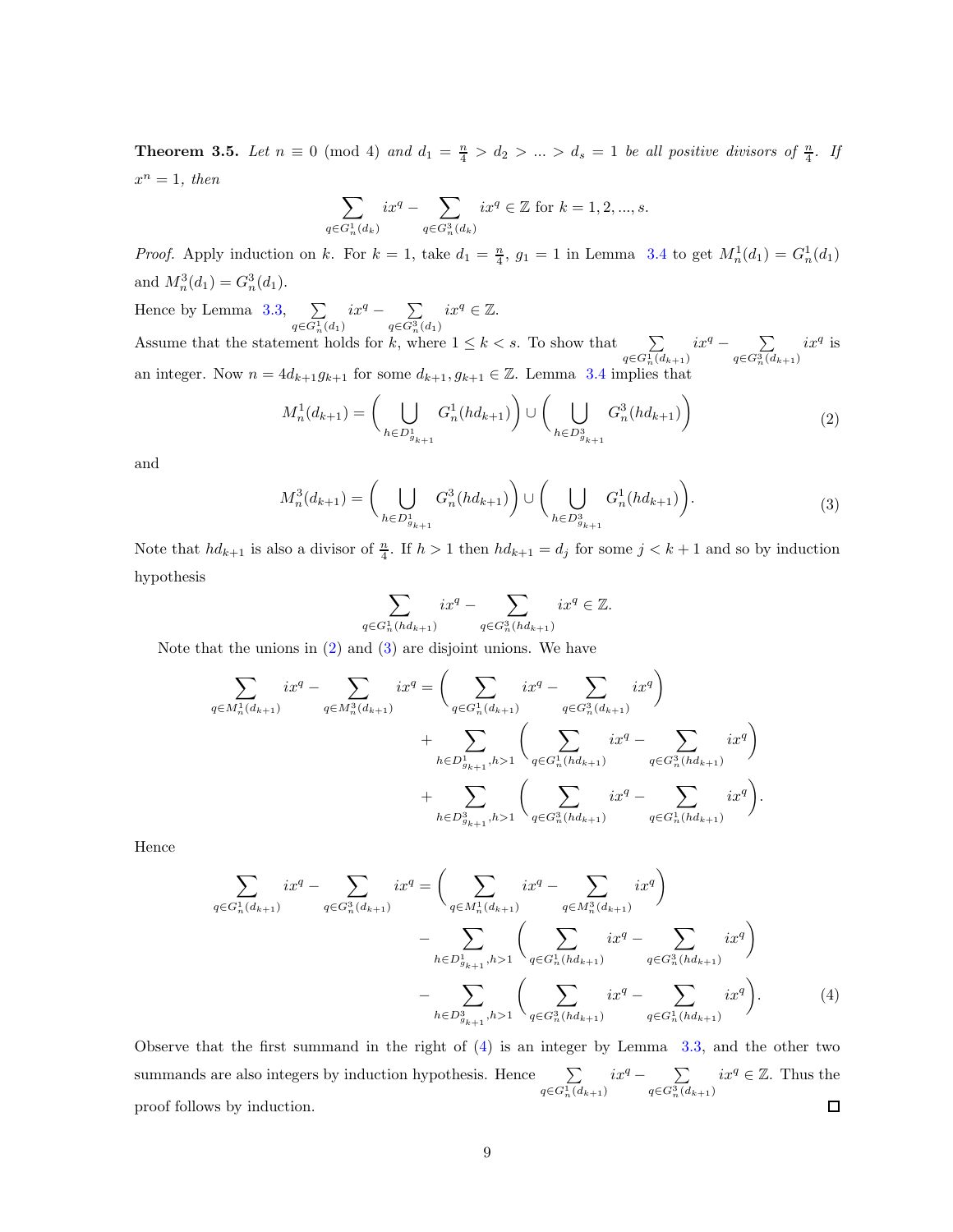Now, using Corollary [2.1.2](#page-26-3) and Theorem [3.5,](#page-30-3) we get sufficient condition on the symbol set  $\mathcal C$  for which the oriented circulant graph  $Circ(\mathbb{Z}_n, \mathcal{C})$  is integral.

**Corollary 3.5.1.** Let  $Circ(\mathbb{Z}_n, \mathcal{C})$  be an oriented circulant graph on  $n \equiv 0 \pmod{4}$  vertices. Let  $\mathcal{C} =$ U  $\bigcup_{d \in \mathscr{D}} S_n(d)$ , where  $\mathscr{D} \subseteq \{d : d \mid \frac{n}{4}\}$  and  $S_n(d) = G_n^1(d)$  or  $S_n(d) = G_n^3(d)$ . Then  $Circ(\mathbb{Z}_n, \mathcal{C})$  is integral.

Now, using Theorem [2.4](#page-26-4) and Corollary [3.5.1,](#page-31-0) we get sufficient condition on the symbol set  $C$  for which the mixed circulant graph  $Circ(\mathbb{Z}_n, \mathcal{C})$  is integral.

**Corollary 3.5.2.** Let  $Circ(\mathbb{Z}_n, \mathcal{C})$  be a mixed circulant graph on  $n \equiv 0 \pmod{4}$  vertices. Let  $\mathcal{C} \setminus \overline{\mathcal{C}} =$ U  $\bigcup_{d \in \mathscr{D}_1} G_n(d)$  and  $\mathcal{C} = \bigcup_{d \in \mathscr{D}_1}$  $\bigcup_{d \in \mathcal{D}_2} S_n(d)$ *, where*  $\mathcal{D}_1 \subseteq \{d : d \mid n\}$ *,*  $\mathcal{D}_2 \subseteq \{d : d \mid \frac{n}{4}\}$ *,*  $\mathcal{D}_1 \cap \mathcal{D}_2 = \emptyset$ *, and*  $S_n(d) = G_n^1(d)$ or  $S_n(d) = G_n^3(d)$ . Then  $Circ(\mathbb{Z}_n, C)$  *is integral.* 

## 4 Irreducible factors of cyclotomic polynomial over  $\mathbb{Q}(i)$

The *cyclotomic polynomial*  $\Phi_n(x)$  is the monic polynomial whose zeros are the primitive  $n^{th}$  root of unity. That is

$$
\Phi_n(x) = \prod_{a \in G_n(1)} (x - w_n^a),
$$

where  $w_n = \exp(\frac{2\pi i}{n})$ . Clearly the degree of  $\Phi_n(x)$  is  $\varphi(n)$ . See [\[17\]](#page-45-12) for more details on cyclotomic polynomial.

**Lemma 4.1.**  $[17] x^n - 1 = \prod_{d|n} \Phi_d(x)$  $[17] x^n - 1 = \prod_{d|n} \Phi_d(x)$  and  $\Phi_n(x) \in \mathbb{Z}[x]$ .

**Theorem 4.2.** [\[17\]](#page-45-12) The cyclotomic polynomial  $\Phi_n(x)$  is irreducible in  $\mathbb{Z}[x]$ .

The polynomial  $\Phi_n(x)$  is irreducible over  $\mathbb{Q}(i)$  if and only if  $[\mathbb{Q}(i, w_n) : \mathbb{Q}(i)] = \varphi(n)$ . Also  $\mathbb{Q}(w_n)$ does not contain the number  $i = \sqrt{-1}$  if and only if  $n \neq 0 \pmod{4}$ . Thus, if  $n \neq 0 \pmod{4}$  then  $[\mathbb{Q}(i, w_n) : \mathbb{Q}(w_n)] = 2 = [\mathbb{Q}(i), \mathbb{Q}],$  and therefore

$$
[\mathbb{Q}(i, w_n) : \mathbb{Q}(i)] = \frac{[\mathbb{Q}(i, w_n) : \mathbb{Q}(w_n)] \times [\mathbb{Q}(w_n) : \mathbb{Q}]}{[\mathbb{Q}(i) : \mathbb{Q}]} = [\mathbb{Q}(w_n) : \mathbb{Q}] = \varphi(n).
$$

Hence for  $n \not\equiv 0 \pmod{4}$ , the polynomial  $\Phi_n(x)$  is irreducible over  $\mathbb{Q}(i)$ .

Let  $n \equiv 0 \pmod{4}$ . Then  $\mathbb{Q}(i, w_n) = \mathbb{Q}(w_n)$ , and so

$$
[\mathbb{Q}(i, w_n) : \mathbb{Q}(i)] = \frac{[\mathbb{Q}(i, w_n) : \mathbb{Q}]}{[\mathbb{Q}(i) : \mathbb{Q}]} = \frac{\varphi(n)}{2}.
$$

Hence the polynomial  $\Phi_n(x)$  is not irreducible over  $\mathbb{Q}(i)$ .

Now we factorize  $\Phi_n(x)$  into two irreducible monic polynomials over  $\mathbb{Q}(i)$ . From Lemma [3.4,](#page-29-0) we know that  $G_n(1)$  is a disjoint union of  $G_n^1(1)$  and  $G_n^3(1)$ . Define

$$
\Phi_n^1(x) = \prod_{a \in G_n^1(1)} (x - w_n^a) \text{ and } \Phi_n^3(x) = \prod_{a \in G_n^3(1)} (x - w_n^a).
$$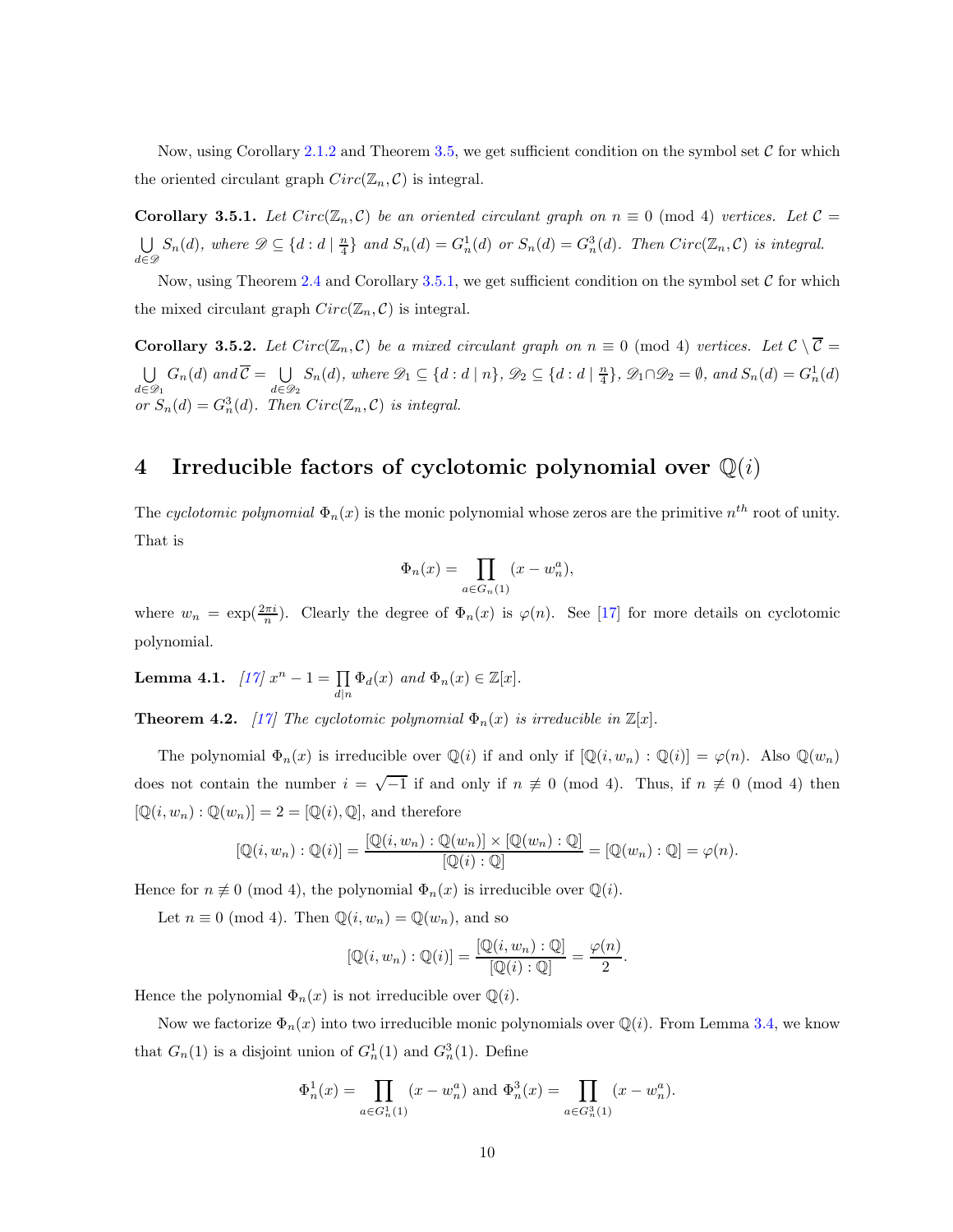It is clear from the definition that  $\Phi_n(x) = \Phi_n^1(x)\Phi_n^3(x)$ .

**Lemma 4.3.** *If*  $n \equiv 0 \pmod{4}$ *, then the following are true:* 

*(i)*

$$
x^{\frac{n}{4}} - i = \prod_{d \in D_n^1} \Phi_{n/d}^1(x) \prod_{d \in D_n^3} \Phi_{n/d}^3(x);
$$

*(ii)*

$$
x^{\frac{n}{4}} + i = \prod_{d \in D_n^1} \Phi_{n/d}^3(x) \prod_{d \in D_n^3} \Phi_{n/d}^1(x).
$$

*Proof.* (i) Note that  $|M_n^1(1)| = \frac{n}{4}$  and  $w_n^a$  is a root of  $x^{\frac{n}{4}} - i$ , for all  $a \in M_n^1(1)$ . Therefore

$$
x^{\frac{n}{4}} - i = \prod_{a \in M_n^1(1)} (x - w_n^a)
$$
  
\n
$$
= \prod_{h \in D_n^1} \prod_{a \in G_n^1(h)} (x - w_n^a) \prod_{h \in D_n^3} \prod_{a \in G_n^3(h)} (x - w_n^a),
$$
 (Using lemma 3.4)  
\n
$$
= \prod_{h \in D_n^1} \prod_{a \in hG_{n/h}^1(1)} (x - w_n^a) \prod_{h \in D_n^3} \prod_{a \in hG_{n/h}^3(1)} (x - w_n^a)
$$
  
\n
$$
= \prod_{h \in D_n^1} \prod_{a \in G_{n/h}^1(1)} (x - (w_n^h)^a) \prod_{h \in D_n^3} \prod_{a \in G_{n/h}^3(1)} (x - (w_n^h)^a)
$$
  
\n
$$
= \prod_{h \in D_n^1} \Phi_{n/h}^1(x) \prod_{h \in D_n^3} \Phi_{n/h}^3(x).
$$

In last line, we are using the fact that  $w_n^h = \exp(\frac{2\pi i}{n/h})$  is a primitive  $\frac{n}{h}$ -th root of unity.

(ii) Note that  $|M_n^3(1)| = \frac{n}{4}$  and  $w_n^a$  is a root of  $x^{\frac{n}{4}} + i$ , for all  $a \in M_n^3(1)$ . Now proceed as in part (i) to get the proof of this part.

**Corollary 4.3.1.** *Let*  $n \equiv 0 \pmod{4}$ . *The factors*  $\Phi_n^1(x)$  *and*  $\Phi_n^3(x)$  *of*  $\Phi_n(x)$  *are monic polynomials in*  $\mathbb{Z}(i)[x]$  *of degree*  $\varphi(n)/2$ *.* 

*Proof.* By definition,  $\Phi_n^1(x)$  and  $\Phi_n^3(x)$  are monic. Also,  $G_n(1) = G_n^1(1) \cup G_n^3(1)$  is a disjoint union and that  $|G_n^1(1)| = |G_n^3(1)|$ . Therefore the degree of  $\Phi_n^1(x)$  and  $\Phi_n^3(x)$  is  $\varphi(n)/2$ . Now we proceed by induction on n to show that  $\Phi_n^1(x), \Phi_n^3(x) \in \mathbb{Z}(i)[x]$ . For  $n = 4$ , the polynomials  $\Phi_4^1(x) = x + i$ and  $\Phi_4^3(x) = x - i$  are clearly in  $\mathbb{Z}(i)[x]$ . Assume that  $\Phi_k^1(x)$  and  $\Phi_k^3(x)$  are in  $\mathbb{Z}(i)[x]$  for  $k < n$ and  $k \equiv 0 \pmod{4}$ . By Lemma [4.3,](#page-32-0)  $\Phi_n^1(x) = \frac{x^{\frac{n}{4}} - i}{f(x)}$  and  $\Phi_n^3(x) = \frac{x^{\frac{n}{4}} + i}{g(x)}$ , where  $f(x)$  and  $g(x)$  are monic polynomials. By induction hypothesis  $f(x), g(x) \in \mathbb{Z}(i)[x]$ . It follows by "long division" that  $\Phi_n^1(x) \in \mathbb{Z}(i)[x]$  and  $\Phi_n^3(x) \in \mathbb{Z}(i)[x]$ .  $\Box$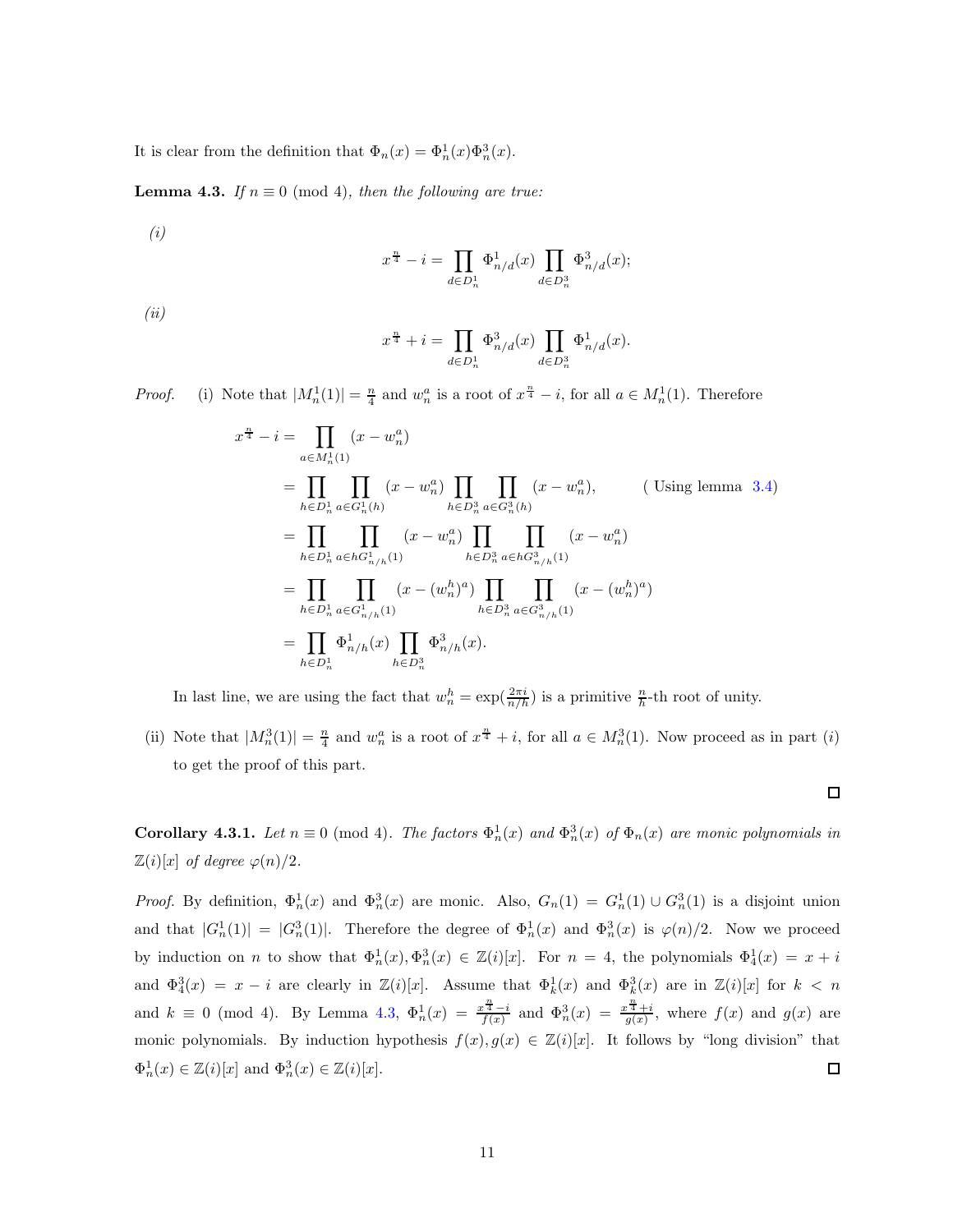Corollary 4.3.2. *Let*  $n \equiv 0 \pmod{4}$ *. Then* 

$$
\frac{n}{2} = \sum_{d \in D_n} \varphi\bigg(\frac{n}{d}\bigg).
$$

*Proof.* We get the desired equality by comparing the degree of the polynomials in Lemma [4.3.](#page-32-0)  $\Box$ 

Corollary 4.3.3. *Let* n *be an positive even integer. Then*

$$
\frac{n}{2} = \sum_{d \in D_n} \varphi\bigg(\frac{n}{d}\bigg).
$$

*Proof.* Since  $2n \equiv 0 \pmod{4}$  and  $\frac{2n}{d} \equiv 0 \pmod{4}$  for all  $d \in D_n$ , so  $\varphi(\frac{2n}{d}) = 2\varphi(\frac{n}{d})$  for  $d \in D_n = D_{2n}$ . Thus by Corollary [4.3.2,](#page-33-0)  $\frac{2n}{2} = \sum_{n=2}^{\infty}$  $\varphi(\frac{2n}{d}) = \sum_{n=0}^{\infty}$  $2\varphi(\frac{n}{d})$ .  $\Box$  $d \in D_{2n}$  $d \in D_n$ 

**Corollary 4.3.4.** *Let*  $n = 2^k$  *for*  $k \ge 2$ *. Then*  $\Phi_n^1(x) = x^{\frac{n}{4}} + i$  and  $\Phi_n^3(x) = x^{\frac{n}{4}} - i$ .

**Theorem 4.4.** Let  $n \equiv 0 \pmod{4}$ . The factors  $\Phi_n^1(x)$  and  $\Phi_n^3(x)$  of  $\Phi_n(x)$  are irreducible monic *polynomials in*  $\mathbb{Q}(i)[x]$  *of degree*  $\frac{\varphi(n)}{2}$ *.* 

*Proof.* In view of Corollary [4.3.1,](#page-32-1) we only need to show that  $\Phi_n^1(x)$  and  $\Phi_n^3(x)$  are irreducible in  $\mathbb{Q}(i)$ . For  $n \equiv 0 \pmod{4}$ , we have  $[\mathbb{Q}(i, w_n) : \mathbb{Q}(i)] = \frac{\varphi(n)}{2}$ . So there is a unique irreducible monic polynomial  $p(x) \in \mathbb{Q}(i)[x]$  of degree  $\frac{\varphi(n)}{2}$  having  $w_n$  as a root. Since  $w_n$  is also a root of  $\Phi_n^1(x)$ , so  $\Phi_n^1(x) = p(x) \cdot f(x)$ , where  $f(x) \in \mathbb{Q}(i)[x]$ . As,  $\Phi_n^1(x)$  is a monic polynomial of degree  $\varphi(n)/2$ , so  $f(x) = 1$ . Hence  $p(x) =$  $\Phi_n^1(x)$ . Similarly, for  $a \in G_n^3(1)$ , we have  $[\mathbb{Q}(i, w_n^a) : \mathbb{Q}(i)] = \frac{\varphi(n)}{2}$ . This along with Corollary [4.3.1,](#page-32-1) give that  $\Phi_n^3(x)$  is irreducible.  $\Box$ 

### 5 Characterization of mixed circulant graphs

For a fixed  $n \equiv 0 \pmod{4}$ ,  $n \geq 4$ , let  $d \mid \frac{n}{4}$ . Define  $u(d)$  to be the  $(n-1)$ -vector, where

$$
u(d)_k = \begin{cases} 1 & \text{if } k \in G_n^1(d) \\ -1 & \text{if } k \in G_n^3(d) \\ 0 & \text{otherwise.} \end{cases}
$$

Let  $E = [e_{st}]$  be an  $(n-1) \times (n-1)$  matrix defined by

$$
e_{st} = iw_n^{st}.
$$

Note that E is invertible. Using Theorem [3.5,](#page-30-3) we get  $Eu(d) \in \mathbb{Z}^{n-1}$ . Define  $\mathbb{U} = \{u \in \mathbb{Q}^{n-1} : Eu \in \mathbb{Z}^{n-1}\}$  $\mathbb{Q}^{n-1}$ , so that  $u(d) \in \mathbb{U}$ . Let  $\text{span}_{\mathbb{Q}}\{u(d) : d \mid \frac{n}{4}\}\$  be the set of all linear combination of  $\{u(d) : d \mid \frac{n}{4}\}\$ over Q. Therefore  $\text{span}_{\mathbb{Q}}\{u(d) : d \mid \frac{n}{4}\}\$ is a subspace of U over Q. Let  $E(\mathbb{U}) = \{Eu : u \in \mathbb{U}\}\$ . Now we propose the following lemma.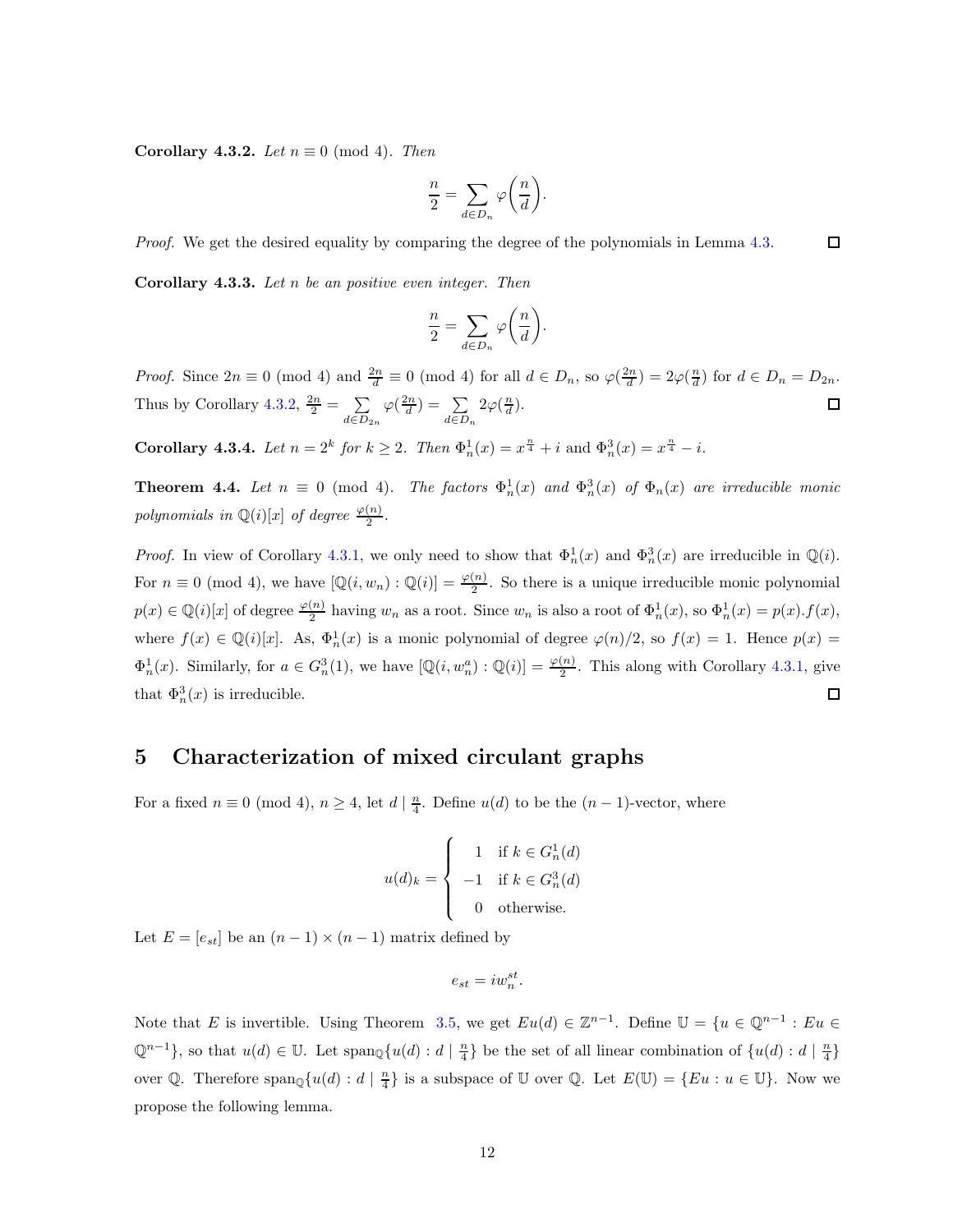**Lemma 5.1.** *Let*  $n \equiv 0 \pmod{4}$ . *Then*  $E(\mathbb{U}) \subseteq span_{\mathbb{Q}}\{u(d) : d \mid \frac{n}{4}\}.$ 

*Proof.* Let  $u = [u_1, u_2, ..., u_{n-1}]^t \in U$  and  $v = Eu = [v_1, v_2, ..., v_{n-1}]^t$ . Since  $G_n(d_1) \cap G_n(d_2) = \emptyset$  for  $d_1 \neq d_2$  and  $\bigcup_{d|n} G_n(d) = \{1, 2, ..., n-1\}$ , it is enough to show the following:

- (i)  $v_s = -v_{n-s}$  for all  $1 \leq s \leq n-1$ .
- (ii) If  $d \mid \frac{n}{4}$  then  $v_s = v_t$  for all  $s, t \in G_n^1(d)$ .
- (iii) If  $d \nmid \frac{n}{4}$ ,  $d \mid n$  and  $d < n$  then  $v_r = 0$  for all  $r \in G_n(d)$ .

Since  $E_u = [v_1, v_2, ..., v_{n-1}]^t$  for  $1 \le s \le n-1$ , we get

$$
v_{n-s} = \sum_{j=1}^{n-1} i u_j w_n^{(n-s)j} = \sum_{j=1}^{n-1} i u_j w_n^{-sj} = \sum_{j=1}^{n-1} (-i) u_j w_n^{sj} = -\overline{v_s} = -v_s.
$$

Assume that  $d \mid \frac{n}{4}$  and  $s, t \in G_n^1(d)$ , so that  $\frac{s}{d}, \frac{t}{d} \in G_{\frac{n}{d}}^1(1)$  and  $w_n^s$ ,  $w_n^t$  are roots of  $\Phi_{\frac{n}{d}}^1(x)$ . Again,  $v_s = \sum^{n-1}$  $\sum_{j=1}^{n-1} i u_j w_n^{sj} \in \mathbb{Q}$ , and so  $w_n^s$  is a root of the polynomial  $p(x) = \sum_{j=1}^{n-1} i u_j^s$  $\sum_{j=1} i u_j x^j - v_s \in \mathbb{Q}(i)[x]$ . Therefore  $p(x)$  is a multiple of the irreducible monic polynomial  $\Phi_{\frac{\pi}{d}}^{\frac{1}{2}}(x)$ , and so  $w_n^t$  is also a root of  $p(x)$ , i.e.  $v_s = \sum_{n=1}^{n-1}$  $\sum_{j=1} i u_j w_n^{t_j} = v_t$ . Hence  $v_s = v_t$ .

Now assume that  $d \nmid \frac{n}{4}$ ,  $d \mid n$ ,  $d < n$  and  $r \in G_n(d)$ . Then  $r, n-r \in G_n(d)$  and  $w_n^r, w_n^{n-r}$  are roots of  $\Phi_{\frac{n}{d}}(x)$ . Again  $v_r = \sum_{r=1}^{n-1}$  $\sum_{j=1}^{n-1} i u_j w_n^{rj} \in \mathbb{Q}$ , and hence  $w_n^r$  is a root of polynomial in  $q(x) = \sum_{j=1}^{n-1} i u_j^r$  $\sum_{j=1} i u_j x^j - v_r \in$  $\mathbb{Q}(i)[x]$ . Therefore  $q(x)$  is a multiple of the irreducible monic polynomial  $\Phi_{\frac{n}{d}}(x)$ . Note that  $\Phi_{\frac{n}{d}}(x)$  is irreducible over  $\mathbb{Q}(i)$  as  $n \neq 0 \pmod{4}$ . Thus  $w_n^{n-r}$  is also a root of  $q(x)$ , *i.e.*,  $v_r = \sum_{n=1}^{n-1}$  $\sum_{j=1}^{n} i u_j w_n^{(n-r)j} = v_{n-r}.$ This gives  $v_r = v_{n-r}$ . Now  $v_r = v_{n-r}$  and  $v_r = -v_{n-r}$  altogether gives  $v_r = v_{n-r} = 0$ .

The next theorem is crucial in proving the necessity of the sufficient condition of Corollary [3.5.1.](#page-31-0)

**Theorem 5.2.** *Let*  $n \equiv 0 \pmod{4}$ *. Then*  $\mathbb{U} = span_{\mathbb{Q}}\{u(d) : d \mid \frac{n}{4}\}.$ 

*Proof.* By Lemma [5.1,](#page-34-0)  $E(\mathbb{U}) \subseteq \text{span}_{\mathbb{Q}}\{u(d) : d \mid \frac{n}{4}\} \subseteq \mathbb{U}$ . Since E is invertible, we get dim  $E(\mathbb{U}) = \dim \mathbb{U}$ , and hence  $E(\mathbb{U}) = \text{span}_{\mathbb{Q}}\{u(d) : d \mid \frac{n}{4}\} = \mathbb{U}.$  $\Box$ 

**Theorem 5.3.** Let  $G = Circ(\mathbb{Z}_n, \mathcal{C})$  be an oriented circulant graph.

- *(i)* If  $n \not\equiv 0 \pmod{4}$  *then* G *is integral if and only if*  $C = \emptyset$ *.*
- *(ii)* If  $n \equiv 0 \pmod{4}$  *then* G *is integral if and only if*  $C = \bigcup$  $\bigcup_{d \in \mathscr{D}} S_n(d)$ *, where*  $\mathscr{D} \subseteq \{d : d \mid \frac{n}{4}\}\$ and  $S_n(d) = G_n^1(d)$  or  $S_n(d) = G_n^3(d)$ .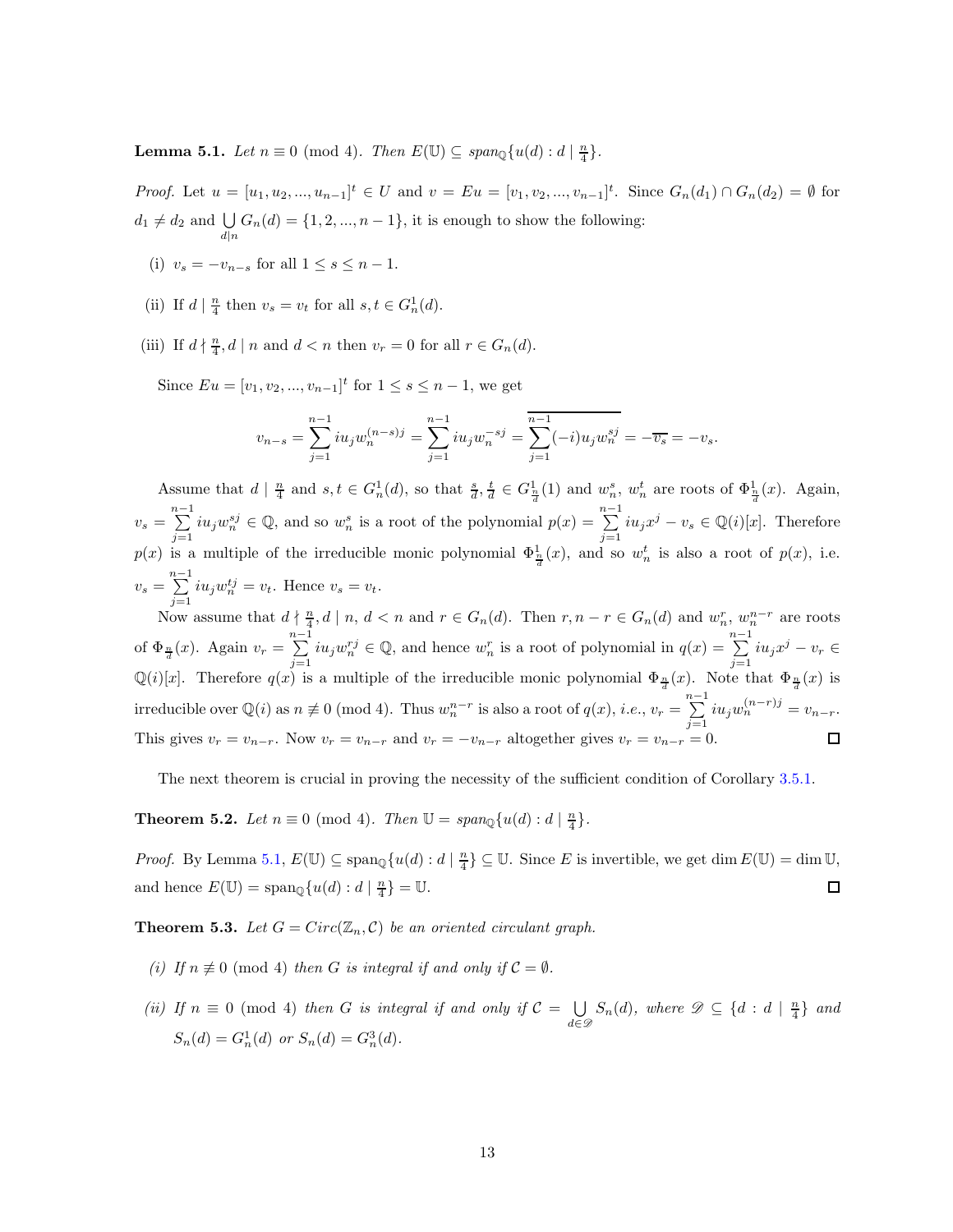*Proof.* (i) Assume that G is integral. Let  $Sp_H(G) = {\mu_0, \mu_1, ..., \mu_{n-1}}$ . By Corollary [2.1.2,](#page-26-3)  $\mu_j =$  $-\mu_{n-j} \in \mathbb{Q}$  for all  $j = 0, ..., n-1$ , where

$$
\mu_j = i \sum_{k \in C} w_n^{jk} - i \sum_{k \in C} w_n^{-jk}, \text{ for } 0 \le j \le n - 1.
$$

Hence  $w_n^j$  is a root of polynomial  $p(x) = i \sum$ k∈C  $x^k - i \sum_{i=1}^k$ k∈C  $x^{-k} - \mu_j \in \mathbb{Q}(i)[x]$ . Since  $n \not\equiv 0 \pmod{4}$ , the polynomial  $\Phi_n(x)$  is irreducible in  $\mathbb{Q}(i)[x]$ . Therefore,  $p(x)$  is a multiple of the irreducible polynomial  $\Phi_n(x)$ , and so  $w_n^{-j} = w_n^{n-j}$  is also a root of  $p(x)$ , i.e.  $\mu_j = \mu_{n-j}$ . Now  $\mu_j = \mu_{n-j}$  and  $\mu_j = -\mu_{n-j}$  implies that  $\mu_j = \mu_{n-j} = 0$ , for all  $j = 0, ..., n-1$ . Hence  $\mathcal{C} = \emptyset$ . Converse part is easy to prove.

(ii) We have already the proved sufficient part in Corollary [3.5.1.](#page-31-0) Assume that  $G$  is an integral oriented circulant graph with non-empty symbol set C. Let u be the vector of length  $n-1$  defined by

$$
u_k = \begin{cases} 1 & \text{if } k \in \mathcal{C} \\ -1 & \text{if } n - k \in \mathcal{C} \\ 0 & \text{otherwise.} \end{cases}
$$

Note that each entry of Eu is an eigenvalue of G, and so  $Eu \in \mathbb{Z}^{n-1}$ . Therefore  $u \in \mathbb{U}$ , and by Theorem [5.2,](#page-34-1)  $u \in \text{span}_{\mathbb{Q}}\{u(d) : d \mid \frac{n}{4}\}.$  That is,

$$
u = \sum_{d|\frac{n}{4}} c_d u(d), \text{ where } c_d \in \mathbb{Q} \text{ for } d | \frac{n}{4}.
$$

Note that coordinates of u and  $u(d)$  belong to  $\{0, \pm 1\}$ . Since  $G_n(d_1) \cap G_n(d_2) = \emptyset$  for all  $d_1 \neq d_2$ , so  $u_k = c_d u(d)_k$  for all  $k \in G_n(d)$  implies that  $c_d \in \{0, \pm 1\}$  for all  $d \mid \frac{n}{4}$ . Let  $\mathscr D$  be the set of all  $d$ for which  $c_d \neq 0$  and  $d | \frac{n}{4}$ . Thus  $C = \bigcup_{i=1}^{n}$  $\bigcup_{d \in \mathcal{D}} S_n(d)$ , where  $S_n(d) = G_n^1(d)$  or  $S_n(d) = G_n^3(d)$ .  $\Box$ 

**Theorem 5.4.** Let  $G = Circ(\mathbb{Z}_n, \mathcal{C})$  be mixed circulant graph on n vertices with symbol set  $\mathcal{C}$ . Then  $G$ *is integral if and only if*  $C \setminus C = \bigcup_{i \in C}$  $\bigcup_{d \in \mathscr{D}_1} G_n(d)$  and

$$
\overline{\mathcal{C}} = \begin{cases} \emptyset & \text{if } n \neq 0 \pmod{4} \\ \bigcup_{d \in \mathscr{D}_2} S_n(d) & \text{if } n \equiv 0 \pmod{4}, \end{cases}
$$

where  $\mathscr{D}_1 \subseteq \{d : d \mid n\}$ ,  $\mathscr{D}_2 \subseteq \{d : d \mid \frac{n}{4}\}$ ,  $\mathscr{D}_1 \cap \mathscr{D}_2 = \emptyset$ , and  $S_n(d) = G_n^1(d)$  or  $S_n(d) = G_n^3(d)$ .

*Proof.* By Theorem [2.5,](#page-26-0) G is integral if and only if both  $(\mathbb{Z}_n, \mathcal{C} \setminus \overline{\mathcal{C}})$  and  $(\mathbb{Z}_n, \overline{\mathcal{C}})$  are integral. Therefore the result follows from Theorem [2.4](#page-26-4) and Theorem [5.3.](#page-34-2)  $\Box$ 

Wasin So [\[25\]](#page-46-5) gave an upper bound on the number of integral circulant graphs on *n* vertices.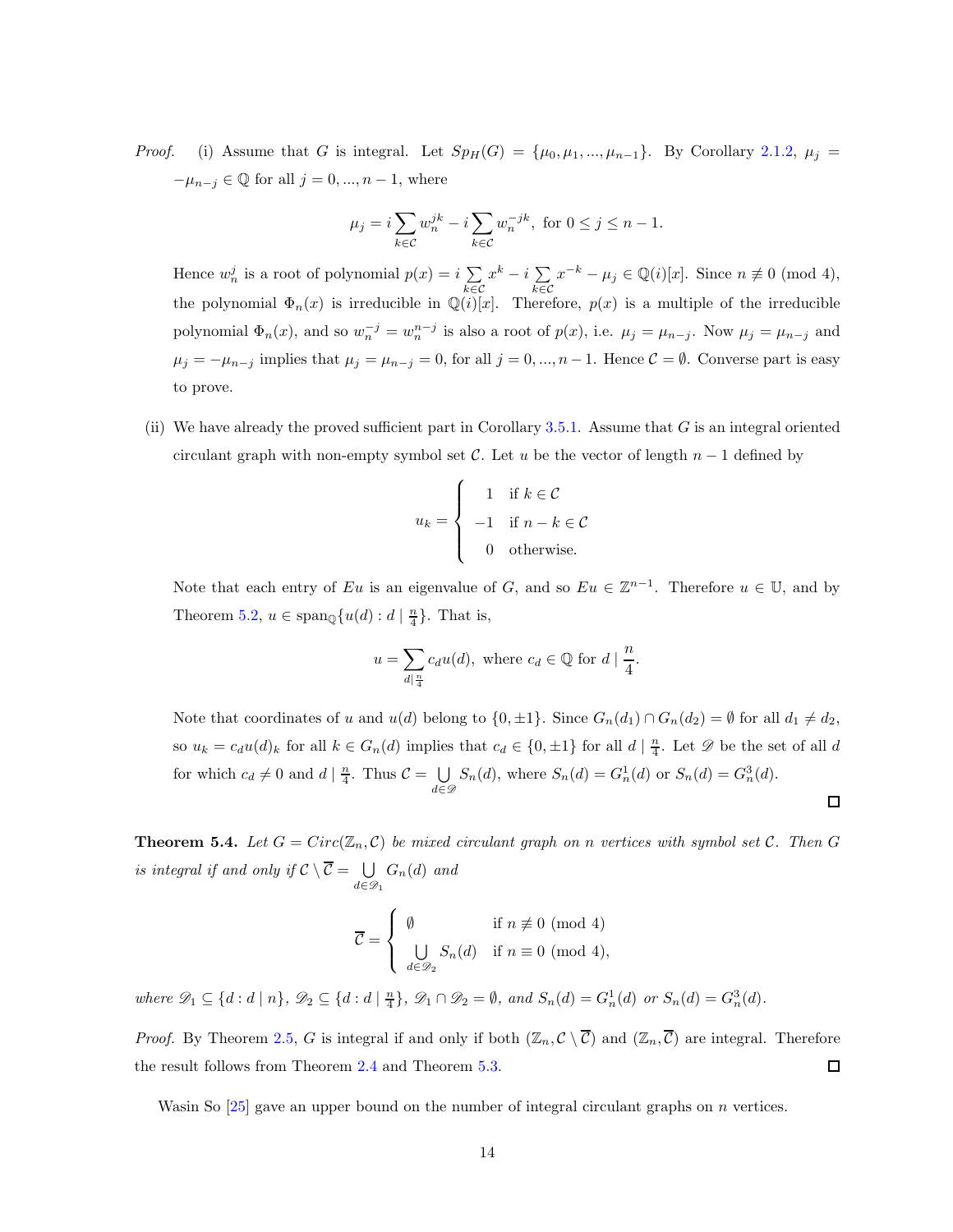Corollary 5.4.1. [\[25\]](#page-46-5) Let  $\tau(n)$  be the number of divisors of n. Then there are at most  $2^{\tau(n)-1}$  integral *mixed circulant graphs on* n *vertices.*

In the next result, we give a similar upper bound on the number of integral mixed circulant graphs on n vertices.

**Corollary 5.4.2.** Let  $\tau(n)$  be the number of divisors of n. Then there are at most  $k(n)$  integral mixed *circulant graphs on* n *vertices, where*

$$
k(n) = \begin{cases} 2^{\tau(\frac{n}{4}) + \tau(n) - 1} & \text{if } n \equiv 0 \pmod{4} \\ 2^{\tau(n) - 1} & \text{if } n \not\equiv 0 \pmod{4}. \end{cases}
$$

*Proof.* If  $n \neq 0 \pmod{4}$  then Theorem [5.4](#page-35-0) says that every integral mixed circulant graph is integral. By Corollary [5.4.1,](#page-36-0) there are at most  $2^{\tau(n)-1}$  integral mixed circulant graphs on n vertices. Assume that  $n \equiv 0 \pmod{4}$  and  $Circ(\mathbb{Z}_n, \mathcal{C})$  is a mixed circulant graph on n vertices with symbol set C. For every divisor d of  $\frac{n}{4}$ , by Theorem [5.4,](#page-35-0)  $G_n(d)$ ,  $G_n^1(d)$ ,  $G_n^3(d)$  and  $\emptyset$  are subsets of the symbol set  $\mathcal{C}$ . Thus, we have  $4^{\tau(\frac{n}{4})}$  distinct symbol sets for an integral mixed circulant graph corresponding to divisors of  $\frac{n}{4}$ . For each proper divisor d of n which is not a divisor of  $\frac{n}{4}$ , by Theorem [5.4,](#page-35-0)  $G_n(d)$  and  $\emptyset$  are subsets of the symbol set C. Thus, we have  $2^{\tau(n)-\tau(\frac{n}{4})-1}$  distinct symbol sets for an integral mixed circulant graph corresponding to proper divisors of n which are not divisors of  $\frac{n}{4}$ . Hence we have  $4^{\tau(\frac{n}{4})} \cdot 2^{\tau(n)-\tau(\frac{n}{4})-1} = 2^{\tau(\frac{n}{4})+\tau(n)-1}$ distinct symbol sets for an integral mixed circulant graph. Since distinct symbol sets may correspond to isomorphic circulant graphs, so there are at most  $2^{\tau(\frac{n}{4})+\tau(n)-1}$  integral mixed circulant graphs on n vertices.  $\Box$ 

## 6 Ramanujan sum and eigenvalues of oriented circulant graph

In 1918, Ramanujan [\[24\]](#page-46-7) published a seminal paper in which he introduced a sum (now called Ramanujan sums), for each  $n, q \in \mathbb{N}$ , defined by

$$
c_n(q) = \sum_{a \in G_n(1)} \cos\left(\frac{2\pi a q}{n}\right).
$$
\n<sup>(5)</sup>

This sum can also be written as

$$
c_n(q) = \sum_{a \in G_n(1)} w_n^{aq} = \sum_{\substack{a \in G_n(1) \\ a < \frac{n}{2}}} 2 \cos\left(\frac{2\pi aq}{n}\right),
$$

where  $w_n = \exp(\frac{2\pi i}{n})$ . A set  $C \subseteq G_n(1)$  is said to be *skew-symmetric* in  $G_n(1)$  if  $n - a \notin S$  for all  $a \in S$ and  $\mathcal{C} \cup \mathcal{C}^{-1} = G_n(1)$ . It is clear that a skew-symmetric set in  $G_n(1)$  contains exactly  $\frac{\varphi(n)}{2}$  elements.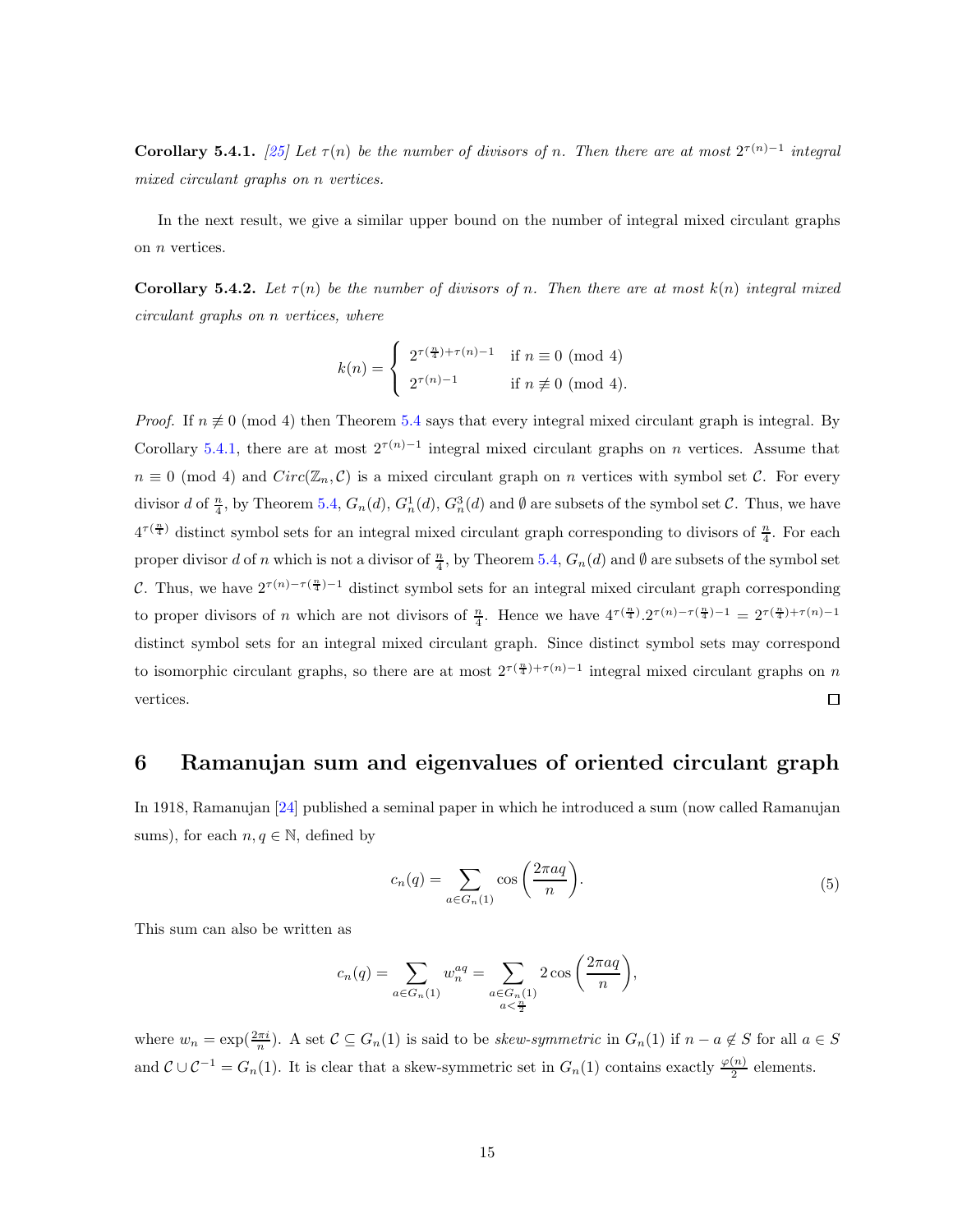It is easy to see, for any skew-symmetric set  $C$  in  $G_n(1)$ , that the Ramanujan sum [\(5\)](#page-36-1) can be re-written as

$$
c_n(q) = \sum_{a \in \mathcal{C}} 2 \cos\left(\frac{2\pi aq}{n}\right).
$$
 (6)

One of the important properties of Ramanujan sum is that  $c_n(q)$  is an integer for all  $q, n \in \mathbb{N}$ . So, it is a natural question to ask, "if we replace cosine with sine in Ramanujan sum, then is the sum remain an integer or not for all  $q, n \in \mathbb{N}$ . Let us replace the cosine by sine in [\(6\)](#page-37-0), and write

$$
s_n^{\mathcal{C}}(q) = \sum_{a \in \mathcal{C}} 2\sin\left(\frac{2\pi aq}{n}\right),\tag{7}
$$

where C is any skew-symmetric set in  $G_n(1)$ . The sum [\(7\)](#page-37-1) can be re-written as

$$
s_n^{\mathcal{C}}(q) = \sum_{a \in \mathcal{C}} \frac{w_n^{aq} - w_n^{-aq}}{i}.\tag{8}
$$

Theorem 6.1. *The following are true.*

- *(i)* For  $n \neq 0$  (mod 4)*, there does not exist skew-symmetric set* C *in*  $G_n(1)$  *such that*  $s_n^C(q) \in \mathbb{Z}$  *for all*  $q, n \in \mathbb{N}$ .
- (*ii*) *For*  $n \equiv 0 \pmod{4}$ ,  $s_n^{\mathcal{C}}(q) \in \mathbb{Z}$  *for all*  $q, n \in \mathbb{N}$  *if and only if*  $\mathcal{C} = G_n^1(1)$  *or*  $G_n^3(1)$ *.*

The proof of Theorem [6.1](#page-37-2) follows from Theorem [5.3.](#page-34-2) In what follows, we consider  $C = G_n^1(1)$  for the sum in [\(7\)](#page-37-1) and [\(8\)](#page-37-3), and we simply write  $s_n^{\mathcal{C}}(q)$  by  $s_n(q)$ . That is,

$$
s_n(q) = \sum_{a \in G_n^1(1)} \frac{w_n^{aq} - w_n^{-aq}}{i}.
$$

In Theorem [6.1,](#page-37-2) we found that  $s_n(q)$  is integer for all  $n, q \in \mathbb{N}$  and  $n \equiv (0 \mod 4)$ .

**Theorem 6.2.** [\[25\]](#page-46-5) Let  $G = Circ(\mathbb{Z}_n, C)$  be an integral circulant graph on n vertices with  $Sp_H(G)$  =  $\{\lambda_0, ..., \lambda_{n-1}\}$ *. Let*  $\mathcal{C} = G_n(d)$ *, where*  $d | n$ *. Then* 

$$
\lambda_j = c_{n/d}(j), \text{ for } 0 \le j \le n-1.
$$

*Furthermore,*  $Sp_H(G)$  *is equal to d copies of*  $(c_{n/d}(0), c_{n/d}(1), ..., c_{n/d}(n/d) - 1)$ *)*.

**Theorem 6.3.** Let  $G = Circ(\mathbb{Z}_n, \mathcal{C})$  be an integral oriented circulant graph on  $n \equiv 0 \pmod{4}$  vertices *with*  $Sp_H(G) = {\mu_0, ..., \mu_{n-1}}$ *. Let*  $C = G_n^1(d)$ *, where*  $d | \frac{n}{4}$ *. Then* 

$$
\mu_j = -s_{n/d}(j)
$$
, for  $0 \le j \le n - 1$ .

*Furthermore,*  $Sp_H(G)$  *is equal to d copies of*  $(-s_{n/d}(0), -s_{n/d}(1), ..., -s_{n/d}(n/d) - 1)$ *)*.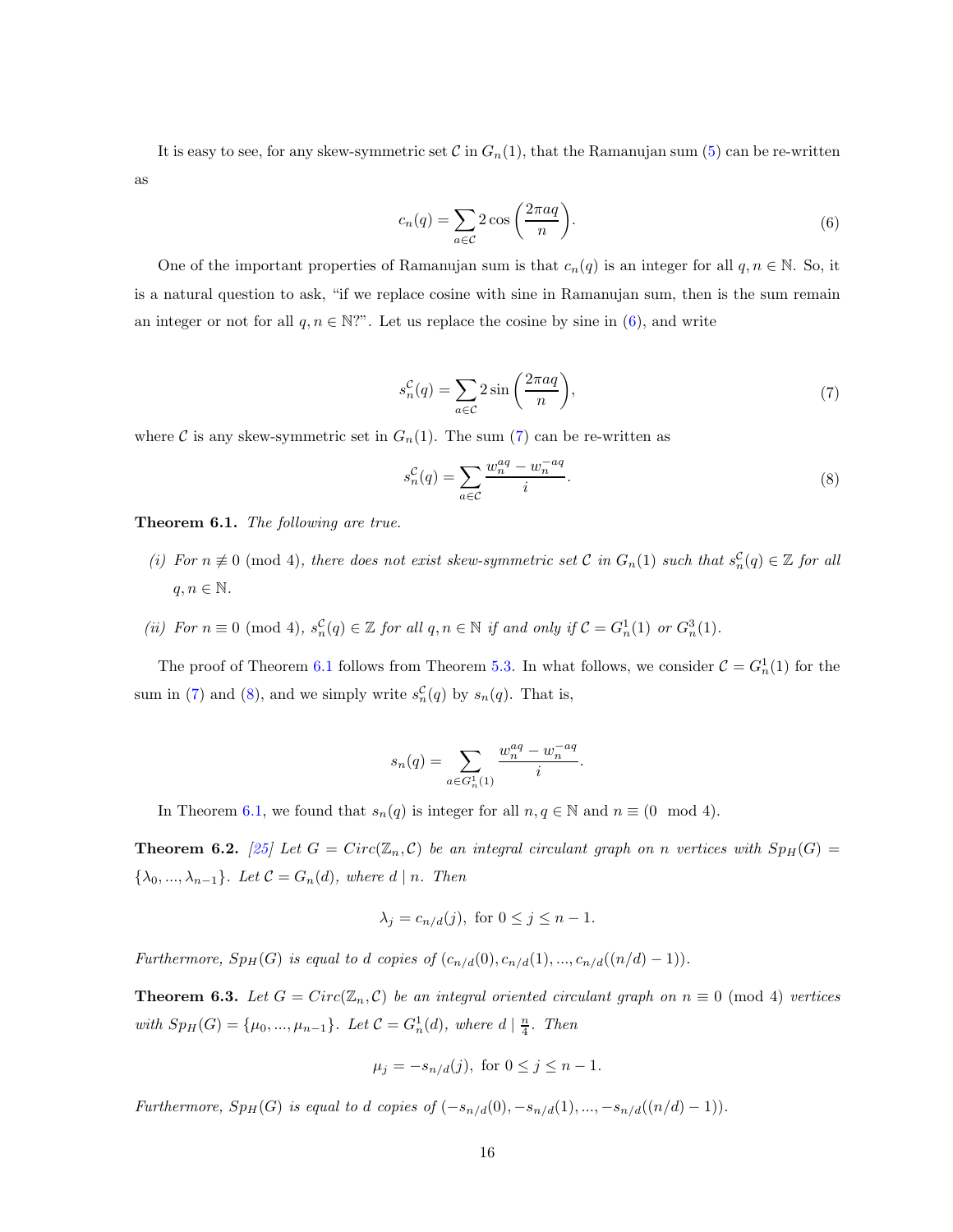*Proof.* Using Corollary [2.1.2,](#page-26-3) we get

$$
\mu_j = i \sum_{k \in \mathcal{C}} (w_n^{jk} - w_n^{-jk}) = - \sum_{a \in G_n^1(d)} \frac{w_n^{aj} - w_n^{-aj}}{i} = - \sum_{a \in dG_n^1(1)} \frac{w_n^{aj} - w_n^{-aj}}{i}
$$

$$
= - \sum_{a \in G_n^1(1)} \frac{(w_n^d)^{aj} - (w_n^d)^{-aj}}{i}
$$

$$
= -s_{n/d}(j).
$$

Since  $s_{n/d}(t_1) = s_{n/d}(t_2)$  for  $t_1 \equiv t_2 \pmod{\frac{n}{d}}$ , the spectrum  $\{\mu_1, ..., \mu_{n-1}\}$  is equal to d copies of  $(-s_{n/d}(0), -s_{n/d}(1), ..., -s_{n/d}((n/d)-1)).$  $\Box$ 

Corollary 6.3.1. Let  $G = Circ(\mathbb{Z}_n, C)$  be an integral oriented circulant graph on  $n \equiv 0 \pmod{4}$  vertices *with*  $Sp_H(G) = {\mu_0, ..., \mu_{n-1}}$ *. Then* 

$$
\mu_j = \sum_{d \in \mathscr{D}} \pm s_{n/d}(j), \text{ for } 0 \le j \le n-1, \text{ where } \mathscr{D} \subseteq \left\{ d : d \mid \frac{n}{4} \right\}.
$$

*Proof.* By Theorem [5.3,](#page-34-2)  $C = \bigcup_{i=1}^{n} C_i$  $\bigcup_{d \in \mathcal{D}} S_n(d)$ , where  $\mathcal{D} \subseteq \{d : d \mid \frac{n}{4}\}$  and  $S_n(d) = G_n^1(d)$  or  $S_n(d) = G_n^3(d)$ . Using Corollary [2.1.2,](#page-26-3) we get

$$
\mu_j = i \sum_{k \in \mathcal{C}} (w_n^{jk} - w_n^{-jk}) = \sum_{d \in \mathcal{D}} \sum_{a \in S_n(d)} -\frac{w_n^{aj} - w_n^{-aj}}{i} = \sum_{d \in \mathcal{D}} \pm s_{n/d}(j).
$$

**Corollary 6.3.2.** Let  $G = Circ(\mathbb{Z}_n, C)$  be integral mixed circulant graph on n vertices with  $Sp_H(G)$ {γ0, ..., γn−1}*. Then*

$$
\gamma_j = \sum_{d \in \mathcal{D}_1} c_{n/d}(j) + \sum_{d \in \mathcal{D}_2} \pm s_{n/d}(j), \text{ for } 0 \le j \le n-1,
$$

*where*  $\mathscr{D}_1 \subseteq \{d : d \mid n\}$ ,  $\mathscr{D}_2 \subseteq \{d : d \mid \frac{n}{4}\}$ , and  $\mathscr{D}_1 \cap \mathscr{D}_2 = \emptyset$ .

*Proof.* By Theorem [5.4,](#page-35-0)  $C \setminus \overline{C} = \bigcup_{\lambda \in \mathcal{C}}$  $\bigcup_{d \in \mathscr{D}_1} G_n(d)$  and

$$
\overline{\mathcal{C}} = \begin{cases} \emptyset & \text{if } n \not\equiv 0 \pmod{4} \\ \bigcup_{d \in \mathscr{D}_2} S_n(d) & \text{if } n \equiv 0 \pmod{4}, \end{cases}
$$

where  $\mathscr{D}_1 \subseteq \{d : d \mid n\}$ ,  $\mathscr{D}_2 \subseteq \{d : d \mid \frac{n}{4}\}$ ,  $\mathscr{D}_1 \cap \mathscr{D}_2 = \emptyset$ , and  $S_n(d) = G_n^1(d)$  or  $S_n(d) = G_n^3(d)$ . Using Lemma [2.1,](#page-25-0) we get

$$
\gamma_j = \sum_{d \in \mathcal{D}_1} \sum_{a \in G_n(d)} w_n^{aj} + \sum_{d \in \mathcal{D}_2} \sum_{a \in S_n(d)} -\frac{w_n^{aj} - w_n^{-aj}}{i} = \sum_{d \in \mathcal{D}_1} c_{n/d}(j) + \sum_{d \in \mathcal{D}_2} \pm s_{n/d}(j).
$$

From Theorem [6.3,](#page-37-4) it is clear that  $s_n(q)$  play an important role in the eigenvalues of integral mixed circulant graph. In the next result we see some basic properties of  $s_n(q)$ .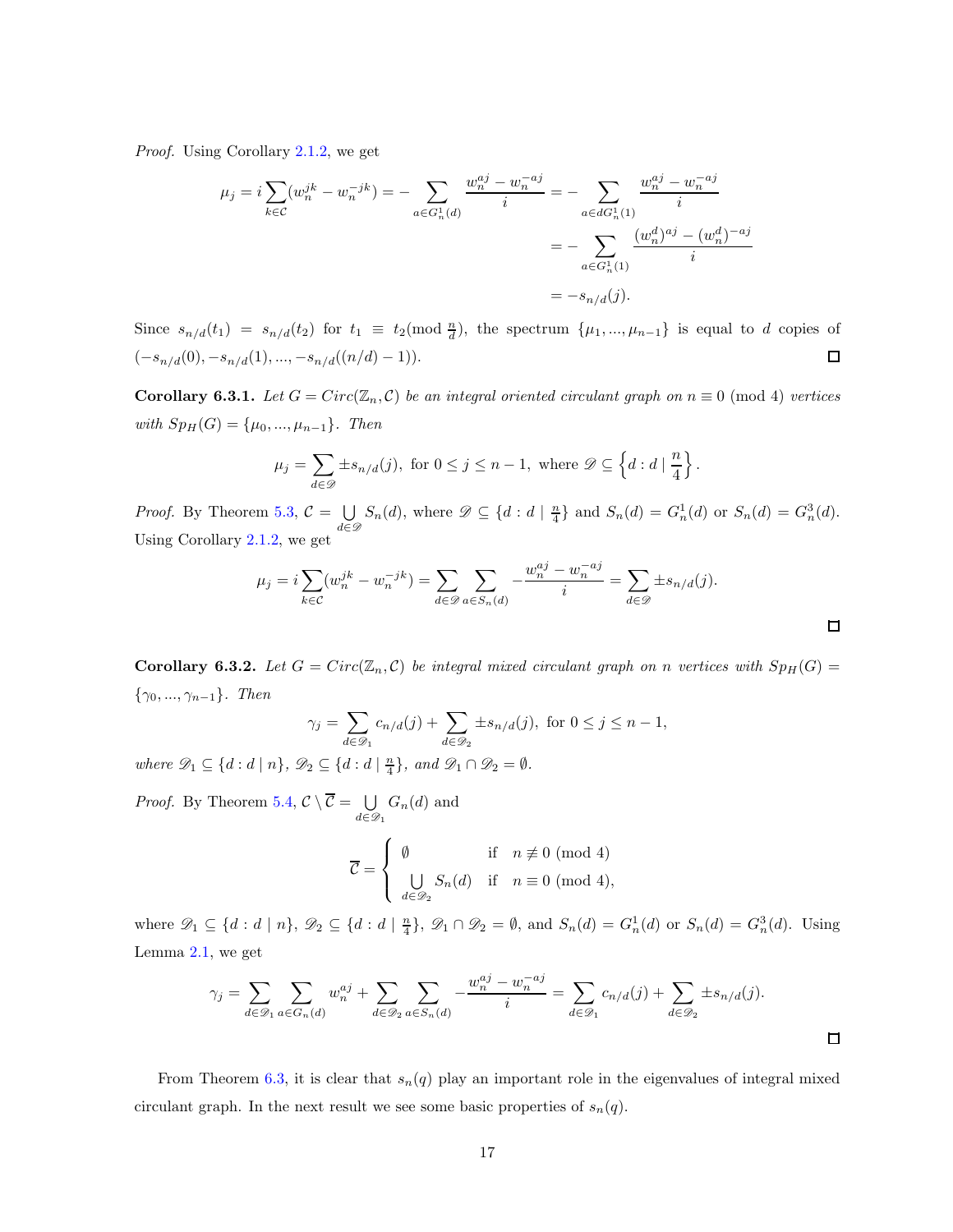**Theorem 6.4.** *The following are some basic properties of*  $s_n(q)$ *.* 

*(i)*  $s_n(t_1) = s_n(t_2)$  *for*  $t_1 \equiv t_2 \pmod{n}$ .  $(iii)$   $s_n(n-t) = -s_n(t)$ . (*iii*)  $s_n(0) = s_n(\frac{n}{2}) = 0.$ (*iv*)  $s_n(\frac{n}{4}) = \varphi(n)$ .  $(v)$   $s_n(\frac{3n}{4}) = -\varphi(n)$ *.* 

**Proposition 6.5.** *Let*  $n = 2^k$  *and*  $k \ge 2$ *. Then* 

$$
s_n(t) = \begin{cases} 2^{k-1} & \text{if } t \equiv 2^{k-2} \pmod{n} \\ -2^{k-1} & \text{if } t \equiv 3.2^{k-2} \pmod{n} \\ 0 & \text{otherwise.} \end{cases}
$$

*Proof.* Since  $n = 2^k$  implies that  $G_n^1(1) = M_n^1(1)$ , so

$$
s_n(t) = \sum_{a \in M_n^1(1)} \frac{w_n^{at} - w_n^{-at}}{i}
$$
  
= 
$$
\frac{1}{i} (w_n^t - w_n^{3t} + w_n^{5t} - \dots - w_n^{(n-1)t}).
$$

As  $s_n(t)$  is a sum of a geometric progression with common ratio  $-w_n^{2t}$ , now it follows the required  $\Box$ result.

The classical Möbius function  $\mu(n)$  is defined by

$$
\mu(n) = \begin{cases}\n1 & \text{if } n = 1 \\
(-1)^k & \text{if } n = p_1...p_k \text{ with } p_i \text{ distinct prime} \\
0 & \text{otherwise.} \n\end{cases}
$$

Let  $\delta$  be the indicator function defined by

$$
\delta(n) = \begin{cases} 1 & \text{if } n = 1 \\ 0 & \text{if } n > 1. \end{cases}
$$

Theorem 6.6. *[\[23\]](#page-46-8)*

$$
\sum_{d|n} \mu(d) = \delta(n).
$$

E. Cohen [\[12\]](#page-45-13) introduced a generalized Möbius inversion formula of arbitrary direct factor sets. Let  $P, Q \neq \emptyset$  be subsets of N such that if  $n_1, n_2 \in \mathbb{N}$ ,  $(n_1, n_2) = 1$ , then  $n = n_1 n_2 \in P$  (resp.  $n = n_1 n_2 \in Q$ ) if and only if  $n_1, n_2 \in P$  (resp.  $n_1, n_2 \in Q$ ). If each integer  $n \in \mathbb{N}$  possesses a unique factorization of the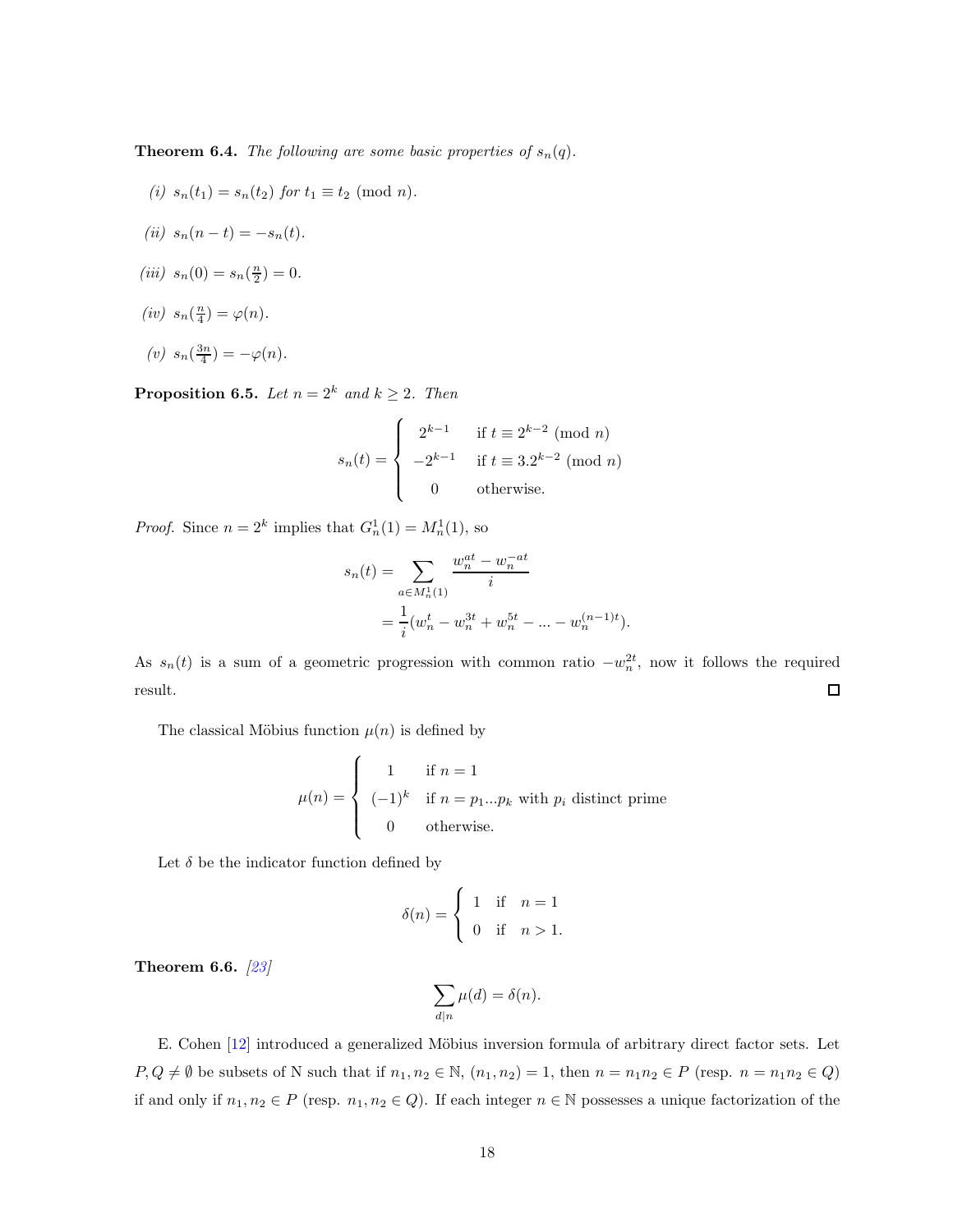form  $n = ab$   $(a \in P, b \in Q)$ , then each of the sets P and Q is called a direct factor set of N. In what follows  $P$  will denote such a direct factor set with (conjugate) factor set  $Q$ . The Möbius function can be generalized to arbitrary direct factor sets, by writing

$$
\mu_P(n) = \sum_{d|n,d \in P} \mu\bigg(\frac{n}{d}\bigg),\,
$$

where  $\mu$  is the classical Möbius function. For example,  $\mu_1(n) = \mu_{\{1\}}(n)$  and  $\mu_{\mathbb{N}}(n) = \delta(n)$ .

Theorem 6.7. *[\[12\]](#page-45-13)*

$$
\sum_{d|n,d\in Q} \mu_P\left(\frac{n}{d}\right) = \delta(n).
$$

**Theorem 6.8.** [\[12\]](#page-45-13) If  $f(n)$  and  $g(n)$  are arithmetic functions then

$$
f(n) = \sum_{d|n,d \in Q} g\left(\frac{n}{d}\right)
$$
 if and only if  $g(n) = \sum_{d|n} f(d)\mu_P\left(\frac{n}{d}\right)$ .

Let us now take the direct factor  $P = \{2^k : k \ge 0\}$ , and Q the set of all odd natural numbers.

**Theorem 6.9.** *Let*  $n \equiv 0 \mod 4$  *and*  $D_n^3 = \emptyset$ *. Then* 

$$
s_n(t) = 2\delta \mu_P(n_1) \sum_{\substack{e \mid \delta \\ \text{is odd} \\ \gcd(n_1, e) = 1}} (-1)^{\frac{te - \delta}{2\delta}} \frac{\mu_P(e)}{e},
$$

where  $\delta = \gcd(\frac{n}{4}, t)$ ,  $n_1 = \frac{n}{4\delta}$ .

*Proof.* Let

$$
f_n(t) = \sum_{a \in M_n^1(1)} \frac{w_n^{at} - w_n^{-at}}{i}
$$
  
= 
$$
\frac{1}{i} (w_n^t - w_n^{3t} + w_n^{5t} - \dots - w_n^{(n-1)t})
$$

As  $f_n(t)$  is a sum of a geometric progression with common ratio  $-w_n^{2t}$ , we find that

$$
f_n(t) = \begin{cases} \frac{n}{2} & \text{if } t \equiv \frac{n}{4} \pmod{n} \\ -\frac{n}{2} & \text{if } t \equiv \frac{3n}{4} \pmod{n} \\ 0 & \text{otherwise.} \end{cases}
$$

Using Lemma [3.4,](#page-29-0) we have

$$
f_n(t) = \sum_{a \in M_n^1(1)} \frac{w_n^{at} - w_n^{-at}}{i} = \sum_{d \in D_n^1} \sum_{a \in G_n^1(d)} \frac{w_n^{at} - w_n^{-at}}{i} = \sum_{d \in D_n^1} \sum_{a \in dG_{n/d}^1(1)} \frac{w_n^{at} - w_n^{-at}}{i}
$$

$$
= \sum_{d \in D_n^1} \sum_{a \in G_{n/d}^1(1)} \frac{(w_n^d)^{at} - (w_n^d)^{-at}}{i}
$$

$$
= \sum_{d \in D_n^1} s_{n/d}(t).
$$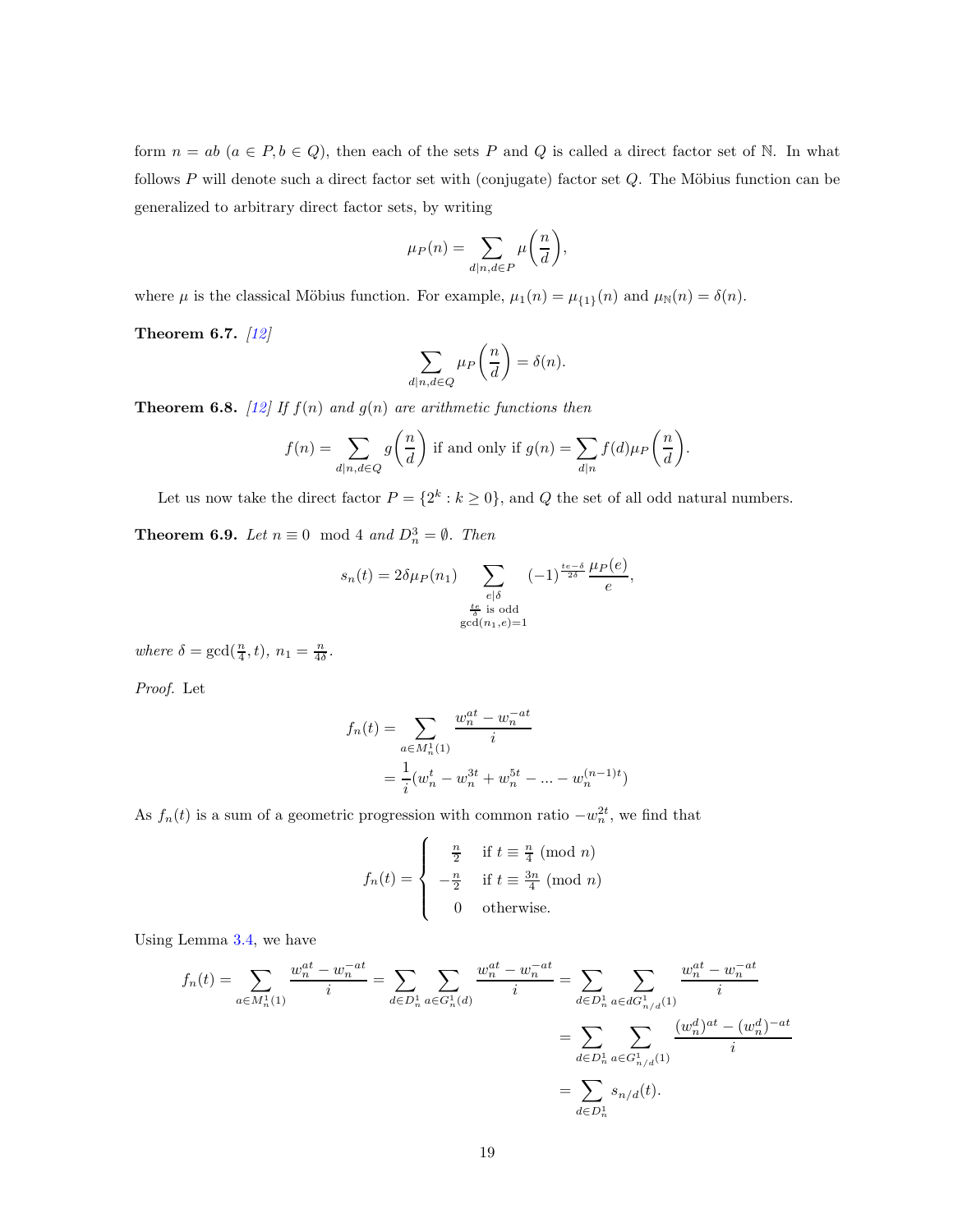In the last equation, we are using that  $w^d = \exp(\frac{2\pi i}{n/d})$  is  $\frac{n}{d}$ -th root of unity. From Theorem [6.8,](#page-40-0)

$$
s_n(t) = \sum_{\substack{d|n \ d|n}} f_d(t)\mu_P\left(\frac{n}{d}\right) + \sum_{\substack{d|n \ d|n}} f_d(t)\mu_P\left(\frac{n}{d}\right)
$$
  
\n
$$
= \sum_{\substack{d|n \ d|n}} \frac{d}{2}\mu_P\left(\frac{n}{d}\right) - \sum_{\substack{d|n \ d|n}} \frac{d}{2}\mu_P\left(\frac{n}{d}\right)
$$
  
\n
$$
= \sum_{\substack{d|n \ d|n}} 2d\mu_P\left(\frac{n}{4d}\right) - \sum_{\substack{d|n \ d|n}} 2d\mu_P\left(\frac{n}{4d}\right)
$$
  
\n
$$
= \sum_{\substack{d|n \ d|n \ d \equiv 3d \pmod{4d}}} 2d\mu_P\left(\frac{n}{4d}\right) - \sum_{\substack{d|n \ d|n \ d \equiv 3d \pmod{4d}}} 2d\mu_P\left(\frac{n}{4d}\right)
$$
  
\n
$$
= \sum_{\substack{d|n \ d \equiv 1 \pmod{4} \\ \frac{d}{d} \equiv 1 \pmod{4}}} 2d\mu_P\left(\frac{n}{4d}\right) - \sum_{\substack{d|n \ d \equiv 3 \pmod{4} \\ \frac{d}{d} \equiv 3 \pmod{4}}} 2d\mu_P\left(\frac{n}{4d}\right)
$$
  
\n
$$
= \sum_{\substack{d| \gcd(\frac{n}{4},t) \\ \frac{d}{d} \equiv 3 \pmod{4}}} (-1)^{\frac{t-d}{2d}} 2d\mu_P\left(\frac{n}{4d}\right).
$$

Let  $\delta = \gcd(\frac{n}{4}, t)$  and  $\frac{n}{4} = \delta n_1$ . We have

$$
s_n(t) = \sum_{\substack{d \mid \delta \\ \frac{t}{d} \text{ is odd}}} (-1)^{\frac{t-d}{2d}} 2d\mu_P\left(\frac{n}{4d}\right) = \sum_{\substack{de=\delta \\ \frac{t}{d} \text{ is odd}}} (-1)^{\frac{t-d}{2d}} 2d\mu_P(n_1 e)
$$

$$
= 2\mu_P(n_1) \sum_{\substack{de=\delta \\ \frac{t}{d} \text{ is odd} \\ \gcd(n_1, e)=1}} (-1)^{\frac{t-d}{2d}} d\mu_P(e)
$$

$$
= 2\delta\mu_P(n_1) \sum_{\substack{e \mid \delta \\ \frac{t}{d} \text{ is odd} \\ \gcd(n_1, e)=1}} (-1)^{\frac{t-e}{2\delta}} \frac{\mu_P(e)}{e}.
$$

**Corollary 6.9.1.** *Let*  $n \equiv 0 \pmod{4}$ ,  $D_n^3 = \emptyset$ . *Then* 

$$
s_n(t) = \begin{cases} (-1)^{\frac{t-1}{2}} 2\mu_P(\frac{n}{4}) & \text{if } t \text{ is odd} \\ 0 & \text{if } t \text{ is even,} \end{cases}
$$

where  $gcd(\frac{n}{4}, t) = 1$ .

*Proof.* Apply  $\delta = \gcd(\frac{n}{4}, t) = 1$  in Theorem [6.9.](#page-41-0)

## References

[1] A. Abdollahi and E. Vatandoost. Which Cayley graphs are integral? *The Electronic Journal of Combinatorics*, 16(1):R122, 2009.

 $\Box$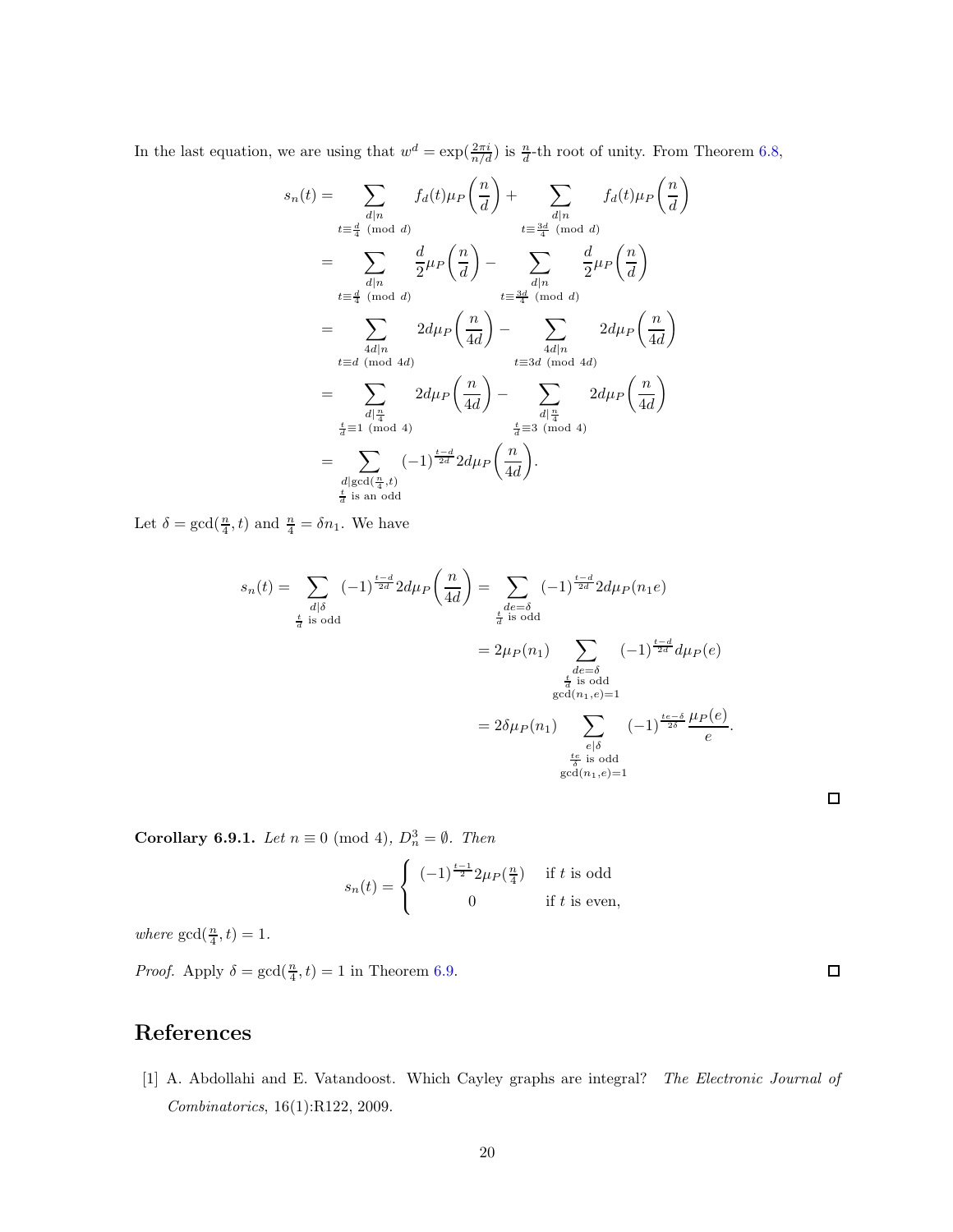- [2] O. Ahmadi, N. Alon, I.F. Blake, and I.E. Shparlinski. Graphs with integral spectrum. *Linear Algebra and its Applications*, 430(1):547–552, 2009.
- [3] R.C. Alperin. Rational subsets of finite groups. *International Journal of Group Theory*, 3(2):53–55, 2014.
- [4] R.C. Alperin and B.L. Peterson. Integral sets and cayley graphs of finite groups. *The Electronic Journal of Combinatorics*, 19(1):P44, 2012.
- [5] K. Balińska, D. Cvetković, Z. Radosavljević, S. Simić, and D. Stevanović. A survey on integral graphs. *Publikacije Elektrotehniˇckog fakulteta. Serija Matematika,* 42*–*65, 2002.
- [6] N.L. Biggs. *Algebraic graph theory*, Volume 67, Cambridge University Press, 1993.
- [7] W.G. Bridges and R.A. Mena. Rational g-matrices with rational eigenvalues. *Journal of Combinatorial Theory, Series A*, 32(2):264–280, 1982.
- [8] A.E. Brouwer. Small integral trees. *The Electronic Journal of Combinatorics*, 15:N1, 2008.
- [9] A.E. Brouwer and W.H. Haemers. The integral trees with spectral radius 3. *Linear Algebra and its Applications*, 429(11-12):2710–2718, 2008.
- [10] F.C. Bussemaker and D.M. Cvetković. There are exactly 13 connected, cubic, integral graphs. *Publikacije Elektrotehniˇckog fakulteta. Serija Matematika i fizika*, (544/576):43–48, 1976.
- [11] T. Cheng, L. Feng, and H. Huang. Integral cayley graphs over dicyclic group. *Linear Algebra and its Applications*, 566:121–137, 2019.
- [12] E. Cohen. A class of residue systems (mod r) and related arithmetical functions. i. a generalization of m¨obius inversion. *Pacific Journal of Mathematics*, 9(1):13–23, 1959.
- [13] P. Csikvári. Integral trees of arbitrarily large diameters. *Journal of Algebraic Combinatorics*, 32(3):371–377, 2010.
- [14] P.J. Davis. *Circulant matrices*. Wiley, 1979.
- [15] K. Guo and B. Mohar. Hermitian adjacency matrix of digraphs and mixed graphs. *Journal of Graph Theory*, 85(1):217–248, 2017.
- [16] F. Harary and A.J. Schwenk. Which graphs have integral spectra? In *Graphs and Combinatorics,* 45*–*51. Springer, 1974.
- [17] K. Ireland and M. Rosen. *A classical introduction to modern number theory*. Springer Verlag, 1984.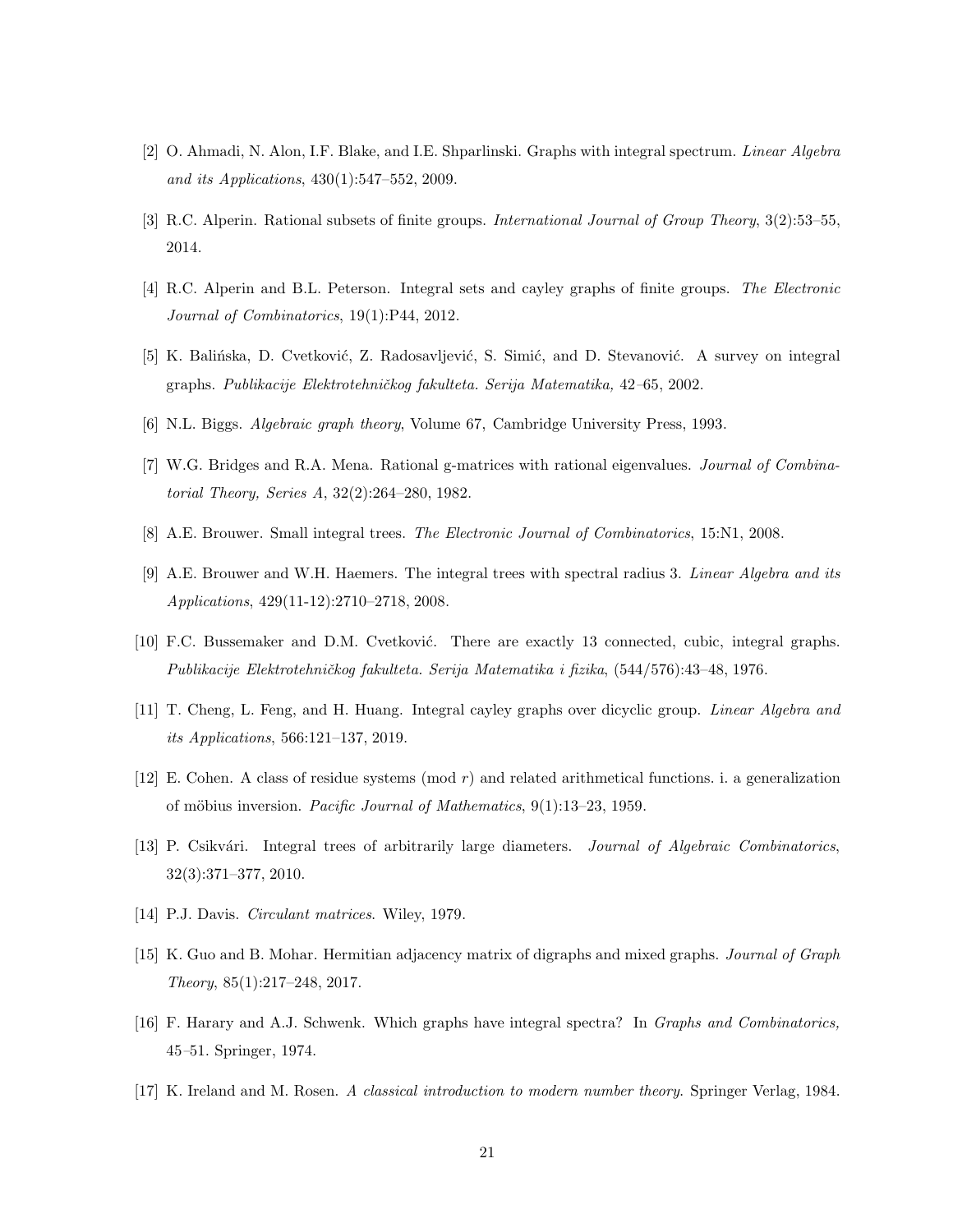- [18] W. Klotz and T. Sander. Integral cayley graphs over abelian groups. *The Electronic Journal of Combinatorics*, 17:R81, 2010.
- [19] C.Y. Ku, T. Lau, and K.B. Wong. Cayley graph on symmetric group generated by elements fixing k points. *Linear Algebra and its Applications*, 471:405–426, 2015.
- [20] M. Lepović, S.K. Simić, K.T. Balińska, and K.T. Zwierzyński. There are 93 non-regular, bipartite integral graphs with maximum degree four. *The Technical University of Pozna´n, CSC Report*, 511, 2005.
- [21] J. Liu and X. Li. Hermitian-adjacency matrices and hermitian energies of mixed graphs. *Linear Algebra and its Applications*, 466:182–207, 2015.
- [22] L. Lu, Q. Huang, and X. Huang. Integral cayley graphs over dihedral groups. *Journal of Algebraic Combinatorics*, 47(4):585–601, 2018.
- [23] M.R. Murty. *Problems in analytic number theory*, Volume 206. Springer Science & Business Media, 2008.
- [24] S. Ramanujan. On certain trigonometrical sums and their applications in the theory of numbers. *Transactions of the Cambridge Philosophical Society*, 22(13):259–276, 1918.
- [25] W. So. Integral circulant graphs. *Discrete Mathematics*, 306(1):153–158, 2006.
- [26] D. Stevanović. 4-regular integral graphs avoiding  $\pm 3$  in the spectrum. *Publikacije Elektrotehničkog fakulteta. Serija Matematika*, 99–110, 2003.
- [27] L. Wang and X. Li. Some new classes of integral trees with diameters 4 and 6. *Australasian Journal of Combinatorics*, 21:237–244, 2000.
- [28] L. Wang, X. Li, and X. Yao. Integral trees with diameters 4, 6 and 8. *Australasian Journal of Combinatorics*, 25:29–44, 2002.
- [29] M. Watanabe. Note on integral trees. *Mathematics Reports*, 2:95–100, 1979.
- [30] M. Watanabe and A.J. Schwenk. Integral starlike trees. *Journal of the Australian Mathematical Society*, 28(1):120–128, 1979.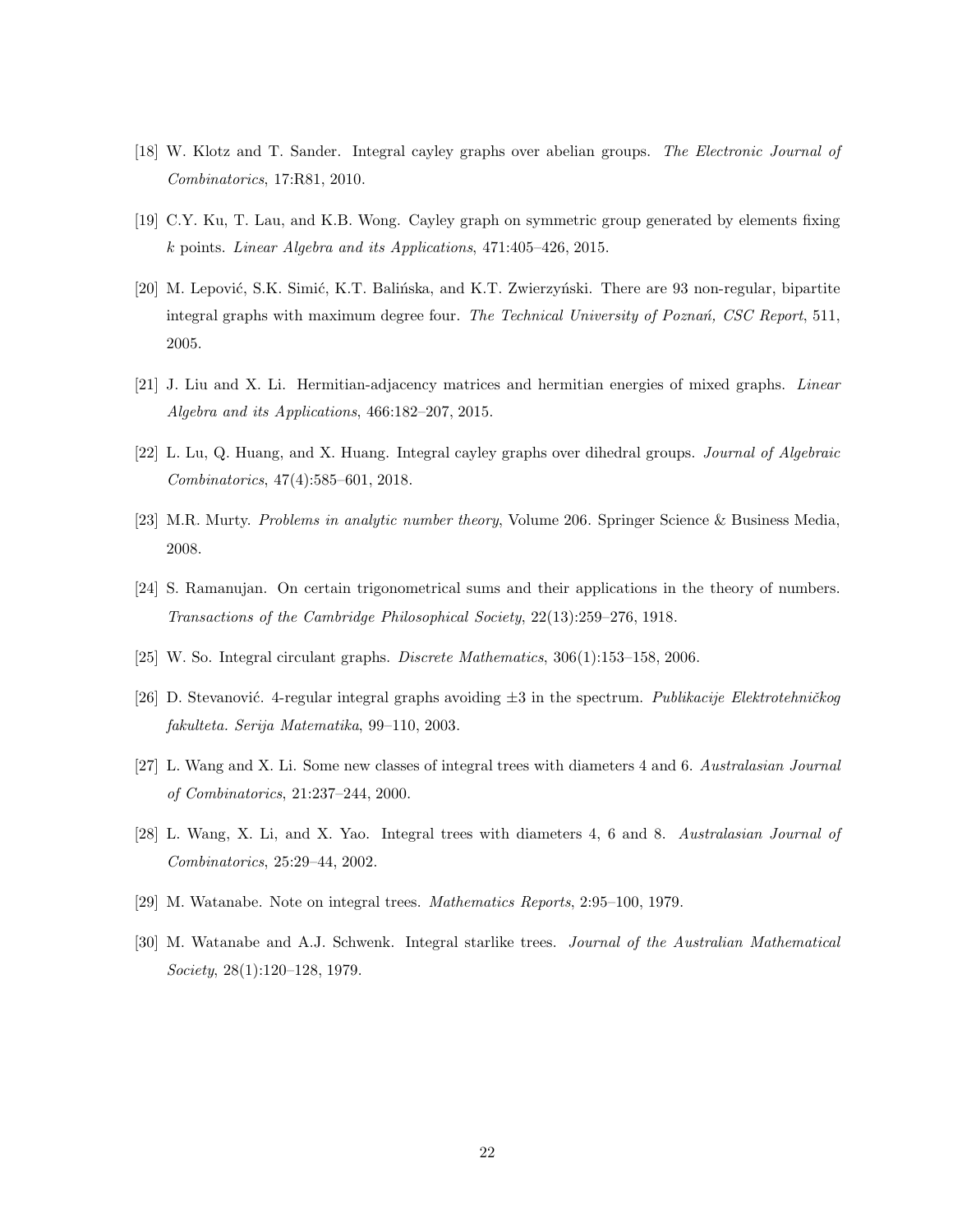## Integral mixed circulant graphs

Monu Kadyan and Bikash Bhattacharjya Department of Mathematics Indian Institute of Technology Guwahati, India monu.kadyan@iitg.ac.in, b.bikash@iitg.ac.in

#### Abstract

A mixed graph is said to be *integral* if all the eigenvalues of its Hermitian adjacency matrix are integers. The *mixed circulant graph*  $Circ(\mathbb{Z}_n, \mathcal{C})$  is a mixed graph on the vertex set  $\mathbb{Z}_n$  and edge set  $\{(a, b) : b - a \in \mathcal{C}\}\,$ , where  $0 \notin \mathcal{C} \subset \mathbb{Z}_n$ . If  $\mathcal{C}$  is closed under inverse, then  $\text{Circ}(\mathbb{Z}_n, \mathcal{C})$  is called a *circulant graph*. We express the eigenvalues of  $Circ(\mathbb{Z}_n, \mathcal{C})$  in terms of primitive *n*-th roots of unity, and find a sufficient condition for integrality of the eigenvalues of Circ( $\mathbb{Z}_n, \mathcal{C}$ ). For  $n \equiv 0 \pmod{4}$ , we factorize the n-th degree cyclotomic polynomial into two irreducible factors over  $\mathbb{Q}(i)$ . Using this factorization, we characterize integral mixed circulant graphs in terms of their symbol set. We also express the integer eigenvalues of an integral oriented circulant graph in terms of a Ramanujan type sum, and discuss some of their properties.

Keywords. mixed graph; Hermitian adjacency matrix; integral mixed graph; mixed circulant graph. Mathematics Subject Classification: 05C50, 05C25.

### 1 Introduction

We only consider graphs without loops and multi-edges. A *(simple) graph* G is denoted by  $G =$  $(V(G), E(G))$ , where  $V(G)$  is the vertex set of G, and the edge set  $E(G) \subset V(G) \times V(G) \setminus \{(u, u)|u \in$  $V(G)$ } with  $(u, v) \in E(G)$  if and only if  $(v, u) \in E(G)$ . A graph G is said to be *oriented* if  $(u, v) \in E(G)$ implies that  $(v, u) \notin E(G)$ . A graph G is said to be *mixed* if  $(u, v) \in E(G)$  does not always imply that  $(v, u) \in E(G)$ , see [\[24\]](#page-45-0) for details. In a mixed graph G, we call an edge with end vertices u and v to be *undirected* (resp. *directed*) if both  $(u, v)$  and  $(v, u)$  belong to  $E(G)$  (resp. only one of  $(u, v)$  and  $(v, u)$ belongs to  $E(G)$ ). An undirected edge  $(u, v)$  is denoted by  $u \leftrightarrow v$ , and a directed edge  $(u, v)$  is denoted by  $u \to v$ . Hence a mixed graph can have both directed and undirected edges. Note that if all edges of a mixed graph G are directed (resp. undirected) then G is an oriented graph (resp. a simple graph). For a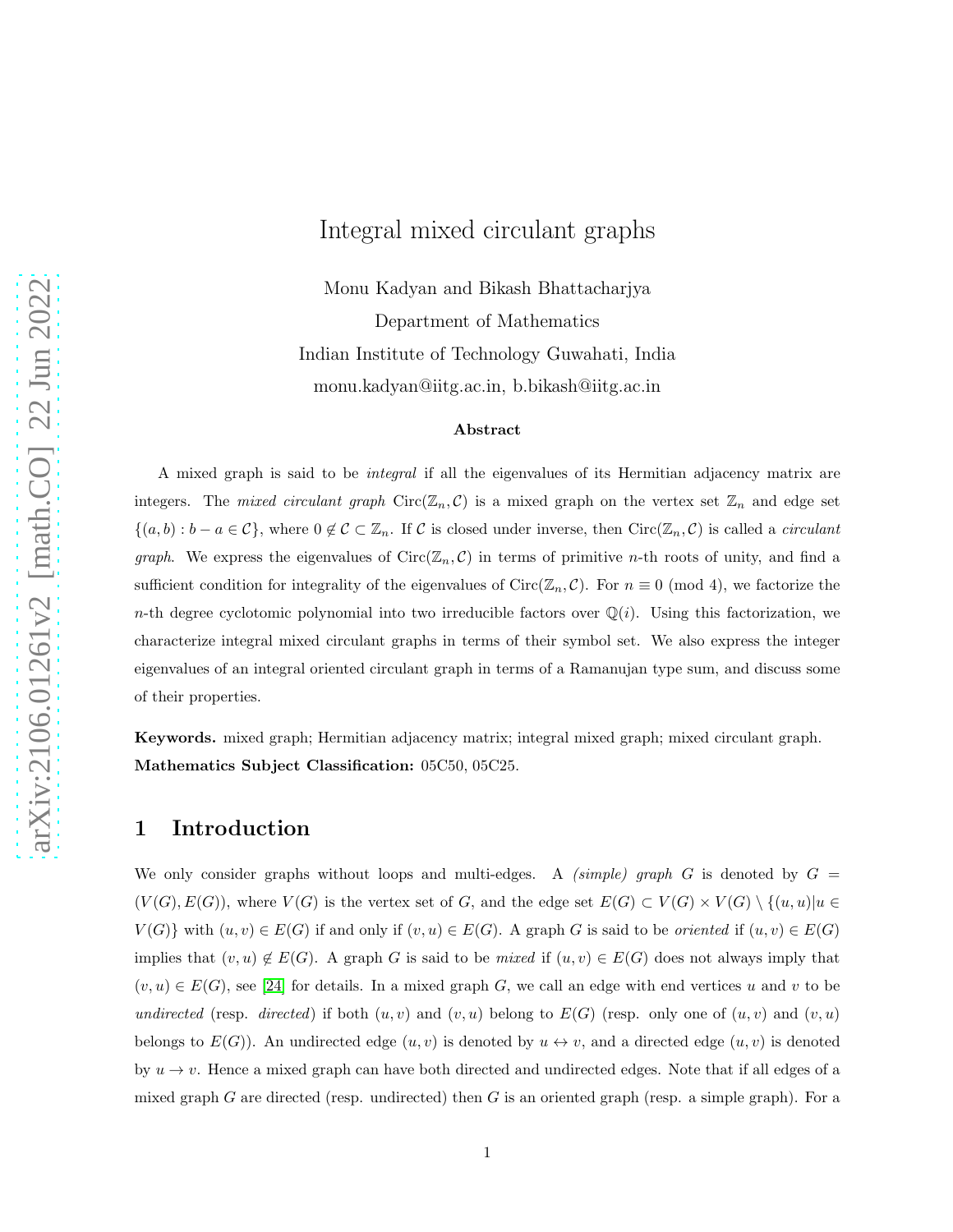mixed graph  $G$ , the underlying graph  $G_U$  of G is the simple undirected graph in which all edges of G are considered undirected. By the terms of order, size, number of components, degree of a vertex, distance between two vertices etc., we mean that they are the same as in their underlying graphs.

In 2015, Liu and Li [\[24\]](#page-45-0) introduced Hermitian adjacency matrix of a mixed graph. For a mixed graph with *n* vertices, its *Hermitian adjacency matrix* is denoted by  $H(G) = (h_{uv})_{n \times n}$ , where  $h_{uv}$  is given by

$$
h_{uv} = \begin{cases} 1 & \text{if } (u, v) \in E \text{ and } (v, u) \in E \\ i & \text{if } (u, v) \in E \text{ and } (v, u) \notin E \\ -i & \text{if } (u, v) \notin E \text{ and } (v, u) \in E \\ 0 & \text{otherwise.} \end{cases}
$$

Here  $i = \sqrt{-1}$  is the imaginary number unit. Hermitian adjacency matrix of a mixed graph incorporates both adjacency matrix of simple graph and skew-adjacency matrix of an oriented graph. The Hermitian spectrum of G, denoted by  $Sp_H(G)$ , is the multi set of the eigenvalues of  $H(G)$ . It is easy to see that  $H(G)$  is a Hermitian matrix and so  $Sp_H(G) \subseteq \mathbb{R}$ .

For each edge  $(i, j)$  of an weighted directed graph G, let a complex number  $w_{ij}$  of unit modulus be considered as an weight of the edge  $(i, j)$ . In [\[6\]](#page-44-7), the authors defined the adjacency matrix  $A(G) = [a_{ij}]$ of an weighted directed graph G by

$$
a_{ij} = \begin{cases} w_{ij} & \text{if } (i,j) \in E(G) \\ \overline{w}_{ij} & \text{if } (j,i) \in E(G) \\ 0 & \text{otherwise.} \end{cases}
$$

The authors in [\[6\]](#page-44-7) mainly discussed singularity of the corresponding Laplacian matrix of an weighted directed graph. One can see that the Hermitian adjacency matrix of a mixed graph is a special case of the adjacency matrix of an weighted directed graph. In this article, our focus however is to study integrality of the spectrum of the Hermitian adjacency matrix of a mixed circulant graph.

A mixed graph is said to be *integral* if all the eigenvalues of its Hermitian adjacency matrix are integers. Integral graphs were first defined by Harary and Schwenk in 1974 [\[18\]](#page-45-1) and proposed a classification of integral graphs. See [\[5\]](#page-44-0) for a survey on integral graphs. Watanabe and Schwenk [\[32,](#page-46-0) [33\]](#page-46-1) proved several interesting results on integral trees in 1979. Csikvari [\[15\]](#page-45-2) constructed integral trees with arbitrary large diameters in 2010. Further research on integral trees can be found in [\[10,](#page-45-4) [11,](#page-45-3) [30,](#page-46-2) [31\]](#page-46-3). In 2009, Ahmadi et al. [\[2\]](#page-44-1) proved that only a fraction of  $2^{-\Omega(n)}$  of the graphs on n vertices have an integral spectrum. Bussemaker et al. [\[12\]](#page-45-5) proved that there are exactly 13 connected cubic integral graphs. Stevanović [\[29\]](#page-46-4) studied the 4-regular integral graphs avoiding  $\pm 3$  in the spectrum, and Lepović et al. [\[23\]](#page-45-6) proved that there are 93 non-regular, bipartite integral graphs with maximum degree four. In 2017, Guo et. al. [\[17\]](#page-45-7) found all possible mixed graphs on *n* vertices with spectrum  $\{-n+1, -1, -1, ..., -1\}$ .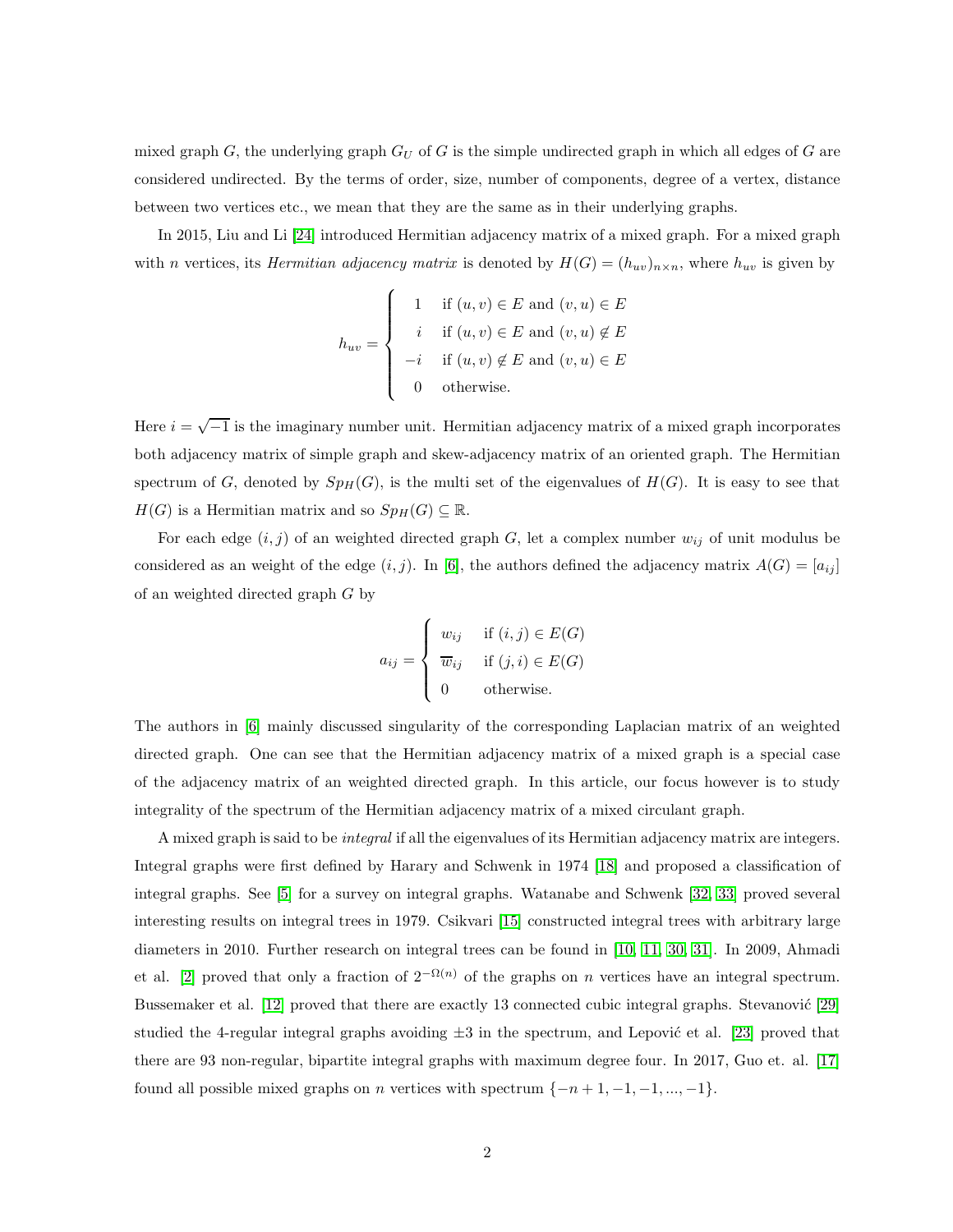Let Γ be a group,  $\mathcal{C} \subseteq \Gamma$  and C does not contain identity element of Γ. The set C is said to be *symmetric* (resp. *skew-symmetric*) if C is closed under inverse (resp.  $a^{-1} \notin C$  for all  $a \in C$ ). Define  $\overline{\mathcal{C}} = \{u \in \mathcal{C} : u^{-1} \notin \mathcal{C}\}\.$  Clearly  $\mathcal{C} \setminus \overline{\mathcal{C}}$  is symmetric and  $\overline{\mathcal{C}}$  is skew-symmetric. The *mixed Cayley graph*  $G = Cay(\Gamma, \mathcal{C})$  is a mixed graph, where  $V(G) = \Gamma$  and  $E(G) = \{(a, b) : a, b \in \Gamma, ba^{-1} \in \mathcal{C}\}\)$ . Since we have not assumed that  $\mathcal C$  is symmetric, so mixed Cayley graph can have directed edges. If  $\mathcal C$  is symmetric, then G is a (simple) *Cayley graph*. If C is skew-symmetric then G is an *oriented Cayley graph*.

In 1982, Bridge and Mena [\[9\]](#page-44-2) introduced a characterization of integral Cayley graphs over abelian group. Later on, same characterization was rediscovered by Wasin So [\[28\]](#page-46-5) for cyclic groups in 2006. In 2009, Abdollahi and Vatandoost [\[1\]](#page-44-3) proved that there are exactly seven connected cubic integral Cayley graphs. On the same year, Klotz and Sander [\[21\]](#page-45-8) proved that if a Cayley graph  $Cay(\Gamma, \mathcal{C})$  over an abelian group Γ is integral then C belongs to the Boolean algebra  $\mathbb{B}(\Gamma)$  generated by the subgroups of Γ. Moreover, they conjectured that the converse is also true, which was proved by Alperin and Peterson [\[4\]](#page-44-4). In 2014, Cheng et al. [\[22\]](#page-45-9) proved that normal Cayley graphs (its symbol set is closed under conjugation) over symmetric groups are integral. Alperin [\[3\]](#page-44-5) gave a characterization of integral Cayley graphs over finite groups. In 2017, Lu et al. [\[25\]](#page-46-6) gave necessary and sufficient condition for the integrality of Cayley graphs over dihedral group  $D_n = \langle a, b | a^n = b^2 = 1, bab = a^{-1} \rangle$ . In particular, they completely determined all integral Cayley graphs over the dihedral group  $D_p$  for a prime p. In 2019, Cheng et al.[\[13\]](#page-45-10) obtained several simple sufficient conditions for the integrality of Cayley graphs over dicyclic group  $T_{4n} = \langle a, b | a^{2n} = 1, a^n = b^2, b^{-1}ab = a^{-1} \rangle$ . In particular, they also completely determined all integral Cayley graphs over the dicyclic group  $T_{4p}$  for a prime p. However, it is far from being solved to obtain an explicit characterization of integral mixed Cayley graphs. As a simple attempt to this aspect, we give a characterization of integral mixed Cayley graphs over cyclic groups in this paper. If  $\Gamma = \mathbb{Z}_n$ then the mixed Cayley graph  $Cay(\mathbb{Z}_n, \mathcal{C})$  is known as mixed circulant graph, we denote it by  $Circ(\mathbb{Z}_n, \mathcal{C})$ . If C is symmetric then  $Circ(\mathbb{Z}_n, C)$  is a (simple) *circulant graph*. If C is skew-symmetric then  $Circ(\mathbb{Z}_n, C)$ is an *oriented circulant graph*.

This paper is organized as follows. In second section, we express the eigenvalues of a mixed circulant graph as a sum of eigenvalues of a simple circulant graph and an oriented circulant graph. In third section, for  $n \equiv 0 \pmod{4}$ , we obtain a sufficient condition on the set C for integral mixed circulant graphs. In fourth section, for  $n \equiv 0 \pmod{4}$ , we obtain two monic irreducible factors  $\Phi_n^1(x)$  and  $\Phi_n^3(x)$  of the cyclotomic polynomial  $\Phi_n(x)$  over  $\mathbb{Q}(i)$  such that  $\Phi_n(x) = \Phi_n^1(x) \cdot \Phi_n^3(x)$ . Note that for  $n \not\equiv 0 \pmod{4}$ , the cyclotomic polynomial  $\Phi_n(x)$  is irreducible over  $\mathbb{Q}(i)$ . We prove for even positive integer n that  $n/2 = \sum$  $d \in D_n$  $\varphi(n/d)$ , where  $D_n$  is the set of all odd divisors of n. In Section 5, we characterize integral mixed circulant graphs in terms of their symbol set. In the last section, we express the integer eigenvalues of an integral oriented circulant graph in terms of a Ramanujan type sum, and discuss some of their properties.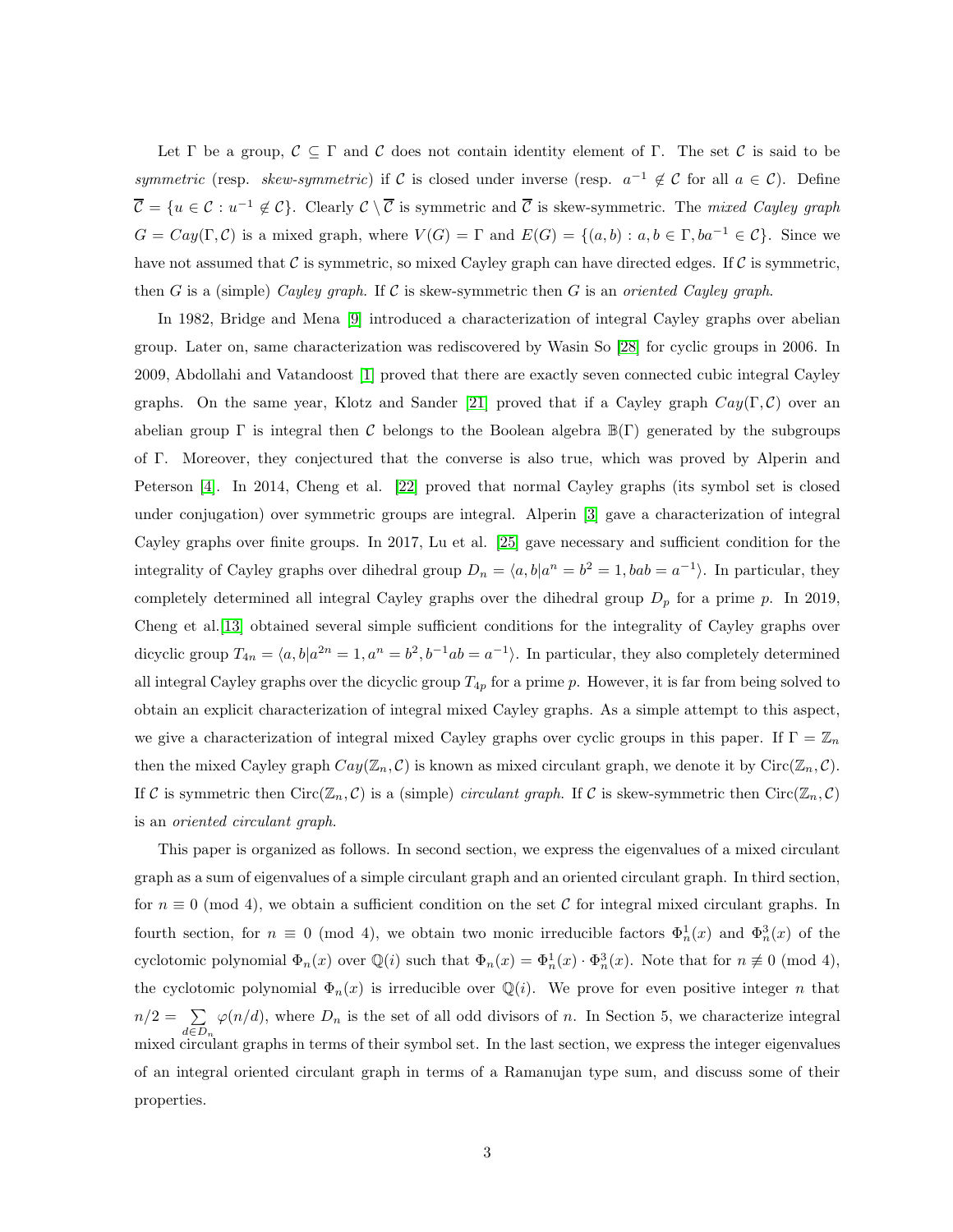Indeed, Theorem 5.4 of this paper is a special case of Theorem 25 in [\[20\]](#page-45-14). The group for the Cayley graph in this present paper is the special abelian group  $\mathbb{Z}_n$ . As a result, the proof techniques of a few intermediary results in this paper are quite different from that in [\[20\]](#page-45-14). Due to the special abelian group  $\mathbb{Z}_n$ , the results and their proofs in this paper give more insights into the concepts and derivations as compared to that in [\[20\]](#page-45-14). Further, the results of Section 6 of this paper has great potential of using in the investigation of "Quantum State Transfers" (ref. [\[7\]](#page-44-8)) of mixed circulant graphs.

## 2 Oriented and mixed circulant graphs

An  $n \times n$  *circulant matrix* C have the form

$$
C = \begin{pmatrix} c_0 & c_1 & c_2 & \cdots & c_{n-1} \\ c_{n-1} & c_0 & c_1 & \cdots & c_{n-2} \\ c_{n-2} & c_{n-1} & c_0 & \cdots & c_{n-3} \\ \vdots & \vdots & \vdots & \ddots & \vdots \\ c_1 & c_2 & c_3 & \cdots & c_0 \end{pmatrix}
$$

,

where each row is a cyclic shift of the preceding row. We see that the  $(j, k)$ -th entry of C is  $c_{k-j \pmod{n}}$ . We denote such a circulant matrix by  $C = \text{Circ}(c_0, ..., c_{n-1}).$ 

The circulant matrix  $C$  is diagonalizable by the matrix  $F$  whose  $k$ -th column is given by

$$
F_k = \frac{1}{\sqrt{n}} [1, w_n^k, ..., w_n^{(n-1)k}]^t,
$$

where  $w_n = \exp(2\pi i/n)$  and  $0 \le k \le (n-1)$ . The eigenvalues of C are

$$
\lambda_k = \sum_{l=0}^{n-1} c_l w_n^{lk} \text{ for } k = 0, 1, ..., n-1.
$$

See [\[16\]](#page-45-11) for more information on circulant matrices. Let  $G = \text{Circ}(\mathbb{Z}_n, C)$  be a mixed circulant graph on *n* vertices. Let  $c_{j \pmod{n}} = h_{1, j+1}$ . We see that  $h_{jk} = c_{k-j \pmod{n}}$ . So the Hermitian adjacency matrix of a mixed circulant graph is a circulant matrix.

<span id="page-25-0"></span>**Lemma 2.1.** *The spectrum of the mixed circulant graph Circ*( $\mathbb{Z}_n$ ,  $\mathcal{C}$ ) *is* { $\gamma_0$ ,  $\gamma_1$ , ...,  $\gamma_{n-1}$ }*, where*  $\gamma_j$  $\lambda_j + \mu_j$ ,

$$
\lambda_j = \sum_{k \in \mathcal{C} \setminus \overline{\mathcal{C}}} w_n^{jk} \text{ and } \mu_j = i \sum_{k \in \overline{\mathcal{C}}} (w_n^{jk} - w_n^{-jk}) \text{ for } j = 0, 1, ..., n-1.
$$

*Proof.* Since Hermitian adjacency matrix of a mixed circulant graph is a circulant matrix, the eigenvalues of  $H(G)$  are

$$
\gamma_j = \sum_{k \in \mathcal{C} \setminus \overline{\mathcal{C}}} w_n^{jk} + i \sum_{k \in \overline{\mathcal{C}}} w_n^{jk} - i \sum_{k \in \overline{\mathcal{C}}} w_n^{-jk} = \lambda_j + \mu_j.
$$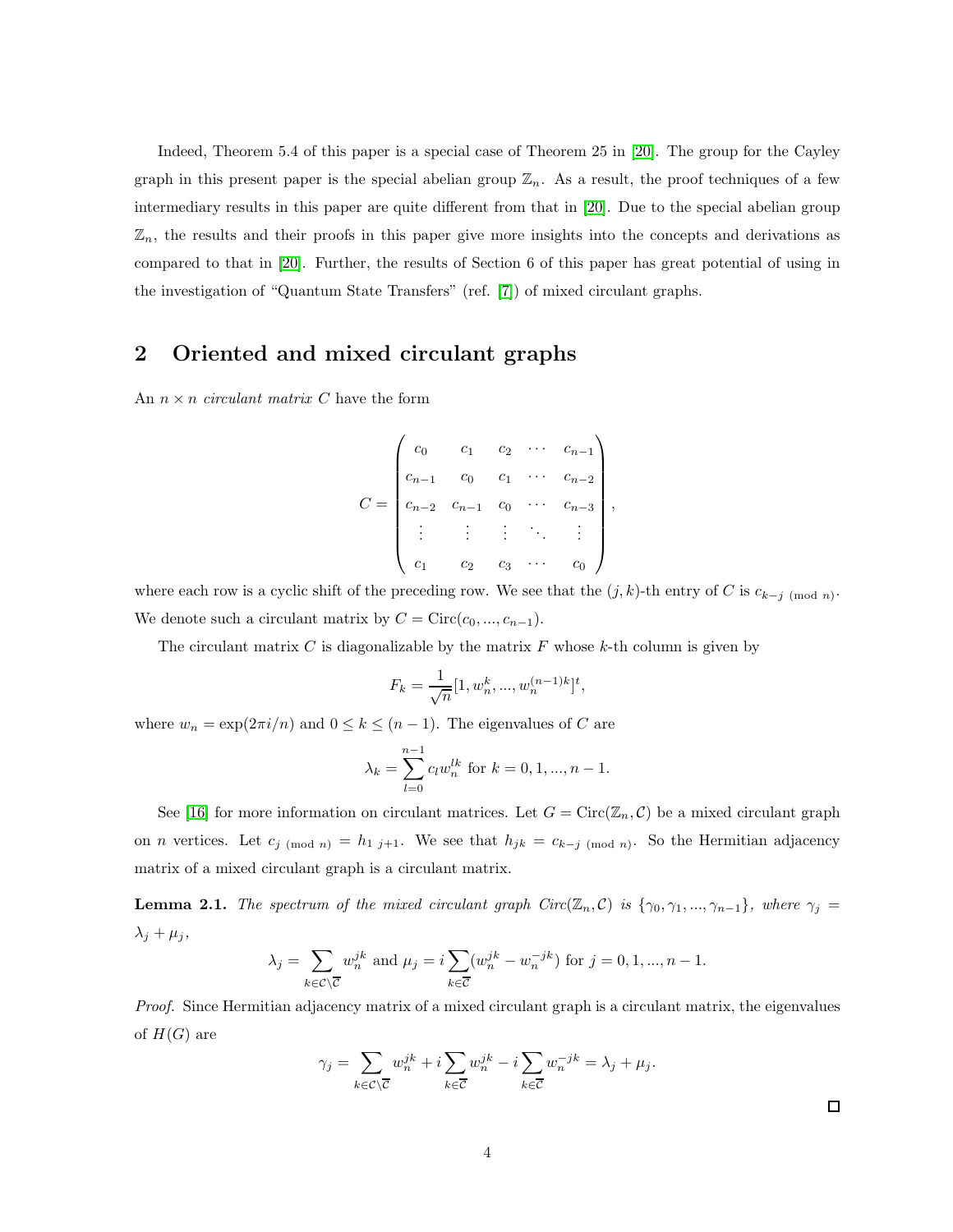Observe that  $\lambda_j = \lambda_{n-j}$  and  $\mu_j = -\mu_{n-j}$  for all  $j = 0, 1, ..., n-1$ . Next two corollaries are special cases of Lemma [2.1.](#page-25-0)

**Corollary 2.1.1.** *[\[8\]](#page-44-6)* The spectrum of the circulant graph  $Circ(\mathbb{Z}_n, \mathcal{C})$  is  $\{\lambda_0, \lambda_1, ..., \lambda_{n-1}\}\$ , where

$$
\lambda_j = \sum_{k \in C} w_n^{jk}
$$
 for  $j = 0, 1, ..., n - 1$ .

<span id="page-26-3"></span>**Corollary 2.1.2.** *The spectrum of the oriented circulant graph Circ*( $\mathbb{Z}_n$ , C) *is* { $\mu_0, \mu_1, ..., \mu_{n-1}$ }*, where* 

$$
\mu_j = i \sum_{k \in C} (w_n^{jk} - w_n^{-jk})
$$
 for  $0 \le j \le n - 1$ .

From Lemma [2.1,](#page-25-0) we observe that the eigenvalues of a mixed circulant graph  $Circ(\mathbb{Z}_n, \mathcal{C})$  are the sum of the eigenvalues of the circulant graph  $Circ(\mathbb{Z}_n, \mathcal{C} \setminus \overline{\mathcal{C}})$  and the oriented circulant graph  $Circ(\mathbb{Z}_n, \overline{\mathcal{C}})$ .

Let  $n \geq 2$  be a fixed positive integer. We review some basic definitions and notations from Wasin So [\[28\]](#page-46-5). For a divisor d of n, define  $M_n(d) = \{d, 2d, ..., n-d\}$ , the set of all positive multiples of d less than n. Similarly, for a divisor d of n, define  $G_n(d) = \{k : 1 \le k \le n-1, \gcd(k, n) = d\}$ . It is clear that  $M_n(n) = G_n(n) = \emptyset$ ,  $M_n(d) = dM_{(n/d)}(1)$  and  $G_n(d) = dG_{(n/d)}(1)$ .

<span id="page-26-1"></span>**Lemma 2.2.** *[\[28\]](#page-46-5) If*  $n = dg$  *for some*  $d, g \in \mathbb{Z}$  *then*  $M_n(d) = \bigcup_{h|g}$  $G_n(hd)$ .

<span id="page-26-2"></span>**Theorem 2.3.** [\[28\]](#page-46-5) Let d be a proper divisor of n. If  $x^n = 1$  then  $\sum$  $q \in G_n(d)$  $x^q \in \mathbb{Z}$ .

Wasin So [\[28\]](#page-46-5) characterized integral circulant graphs in the following theorem. Several results of this paper are influenced by [\[28\]](#page-46-5).

<span id="page-26-4"></span>**Theorem 2.4.** [\[28\]](#page-46-5) The circulant graph  $Circ(\mathbb{Z}_n, \mathcal{C})$  is integral if and only if  $\mathcal{C} = \bigcup_{n \geq 0}$  $\bigcup_{d \in \mathscr{D}} G_n(d)$ , where  $\mathscr{D} \subseteq \{d : d \mid n\}.$ 

The next lemma will help us to extend characterization of integral oriented circulant graphs to integral mixed circulant graphs.

<span id="page-26-0"></span>**Lemma 2.5.** The mixed circulant graph  $Circ(\mathbb{Z}_n, \mathcal{C})$  is integral if and only if both  $Circ(\mathbb{Z}_n, \mathcal{C} \setminus \overline{\mathcal{C}})$  and  $Circ(\mathbb{Z}_n, \overline{\mathcal{C}})$  *are integral.* 

*Proof.* Let  $\gamma_j$  be an integer eigenvalue of the mixed circulant graph Circ( $\mathbb{Z}_n$ , C). By Lemma [2.1,](#page-25-0)  $\gamma_j$  $\lambda_j + \mu_j$  and  $\gamma_{n-j} = \lambda_j - \mu_j$  for all  $j = 0, ..., n-1$ , where  $\lambda_j$  is an eigenvalue of Circ( $\mathbb{Z}_n, \mathcal{C} \setminus \overline{\mathcal{C}}$ ) and  $\mu_j$  is an eigenvalue of Circ $(\mathbb{Z}_n, \overline{\mathcal{C}})$ . Thus  $\lambda_j = \frac{\gamma_j + \gamma_{n-j}}{2}$  $\frac{\gamma_{n-j}}{2} \in \mathbb{Q}$  and  $\mu_j = \frac{\gamma_j - \gamma_{n-j}}{2}$  $\frac{\gamma_{n-j}}{2} \in \mathbb{Q}$ . As  $\lambda_j$  and  $\mu_j$  are algebraic integers,  $\lambda_j, \mu_j \in \mathbb{Q}$  implies that  $\lambda_j$  and  $\mu_j$  are integers. Thus the circulant graph Circ $(\mathbb{Z}_n, \mathcal{C} \setminus \overline{\mathcal{C}})$  and the oriented circulant graph  $Circ(\mathbb{Z}_n, \overline{C})$  are integral.

Conversely, assume that both  $Circ(\mathbb{Z}_n, \mathcal{C} \setminus \overline{\mathcal{C}})$  and  $(\mathbb{Z}_n, \overline{\mathcal{C}})$  are integral. Then Lemma [2.1](#page-25-0) implies that  $Circ(\mathbb{Z}_n, \mathcal{C})$  is integral.  $\Box$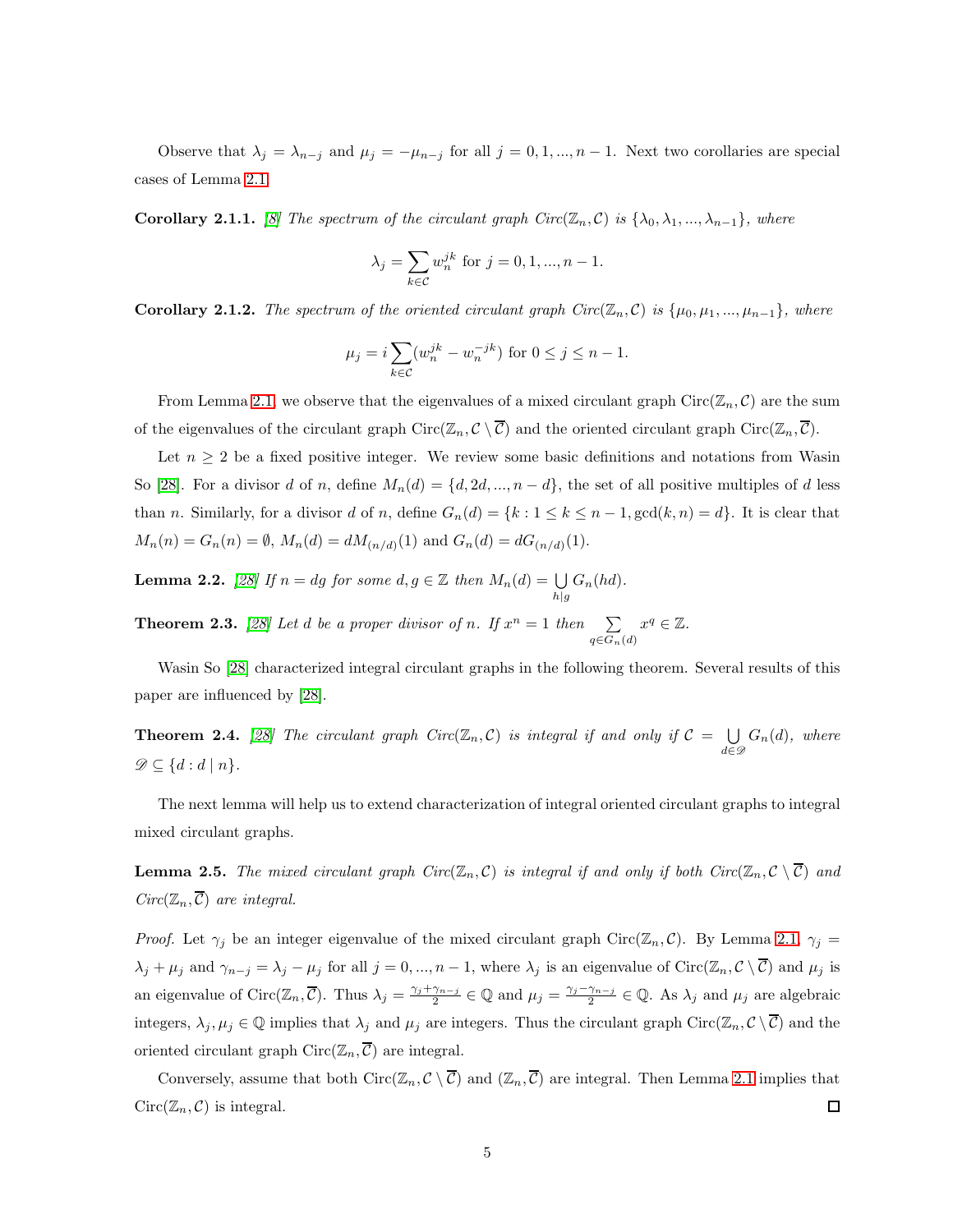Since some characterization of integral circulant graphs are known from [\[28\]](#page-46-5), in view of Lemma [2.5,](#page-26-0) it is enough to find characterization of oriented circulant graphs. Note that  $x^n = 1$  if and only if  $x \in \{w_n^t : 0 \le t \le n-1\}$ , where  $w_n = \exp(\frac{2\pi i}{n})$ . Therefore the oriented circulant graph Circ $(\mathbb{Z}_n, \mathcal{C})$  is integral if and only if  $\Sigma$ k∈C  $i(x^k - x^{(n-k)}) \in \mathbb{Z}$  for all x satisfying  $x^n = 1$ .

# 3 Sufficient condition for integral mixed circulant graph on  $n \equiv$ 0 (mod 4) vertices

Let  $n \equiv 0 \pmod{4}$  be a fixed positive integer throughout this section. For a divisor d of  $\frac{n}{4}$  and  $r \in$  $\{0, 1, 2, 3\}$ , define  $M_n^r(d) = \{dk : 0 \leq dk < n, k \equiv r \pmod{4}\}$ . For  $g \in \mathbb{Z}$ , let  $D_g$  be the set of all odd divisors of g.

<span id="page-27-0"></span>**Lemma 3.1.** *Let*  $n = 4dg$  *for some*  $d, g \in \mathbb{Z}$ *. Then the following are true:* 

- *(i)*  $M_n^1(d) \bigcup M_n^3(d) = \bigcup_{h \in D_g}$  $G_n(hd)$ ,
- $(ii)$   $M_n^2(d) = \bigcup_{h \in D_g}$  $G_n(2hd)$ ,

(iii) 
$$
M_n^0(d) = M_n(4d) \bigcup \{0\}.
$$

- *Proof.* (i) Let  $dk \in M_n^1(d) \cup M_n^3(d)$ . Since  $k \equiv 1$  or 3 (mod 4), it follows that k is an odd integer. So  $gcd(k,g) = h \in D_g$ . Hence  $gcd(kd,n) = gcd(kd, 4dg) = hd$  implies that  $M_n^1(d) \cup M_n^3(d) \subseteq$ U  $\bigcup_{h\in D_g} G_n(hd)$ . On the other hand, if  $x \in \bigcup_{h\in D_g}$  $\bigcup_{h \in D_g} G_n(hd)$  then there exists  $h \in D_g$  such that  $gcd(x, n) =$ hd. So there exists  $x_0 \in \mathbb{Z}$  such that  $x = h dx_0$  and  $gcd(x_0, \frac{n}{hd}) = 1$ . Since  $\frac{n}{hd}$  is an even integer and  $gcd(x_0, \frac{n}{hd}) = 1$ , so x is an odd multiple of d. Note that  $M_n^1(d) \bigcup M_n^3(d)$  is the set of all odd multiples of d between 0 and n. Thus  $x \in M_n^1(d) \bigcup M_n^3(d)$ . Hence  $\bigcup$  $\bigcup_{h \in D_g} G_n(hd) \subseteq M_n^1(d) \bigcup M_n^3(d).$
- (ii) Let  $dk \in M_n^2(d)$  and  $h = \gcd(\frac{k}{2}, g)$ . Since  $k \equiv 2 \pmod{4}$ , we see that  $\gcd(k, 4g) = 2h$ . This gives  $gcd(kd, n) = gcd(kd, 4dg) = 2hd$ , and so  $M_n^2(d) \subseteq \bigcup_{n=1}^{\infty}$  $h \in D_g$  $G_n(2hd)$ . On the other hand, if  $x \in \bigcup_{x \in \mathcal{F}}$  $\bigcup_{h\in D_g} G_n(2hd)$ , there exists  $h\in D_g$  such that  $gcd(x, n) = 2hd$ . So there exists  $x_0 \in \mathbb{Z}$  such that  $x = 2hdx_0$  and  $gcd(x_0, \frac{n}{2hd}) = 1$ . Since  $\frac{n}{2hd}$  is an even integer and  $gcd(x_0, \frac{n}{2hd}) = 1$ , so  $x_0$  is an odd integer. Now  $h, x_0$  are odd integers, and so letting  $\alpha = 2hx_0$ , we get  $x = \alpha d$ , where  $\alpha \equiv 2 \pmod{4}$ . Hence  $x \in M_n^2(d)$ . Thus  $\bigcup_{n \in \mathbb{N}}$  $\bigcup_{h \in D_g} G_n(2hd) \subseteq M_n^2(d).$
- (iii) By definition, we have

$$
M_n^0(d) = \{ dk : 0 \le dk \le n - 1, k = 4\alpha \text{ for some } \alpha \in \mathbb{Z} \}
$$

$$
= \{ 4\alpha d : 1 \le 4\alpha d \le n - 1 \text{ for some } \alpha \in \mathbb{Z} \} \cup \{ 0 \}
$$

$$
= M_n(4d) \cup \{ 0 \}.
$$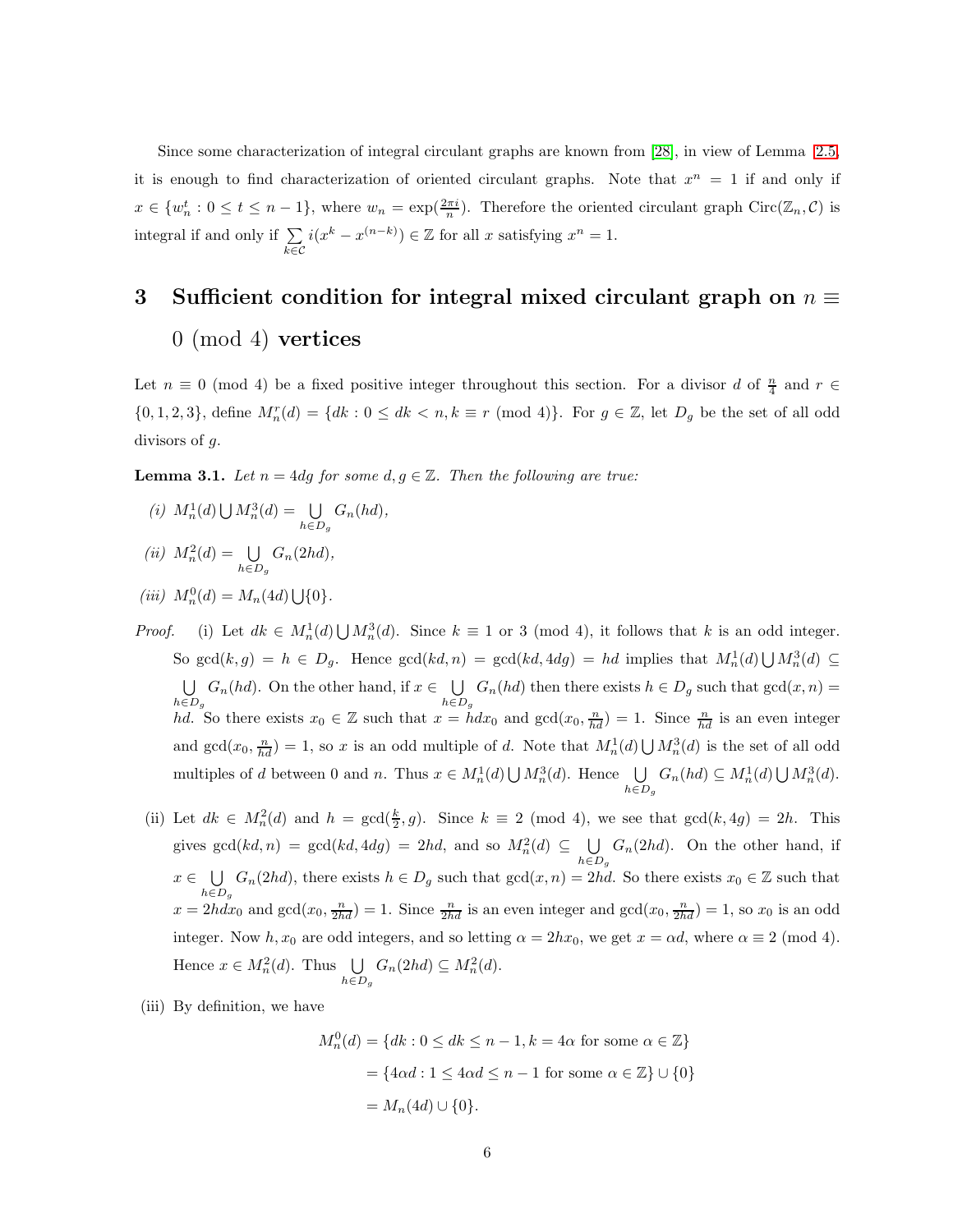<span id="page-28-1"></span>**Lemma 3.2.** *If*  $x^n = 1$  *and*  $n = 4dg$  *for some*  $d, g \in \mathbb{Z}$ *, then*  $\sum_{q \in M_n^r(d)}$  $x^q \in \mathbb{Z}$  for  $r = 0, 2$ .

<span id="page-28-0"></span>*Proof.* From Lemma [3.1](#page-27-0) and Lemma [2.2,](#page-26-1) we have  $M_n^0(d) = \bigcup_{h|g} G_n(4hd) \bigcup \{0\}$ . Therefore

$$
\sum_{q \in M_n^0(d)} x^q = 1 + \sum_{h|q} \sum_{q \in G_n(4hd)} x^q.
$$
\n(1)

As  $G_n(4gd) = G_n(n) = \emptyset$ , the summation in [\(1\)](#page-28-0) is over proper divisors of g. Theorem [2.3](#page-26-2) now implies  $x^q \in \mathbb{Z}$ . Similarly, one can show that  $\sum_{q \in M_n^2(d)}$  $x^q \in \mathbb{Z}$ .  $\Box$ that  $\sum$  $q \in M_n^0(d)$ 

<span id="page-28-2"></span>**Lemma 3.3.** *If*  $x^n = 1$  *and*  $n = 4dg$  *for some*  $d, g \in \mathbb{Z}$ *, then* 

$$
i\bigg(\sum_{q\in M_n^1(d)}x^q\bigg)-i\bigg(\sum_{q\in M_n^3(d)}x^q\bigg)\in\mathbb{Z}.
$$

*Proof.* We have

$$
(x^{n} - 1) = (x^{d} - i) \left( \sum_{k=1}^{4g} i^{k-1} x^{n-dk} \right)
$$
  
\n
$$
= (x^{d} - i) \left( \sum_{k=1}^{4g} i^{k} x^{n-dk} \right) (-i)
$$
  
\n
$$
= -i (x^{d} - i) \left( \sum_{k=0 \text{ (mod 4)}} x^{n-dk} - \sum_{\substack{1 \le k \le 4g \\ k \equiv 3 \text{ (mod 4)}}} ix^{n-dk} - \sum_{\substack{1 \le k \le 4g \\ k \equiv 3 \text{ (mod 4)}}} ix^{n-dk} - \sum_{\substack{1 \le k \le 4g \\ k \equiv 2 \text{ (mod 4)}}} x^{n-dk} + \sum_{\substack{1 \le k \le 4g \\ k \equiv 1 \text{ (mod 4)}}} ix^{n-dk} \right)
$$
  
\n
$$
= -i (x^{d} - i) \left( \sum_{q \in M_{n}^{0}(d)} x^{q} - \sum_{q \in M_{n}^{1}(d)} ix^{q} - \sum_{q \in M_{n}^{2}(d)} x^{q} + \sum_{q \in M_{n}^{3}(d)} ix^{q} \right)
$$
  
\n
$$
= i (x^{d} - i) \left( \sum_{q \in M_{n}^{1}(d)} ix^{q} - \sum_{q \in M_{n}^{3}(d)} ix^{q} - \sum_{q \in M_{n}^{0}(d)} x^{q} + \sum_{q \in M_{n}^{2}(d)} x^{q} \right).
$$

Case 1. Assume that  $x^d - i = 0$ .

If  $q \in M_n^1(d)$  then  $q = (4y_1 + 1)d$  for some  $y_1 \in \mathbb{Z}$ . So  $x^q = x^{4y_1d+d} = x^d(x^d)^{4y_1} = i \cdot i^{4y_1} = i$ . If  $q \in M_n^3(d)$  then  $q = (4y_3 + 3)d$  for some  $y_3 \in \mathbb{Z}$ . So  $x^q = x^{4y_3d+3d} = (x^d)^3 (x^d)^{4y_3} = i^3 \cdot i^{4y_3} = -i$ . Thus

$$
i\bigg(\sum_{q\in M_n^1(d)} x^q\bigg)-i\bigg(\sum_{q\in M_n^3(d)} x^q\bigg)=i\bigg(\sum_{q\in M_n^1(d)} i\bigg)-i\bigg(\sum_{q\in M_n^3(d)} -i\bigg)=-|M_n^1(d)\cup M_n^3(d)|\in\mathbb{Z}.
$$

Case 2. Assume that  $x^d - i \neq 0$ . Then

$$
\sum_{q \in M_n^1(d)} ix^q - \sum_{q \in M_n^3(d)} ix^q - \sum_{q \in M_n^0(d)} x^q + \sum_{q \in M_n^2(d)} x^q = 0, \text{ as } x^n - 1 = 0
$$
  

$$
\Rightarrow \sum_{q \in M_n^1(d)} ix^q - \sum_{q \in M_n^3(d)} ix^q = \sum_{q \in M_n^0(d)} x^q - \sum_{q \in M_n^2(d)} x^q \in \mathbb{Z}, \text{ by Lemma 3.2.}
$$

 $\Box$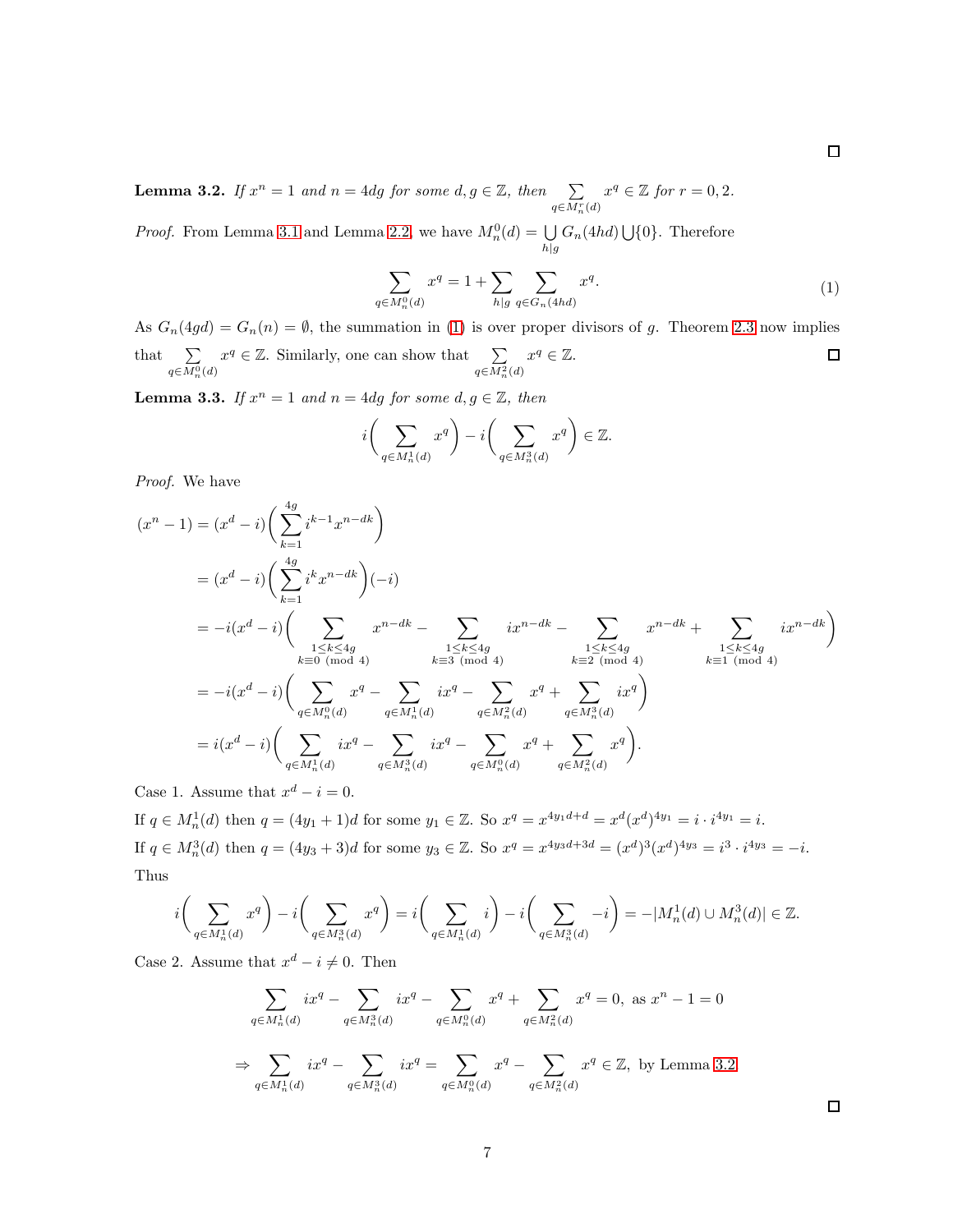Let  $n = 4dg$  for some  $d, g \in \mathbb{Z}$ . Since  $1 \in D_g$ , Lemma [3.1](#page-27-0) gives  $G_n(d) \subseteq M_n^1(d) \cup M_n^3(d)$ . For  $r \in \{1,3\}$ , define

$$
G_n^r(d) = \{ dk : k \equiv r \pmod{4}, \gcd(dk, n) = d \}.
$$

In the next lemma, we prove that  $G_n(d)$  is a disjoint union of  $G_n^1(d)$  and  $G_n^3(d)$ . For  $r \in \{1,3\}$ , define  $D_g^r$  to be the set of all odd divisors of g which are congruent to r modulo 4. Note that  $D_g = D_g^1 \bigcup D_g^3$ .

<span id="page-29-0"></span>**Lemma 3.4.** *If*  $n = 4dg$  *for some*  $d, g \in \mathbb{Z}$ *, then the following hold:* 

*(i)*  $G_n^1(d) \cap G_n^3(d) = \emptyset$ ,  $(ii)$   $G_n(d) = G_n^1(d) \cup G_n^3(d)$ ,  $(iii)$   $M_n^1(d) = \begin{pmatrix} 1 \\ 1 \end{pmatrix}$  $h \in D_a^1$ g  $G_n^1(hd)$ ∪  $\big($  U  $h \in D^3$ g  $G_n^3(hd)$ ,  $(iv)$   $M_n^3(d) = \begin{pmatrix} 1 \\ 0 \end{pmatrix}$  $h \in D_a^1$ g  $G_n^3(hd)$ ∪  $\big($  U  $h \in D^3$ g  $G_n^1(hd)$ .

*Proof.* (i) It is clear from the definitions of  $G_n^1(d)$  and  $G_n^3(d)$  that  $G_n^1(d) \cap G_n^3(d) = \emptyset$ .

- (ii) Since  $G_n^1(d) \subseteq G_n(d)$  and  $G_n^3(d) \subseteq G_n(d)$ , so  $G_n^1(d) \cup G_n^3(d) \subseteq G_n(d)$ . On the other hand, if  $x \in G_n(d)$  then  $x = d\alpha$  for some  $\alpha$ . Note that  $gcd(\alpha, \frac{n}{d}) = 1$ , so  $\alpha$  is an odd integer. Thus  $\alpha \equiv 1 \pmod{4}$  or  $\alpha \equiv 3 \pmod{4}$ . Hence  $G_n(d) \subseteq G_n^1(d) \cup G_n^3(d)$ .
- (iii) Let  $dk \in M_n^1(d)$  so that  $k \equiv 1 \pmod{4}$ . Lemma [3.1](#page-27-0) gives an  $h \in D_g$  satisfying  $dk \in G_n(hd)$ . Thus  $dk \in G_n^1(hd)$  or  $dk \in G_n^3(hd)$ , by Part  $(ii)$ .

Case 1: Assume that  $h \equiv 1 \pmod{4}$ .

Let, if possible,  $dk \in G_n^3(hd)$ , *i.e.*,  $dk = \alpha hd$ , where  $\alpha \equiv 3 \pmod{4}$  and  $gcd(\alpha, \frac{n}{hd}) = 1$ . Then we have  $k = \alpha h \equiv 3 \pmod{4}$ , a contradiction. Hence  $dk \in G_n^1(hd)$ .

Case 2: Assume that  $h \equiv 3 \pmod{4}$ .

Let, if possible,  $dk \in G_n^1(hd)$ . Then as in Case 1, we get a contradiction. Hence  $dk \in G_n^3(hd)$ . Thus  $M_n^1(d) \subseteq \left( \begin{array}{c} \bigcup \end{array} \right)$  $h \in D_g^1$  $G_n^1(hd)$ ∪  $\overline{\cup}$  $h{\in}D_g^3$  $G_n^3(hd)$ . On the other hand, if  $\alpha hd \in G_n^1(hd)$ , where  $h \in D_g^1$  and  $\alpha \equiv 1 \pmod{4}$ , we get  $\alpha h \equiv 1 \pmod{4}$ , *i.e.*,  $\alpha hd \in M_n^1(d)$ . Similarly,  $\beta hd \in G_n^3(hd) \Rightarrow$  $\beta hd \in M_n^1(d)$ . Therefore,  $\Big(\bigcup_{n=1}^\infty \frac{1}{n}$  $h \in D_g^1$  $G_n^1(hd)$ ∪  $\big($  U  $h \in D_g^3$  $G_n^3(hd)$   $\subseteq M_n^1(d)$ .

(iv) The proof of this part is similar to the proof of Part (iii).

 $\Box$ 

Note that  $G_n(d) = dG_{(n/d)}(1)$ . Therefore  $G_n(d) = G_n^1(d) \cup G_n^3(d)$  gives that  $G_n^1(d) = dG_{(n/d)}^1(1)$  and  $G_n^3(d) = dG_{(n/d)}^3(1).$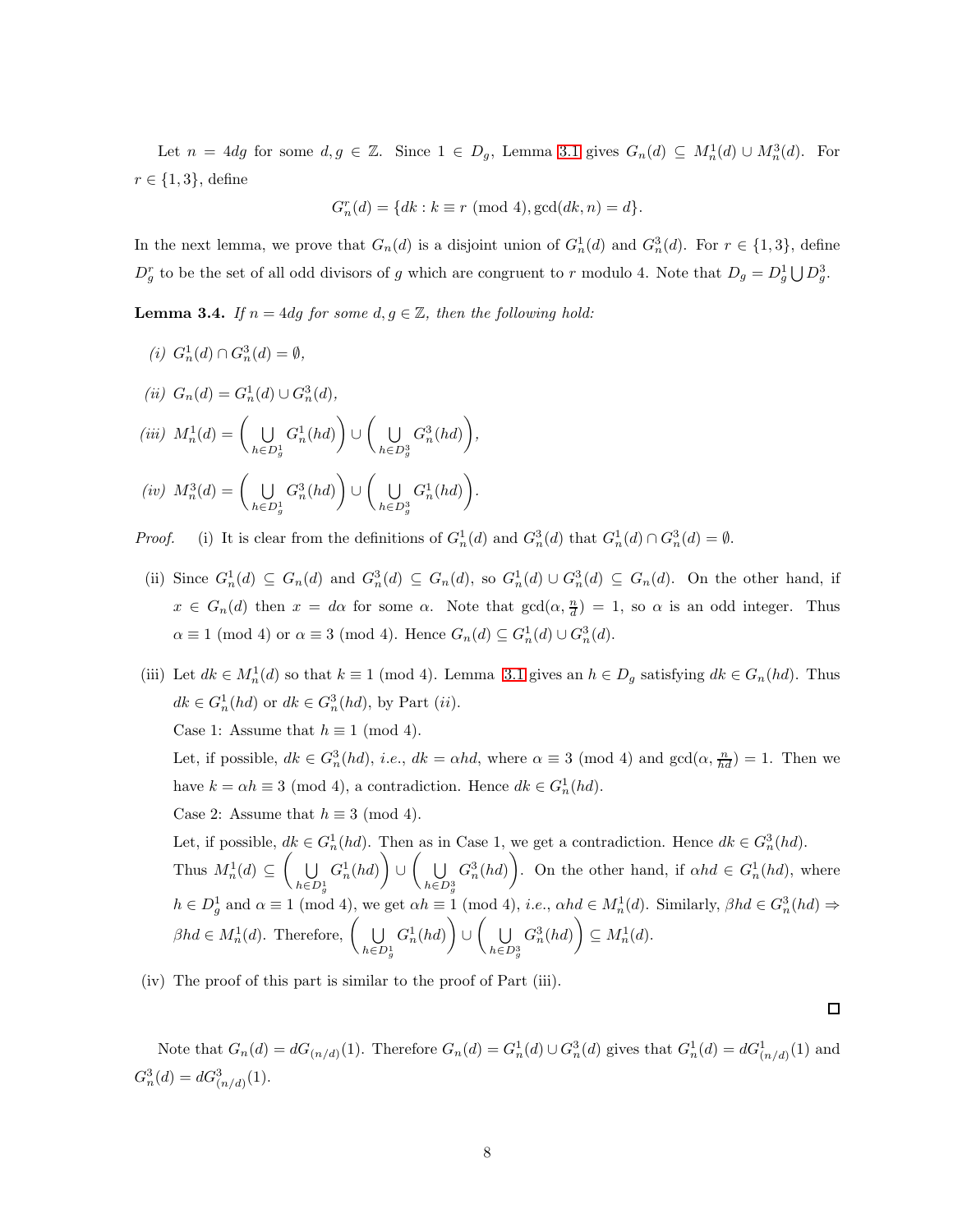<span id="page-30-3"></span>**Theorem 3.5.** Let  $n \equiv 0 \pmod{4}$  and  $d_1 = \frac{n}{4} > d_2 > ... > d_s = 1$  be all positive divisors of  $\frac{n}{4}$ . If  $x^n = 1$ , then

$$
\sum_{q\in G_n^1(d_k)}ix^q-\sum_{q\in G_n^3(d_k)}ix^q\in\mathbb{Z}\text{ for }k=1,2,...,s.
$$

*Proof.* Apply induction on k. For  $k = 1$ , take  $d_1 = \frac{n}{4}$ ,  $g_1 = 1$  in Lemma [3.4](#page-29-0) to get  $M_n^1(d_1) = G_n^1(d_1)$ and  $M_n^3(d_1) = G_n^3(d_1)$ .

Hence by Lemma [3.3,](#page-28-2)  $\Sigma$  $\sum_{q \in G_n^1(d_1)} ix^q - \sum_{q \in G_n^3}$  $\sum_{q \in G_n^3(d_1)} ix^q \in \mathbb{Z}.$ Assume that the statement holds for k, where  $1 \leq k < s$ . To show that  $\sum_{q \in G_n^1(d_{k+1})} ix^q - \sum_{q \in G_n^3(d_{k+1})}$  $q \in G_n^3(d_{k+1})$  $ix^q$  is an integer. Now  $n = 4d_{k+1}g_{k+1}$  for some  $d_{k+1}, g_{k+1} \in \mathbb{Z}$ . Lemma [3.4](#page-29-0) implies that

$$
M_n^1(d_{k+1}) = \left(\bigcup_{h \in D_{g_{k+1}}^1} G_n^1(hd_{k+1})\right) \cup \left(\bigcup_{h \in D_{g_{k+1}}^3} G_n^3(hd_{k+1})\right) \tag{2}
$$

<span id="page-30-1"></span><span id="page-30-0"></span>and

$$
M_n^3(d_{k+1}) = \bigg(\bigcup_{h \in D_{g_{k+1}}^1} G_n^3(hd_{k+1})\bigg) \cup \bigg(\bigcup_{h \in D_{g_{k+1}}^3} G_n^1(hd_{k+1})\bigg). \tag{3}
$$

Note that  $hd_{k+1}$  is also a divisor of  $\frac{n}{4}$ . If  $h > 1$  then  $hd_{k+1} = d_j$  for some  $j < k+1$ , and so by induction hypothesis

$$
\sum_{\in G_n^1(hd_{k+1})} ix^q - \sum_{q \in G_n^3(hd_{k+1})} ix^q \in \mathbb{Z}.
$$

Note that the unions in [\(2\)](#page-30-0) and [\(3\)](#page-30-1) are disjoint unions. We have

<span id="page-30-2"></span> $q$ 

$$
\sum_{q \in M_n^1(d_{k+1})} ix^q - \sum_{q \in M_n^3(d_{k+1})} ix^q = \left( \sum_{q \in G_n^1(d_{k+1})} ix^q - \sum_{q \in G_n^3(d_{k+1})} ix^q \right) \n+ \sum_{h \in D_{g_{k+1}}^1, h > 1} \left( \sum_{q \in G_n^1(hd_{k+1})} ix^q - \sum_{q \in G_n^3(hd_{k+1})} ix^q \right) \n+ \sum_{h \in D_{g_{k+1}}^3, h > 1} \left( \sum_{q \in G_n^3(hd_{k+1})} ix^q - \sum_{q \in G_n^1(hd_{k+1})} ix^q \right).
$$

Hence

$$
\sum_{q \in G_n^1(d_{k+1})} ix^q - \sum_{q \in G_n^3(d_{k+1})} ix^q = \left( \sum_{q \in M_n^1(d_{k+1})} ix^q - \sum_{q \in M_n^3(d_{k+1})} ix^q \right) \n- \sum_{h \in D_{g_{k+1}}^1, h > 1} \left( \sum_{q \in G_n^1(hd_{k+1})} ix^q - \sum_{q \in G_n^3(hd_{k+1})} ix^q \right) \n- \sum_{h \in D_{g_{k+1}}^3, h > 1} \left( \sum_{q \in G_n^3(hd_{k+1})} ix^q - \sum_{q \in G_n^1(hd_{k+1})} ix^q \right).
$$
\n(4)

Observe that the first summand in the right of [\(4\)](#page-30-2) is an integer by Lemma [3.3,](#page-28-2) and the other two  $\sum_{q \in G_n^1(d_{k+1})} ix^q - \sum_{q \in G_n^3(d)}$  $\sum_{q \in G_n^3(d_{k+1})} ix^q \in \mathbb{Z}$ . Thus the summands are also integers by induction hypothesis. Hence  $\sum$ proof follows by induction.  $\Box$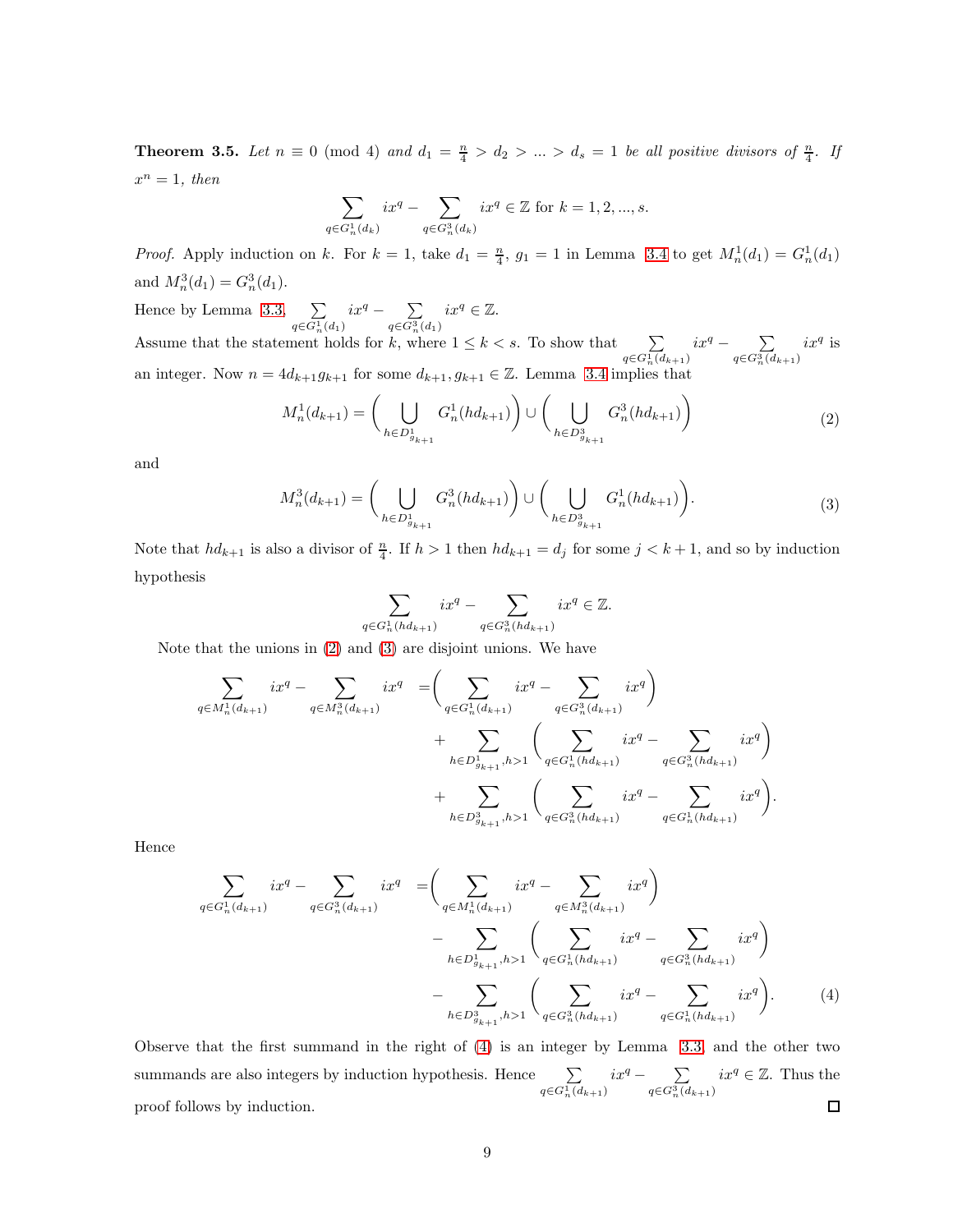Now using Corollary [2.1.2](#page-26-3) and Theorem [3.5,](#page-30-3) we get a sufficient condition on the symbol set  $\mathcal C$  for which the oriented circulant graph  $Circ(\mathbb{Z}_n, \mathcal{C})$  is integral.

<span id="page-31-0"></span>**Corollary 3.5.1.** Let  $Circ(\mathbb{Z}_n, \mathcal{C})$  be an oriented circulant graph on  $n \equiv 0 \pmod{4}$  vertices. Let  $\mathcal{C} =$ U  $\bigcup_{d \in \mathcal{D}} S_n(d)$ , where  $\mathcal{D} \subseteq \{d : d \mid \frac{n}{4}\}$  and  $S_n(d) = G_n^1(d)$  or  $S_n(d) = G_n^3(d)$ . Then  $Circ(\mathbb{Z}_n, C)$  is integral.

Using Theorem [2.4](#page-26-4) and Corollary [3.5.1,](#page-31-0) we get a sufficient condition on the symbol set  $C$  for which the mixed circulant graph  $Circ(\mathbb{Z}_n, \mathcal{C})$  is integral.

**Corollary 3.5.2.** Let  $Circ(\mathbb{Z}_n, \mathcal{C})$  be a mixed circulant graph on  $n \equiv 0 \pmod{4}$  vertices. Let  $\mathcal{C} \setminus \overline{\mathcal{C}} =$ U  $\bigcup_{d \in \mathscr{D}_1} G_n(d)$  and  $\mathcal{C} = \bigcup_{d \in \mathscr{D}_1}$  $\bigcup_{d \in \mathcal{D}_2} S_n(d)$ *, where*  $\mathcal{D}_1 \subseteq \{d : d \mid n\}$ *,*  $\mathcal{D}_2 \subseteq \{d : d \mid \frac{n}{4}\}$ *,*  $\mathcal{D}_1 \cap \mathcal{D}_2 = \emptyset$ *, and*  $S_n(d) = G_n^1(d)$ or  $S_n(d) = G_n^3(d)$ . Then  $Circ(\mathbb{Z}_n, C)$  *is integral.* 

## 4 Irreducible factors of cyclotomic polynomial over  $\mathbb{Q}(i)$

The cyclotomic polynomial  $\Phi_n(x)$  is the monic polynomial whose zeros are the primitive  $n^{th}$  roots of unity. That is

$$
\Phi_n(x) = \prod_{a \in G_n(1)} (x - w_n^a),
$$

where  $w_n = \exp(\frac{2\pi i}{n})$ . Clearly the degree of  $\Phi_n(x)$  is  $\varphi(n)$ . See [\[19\]](#page-45-12) for more details on cyclotomic polynomial.

**Lemma 4.1.**  $[19] x^n - 1 = \prod_{d|n} \Phi_d(x)$  $[19] x^n - 1 = \prod_{d|n} \Phi_d(x)$  and  $\Phi_n(x) \in \mathbb{Z}[x]$ .

**Theorem 4.2.** [\[19\]](#page-45-12) The cyclotomic polynomial  $\Phi_n(x)$  is irreducible in  $\mathbb{Z}[x]$ .

The polynomial  $\Phi_n(x)$  is irreducible over  $\mathbb{Q}(i)$  if and only if  $[\mathbb{Q}(i, w_n) : \mathbb{Q}(i)] = \varphi(n)$ . Also  $\mathbb{Q}(w_n)$ does not contain the number  $i = \sqrt{-1}$  if and only if  $n \neq 0 \pmod{4}$ . Thus, if  $n \neq 0 \pmod{4}$  then  $[\mathbb{Q}(i, w_n) : \mathbb{Q}(w_n)] = 2 = [\mathbb{Q}(i), \mathbb{Q}],$  and therefore

$$
[\mathbb{Q}(i, w_n) : \mathbb{Q}(i)] = \frac{[\mathbb{Q}(i, w_n) : \mathbb{Q}(w_n)] \times [\mathbb{Q}(w_n) : \mathbb{Q}]}{[\mathbb{Q}(i) : \mathbb{Q}]} = [\mathbb{Q}(w_n) : \mathbb{Q}] = \varphi(n).
$$

Hence for  $n \not\equiv 0 \pmod{4}$ , the polynomial  $\Phi_n(x)$  is irreducible over  $\mathbb{Q}(i)$ .

Let  $n \equiv 0 \pmod{4}$ . Then  $\mathbb{Q}(i, w_n) = \mathbb{Q}(w_n)$ , and so

$$
[\mathbb{Q}(i, w_n) : \mathbb{Q}(i)] = \frac{[\mathbb{Q}(i, w_n) : \mathbb{Q}]}{[\mathbb{Q}(i) : \mathbb{Q}]} = \frac{\varphi(n)}{2}.
$$

Hence the polynomial  $\Phi_n(x)$  is not irreducible over  $\mathbb{Q}(i)$ .

For  $n \equiv 0 \pmod{4}$ , we factorize  $\Phi_n(x)$  into two irreducible monic polynomials over  $\mathbb{Q}(i)$ . From Lemma [3.4,](#page-29-0) we know that  $G_n(1)$  is a disjoint union of  $G_n^1(1)$  and  $G_n^3(1)$ . Define

$$
\Phi_n^1(x) = \prod_{a \in G_n^1(1)} (x - w_n^a) \text{ and } \Phi_n^3(x) = \prod_{a \in G_n^3(1)} (x - w_n^a).
$$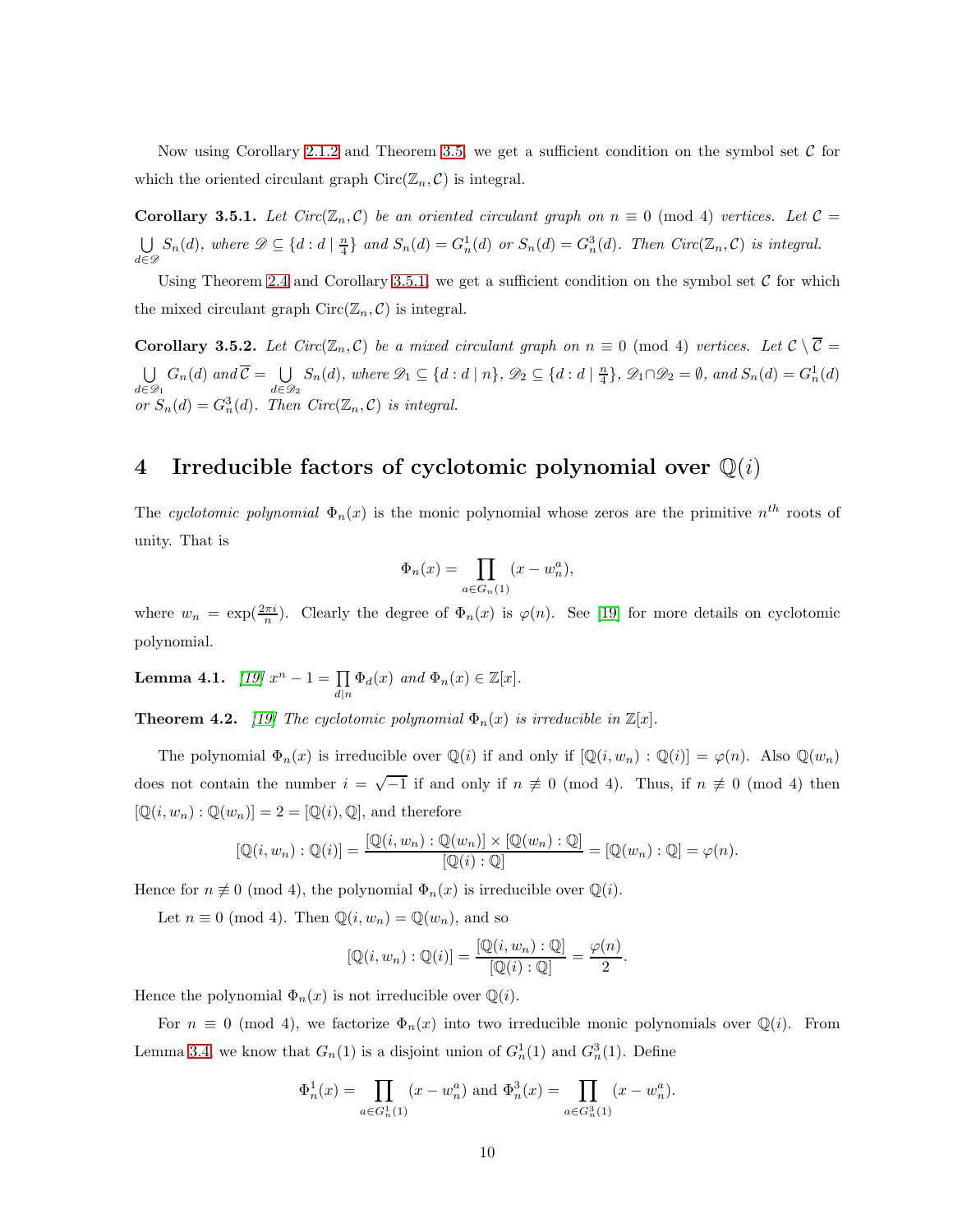It is clear from the definition that  $\Phi_n(x) = \Phi_n^1(x)\Phi_n^3(x)$ .

<span id="page-32-0"></span>**Lemma 4.3.** *If*  $n \equiv 0 \pmod{4}$ *, then the following are true:* 

*(i)*

$$
x^{\frac{n}{4}} - i = \prod_{d \in D_n^1} \Phi_{n/d}^1(x) \prod_{d \in D_n^3} \Phi_{n/d}^3(x),
$$

*(ii)*

$$
x^{\frac{n}{4}} + i = \prod_{d \in D_n^1} \Phi_{n/d}^3(x) \prod_{d \in D_n^3} \Phi_{n/d}^1(x).
$$

*Proof.* (i) Note that  $|M_n^1(1)| = \frac{n}{4}$  and  $w_n^a$  is a root of  $x^{\frac{n}{4}} - i$  for all  $a \in M_n^1(1)$ . Therefore

$$
x^{\frac{n}{4}} - i = \prod_{a \in M_n^1(1)} (x - w_n^a)
$$
  
\n
$$
= \prod_{h \in D_n^1} \prod_{a \in G_n^1(h)} (x - w_n^a) \prod_{h \in D_n^3} \prod_{a \in G_n^3(h)} (x - w_n^a),
$$
 (using Lemma 3.4)  
\n
$$
= \prod_{h \in D_n^1} \prod_{a \in hG_{n/h}^1(1)} (x - w_n^a) \prod_{h \in D_n^3} \prod_{a \in hG_{n/h}^3(1)} (x - w_n^a)
$$
  
\n
$$
= \prod_{h \in D_n^1} \prod_{a \in G_{n/h}^1(1)} (x - (w_n^h)^a) \prod_{h \in D_n^3} \prod_{a \in G_{n/h}^3(1)} (x - (w_n^h)^a)
$$
  
\n
$$
= \prod_{h \in D_n^1} \Phi_{n/h}^1(x) \prod_{h \in D_n^3} \Phi_{n/h}^3(x).
$$

In the last line, we use the fact that  $w_n^h = \exp(\frac{2\pi i}{n/h})$  is a primitive  $\frac{n}{h}$ -th root of unity.

(ii) Note that  $|M_n^3(1)| = \frac{n}{4}$  and  $w_n^a$  is a root of  $x^{\frac{n}{4}} + i$  for all  $a \in M_n^3(1)$ . Now proceed as in Part (i) to get the proof of this part.

<span id="page-32-1"></span>**Corollary 4.3.1.** *Let*  $n \equiv 0 \pmod{4}$ . *The factors*  $\Phi_n^1(x)$  *and*  $\Phi_n^3(x)$  *of*  $\Phi_n(x)$  *are monic polynomials in*  $\mathbb{Z}(i)[x]$  *of degree*  $\varphi(n)/2$ *.* 

*Proof.* By definition,  $\Phi_n^1(x)$  and  $\Phi_n^3(x)$  are monic. Also,  $G_n(1) = G_n^1(1) \cup G_n^3(1)$  is a disjoint union and that  $|G_n^1(1)| = |G_n^3(1)|$ . Therefore the degree of  $\Phi_n^1(x)$  and  $\Phi_n^3(x)$  is  $\varphi(n)/2$ . Now we proceed by induction on *n* to show that  $\Phi_n^1(x), \Phi_n^3(x) \in \mathbb{Z}(i)[x]$ . For  $n = 4$ , the polynomials  $\Phi_4^1(x) = x - i$  and  $\Phi_4^3(x) = x + i$ are clearly in  $\mathbb{Z}(i)[x]$ . Assume that  $\Phi_k^1(x)$  and  $\Phi_k^3(x)$  are in  $\mathbb{Z}(i)[x]$  for  $k < n$  and  $k \equiv 0 \pmod{4}$ . By Lemma [4.3,](#page-32-0)  $\Phi_n^1(x) = \frac{x^{\frac{n}{4}}-i}{f(x)}$  and  $\Phi_n^3(x) = \frac{x^{\frac{n}{4}}+i}{g(x)}$ , where  $f(x)$  and  $g(x)$  are monic polynomials. By induction hypothesis  $f(x), g(x) \in \mathbb{Z}(i)[x]$ . It now follows by "long division" that  $\Phi_n^1(x) \in \mathbb{Z}(i)[x]$  and  $\Phi_n^3(x) \in \mathbb{Z}(i)[x]$ . Hence the proof is complete by induction  $\Box$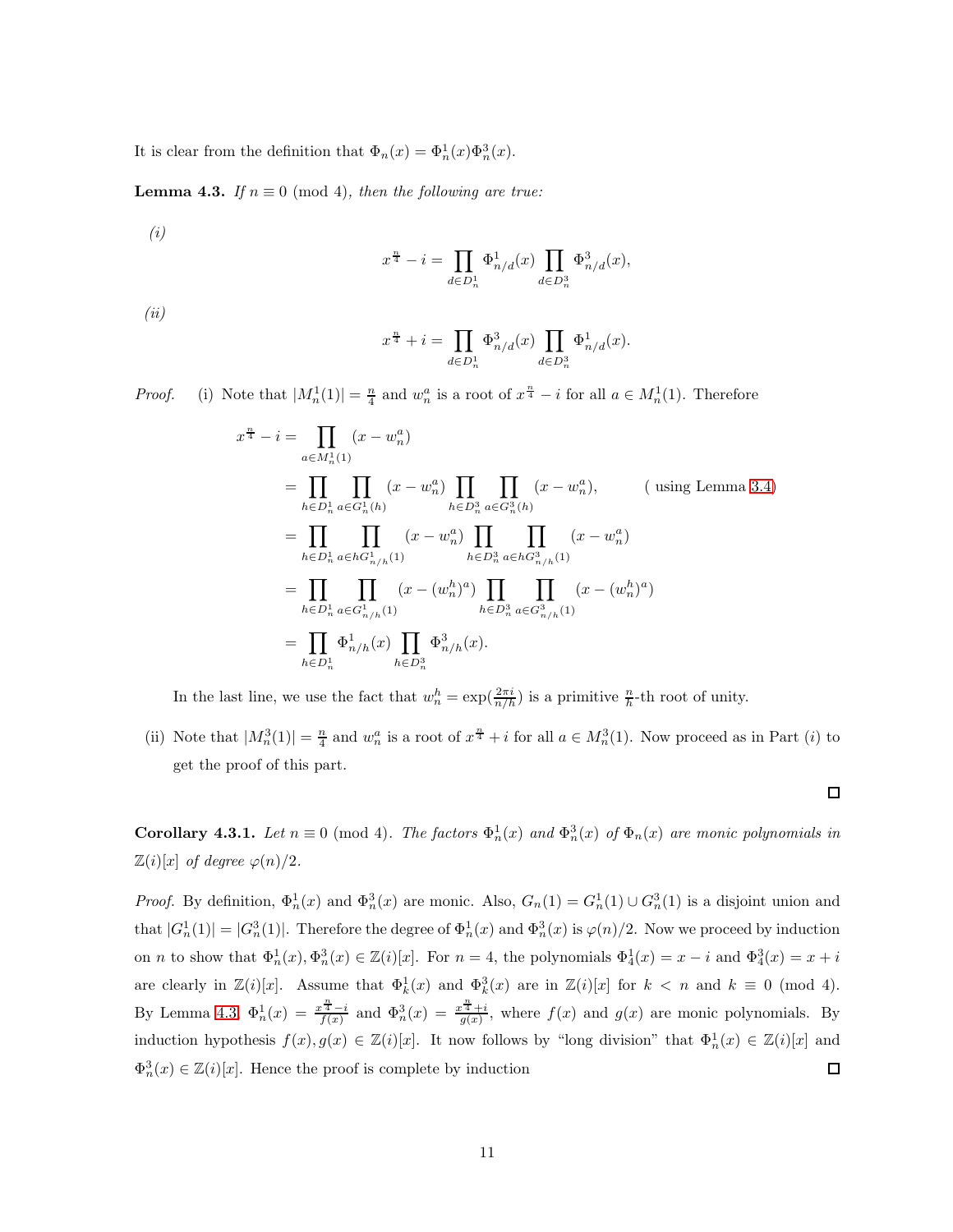<span id="page-33-0"></span>Corollary 4.3.2. *Let*  $n \equiv 0 \pmod{4}$ *. Then* 

$$
\frac{n}{2}=\sum_{d\in D_n}\varphi\left(\frac{n}{d}\right).
$$

*Proof.* We get the desired equality by comparing the degree of the polynomials in Lemma [4.3.](#page-32-0)  $\Box$ 

Corollary 4.3.3. *Let* n *be an positive even integer. Then*

$$
\frac{n}{2}=\sum_{d\in D_n}\varphi\left(\frac{n}{d}\right).
$$

*Proof.* Since  $2n \equiv 0 \pmod{4}$  and  $\frac{2n}{d} \equiv 0 \pmod{4}$  for all  $d \in D_n$ , so  $\varphi(\frac{2n}{d}) = 2\varphi(\frac{n}{d})$  for  $d \in D_n = D_{2n}$ . Thus by Corollary [4.3.2,](#page-33-0)  $\frac{2n}{2} = \sum_{n=2}^{\infty}$  $\varphi(\frac{2n}{d}) = \sum_{n=0}^{\infty}$  $2\varphi(\frac{n}{d})$ .  $\Box$  $d \in D_{2n}$  $d \in D_n$ 

**Corollary 4.3.4.** *Let*  $n = 2^k$  *for*  $k \ge 2$ *. Then*  $\Phi_n^1(x) = x^{\frac{n}{4}} + i$  and  $\Phi_n^3(x) = x^{\frac{n}{4}} - i$ .

**Theorem 4.4.** Let  $n \equiv 0 \pmod{4}$ . The factors  $\Phi_n^1(x)$  and  $\Phi_n^3(x)$  of  $\Phi_n(x)$  are irreducible monic *polynomials in*  $\mathbb{Q}(i)[x]$  *of degree*  $\frac{\varphi(n)}{2}$ *.* 

*Proof.* In view of Corollary [4.3.1,](#page-32-1) we only need to show that  $\Phi_n^1(x)$  and  $\Phi_n^3(x)$  are irreducible in  $\mathbb{Q}(i)$ . For  $n \equiv 0 \pmod{4}$ , we have  $[\mathbb{Q}(i, w_n) : \mathbb{Q}(i)] = \frac{\varphi(n)}{2}$ . So there is a unique irreducible monic polynomial  $p(x) \in \mathbb{Q}(i)[x]$  of degree  $\frac{\varphi(n)}{2}$  having  $w_n$  as a root. Since  $w_n$  is also a root of  $\Phi_n^1(x)$ , so  $\Phi_n^1(x) = p(x)f(x)$ , where  $f(x) \in \mathbb{Q}(i)[x]$ . As  $\Phi_n^1(x)$  is a monic polynomial of degree  $\varphi(n)/2$ , so  $f(x) = 1$ . Hence  $\Phi_n^1(x) = p(x)$ , that is,  $\Phi_n^1(x)$  is irreducible. Similarly, for  $a \in G_n^3(1)$ , we have  $[\mathbb{Q}(i, w_n^a) : \mathbb{Q}(i)] = \frac{\varphi(n)}{2}$ . This, along with Corollary [4.3.1,](#page-32-1) gives that  $\Phi_n^3(x)$  is irreducible.  $\Box$ 

### 5 Characterization of mixed circulant graphs

For a fixed  $n \equiv 0 \pmod{4}$  and  $n \geq 4$ , let  $d \mid \frac{n}{4}$ . Define  $u(d)$  to be the  $(n-1)$ -vector, where

$$
u(d)_k = \begin{cases} 1 & \text{if } k \in G_n^1(d) \\ -1 & \text{if } k \in G_n^3(d) \\ 0 & \text{otherwise.} \end{cases}
$$

Let  $E = [e_{st}]$  be an  $(n-1) \times (n-1)$  matrix defined by

$$
e_{st} = iw_n^{st}.
$$

Note that E is invertible. Using Theorem [3.5,](#page-30-3) we get  $Eu(d) \in \mathbb{Z}^{n-1}$ . Define  $\mathbb{U} = \{u \in \mathbb{Q}^{n-1} : Eu \in \mathbb{Z}^{n-1}\}$  $\mathbb{Q}^{n-1}$  so that  $u(d) \in \mathbb{U}$ . Let  $\text{span}_{\mathbb{Q}}\{u(d) : d \mid \frac{n}{4}\}\$  be the set of all linear combinations of  $\{u(d) : d \mid \frac{n}{4}\}\$ over Q. Therefore  $\text{span}_{\mathbb{Q}}\{u(d) : d \mid \frac{n}{4}\}\$ is a subspace of U over Q. Let  $E(\mathbb{U}) = \{Eu : u \in \mathbb{U}\}\$ . Now we propose the following lemma.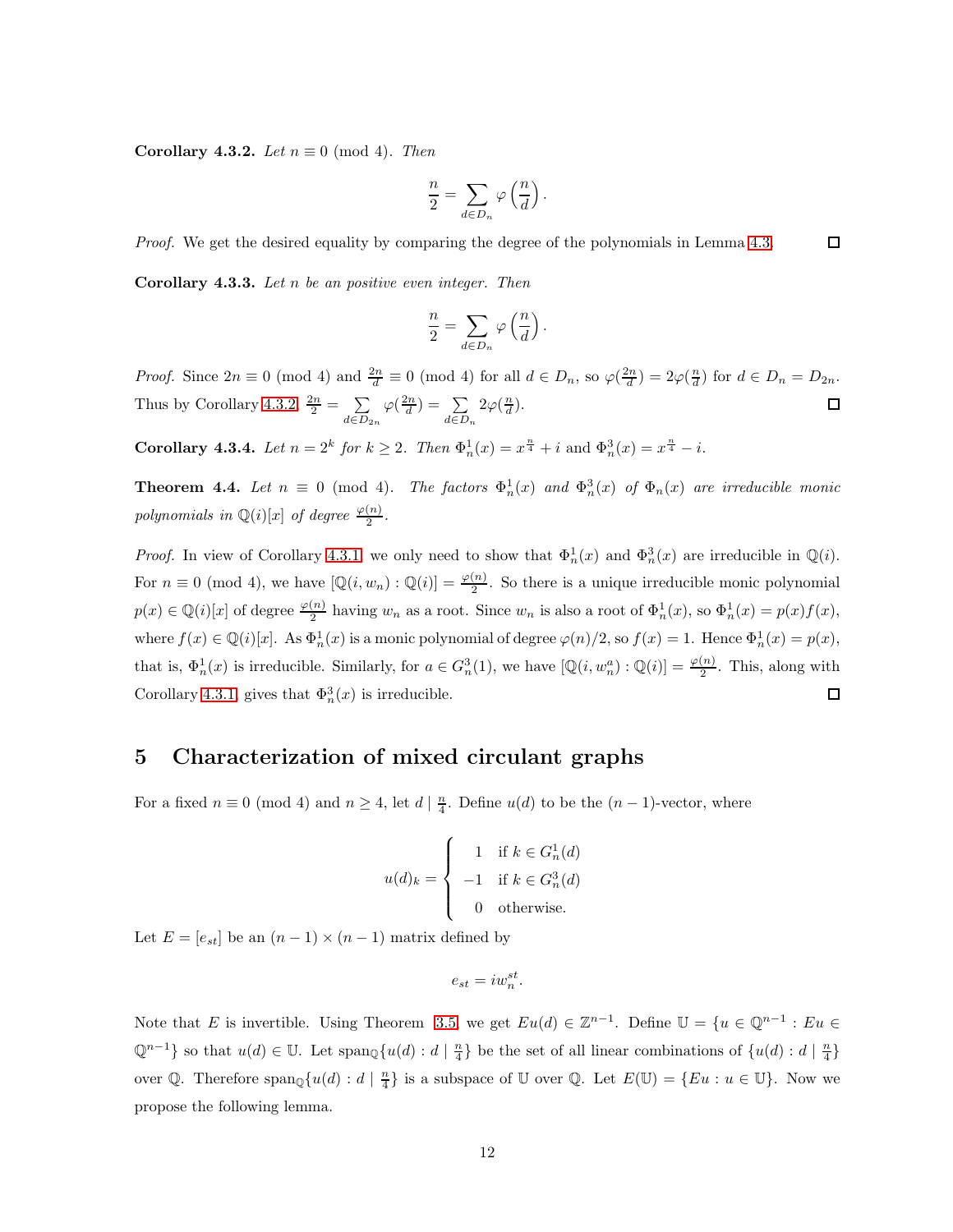<span id="page-34-0"></span>**Lemma 5.1.** *Let*  $n \equiv 0 \pmod{4}$ . *Then*  $E(\mathbb{U}) \subseteq span_{\mathbb{Q}}\{u(d) : d \mid \frac{n}{4}\}.$ 

*Proof.* Let  $u = [u_1, u_2, ..., u_{n-1}]^t \in U$  and  $v = Eu = [v_1, v_2, ..., v_{n-1}]^t$ . Since  $G_n(d_1) \cap G_n(d_2) = \emptyset$  for  $d_1 \neq d_2$  and  $\bigcup_{d|n} G_n(d) = \{1, 2, ..., n-1\}$ , it is enough to show the following:

- (i)  $v_s = -v_{n-s}$  for all  $1 \leq s \leq n-1$ ,
- (ii) If  $d \mid \frac{n}{4}$  then  $v_s = v_t$  for all  $s, t \in G_n^1(d)$ , and
- (iii) If  $d \nmid \frac{n}{4}$ ,  $d \mid n$  and  $d < n$  then  $v_r = 0$  for all  $r \in G_n(d)$ .

Since  $E_u = [v_1, v_2, ..., v_{n-1}]^t$  for  $1 \le s \le n-1$ , we get

$$
v_{n-s} = \sum_{j=1}^{n-1} i u_j w_n^{(n-s)j} = \sum_{j=1}^{n-1} i u_j w_n^{-sj} = \sum_{j=1}^{n-1} (-i) u_j w_n^{sj} = -\overline{v_s} = -v_s.
$$

Assume that  $d \mid \frac{n}{4}$  and  $s, t \in G_n^1(d)$ , so that  $\frac{s}{d}, \frac{t}{d} \in G_{\frac{n}{d}}^1(1)$  and  $w_n^s$ ,  $w_n^t$  are roots of  $\Phi_{\frac{n}{d}}^1(x)$ . Again,  $v_s = \sum^{n-1}$  $\sum_{j=1}^{n-1} i u_j w_n^{sj} \in \mathbb{Q}$ , and so  $w_n^s$  is a root of the polynomial  $p(x) = \sum_{j=1}^{n-1} i u_j^s$  $\sum_{j=1} i u_j x^j - v_s \in \mathbb{Q}(i)[x]$ . Therefore  $p(x)$  is a multiple of the irreducible monic polynomial  $\Phi_{\frac{1}{a}}^1(x)$ , and so  $w_n^t$  is also a root of  $p(x)$ , *i.e.*,  $v_s = \sum_{n=1}^{n-1}$  $\sum_{j=1} i u_j w_n^{t_j} = v_t$ . Hence  $v_s = v_t$ .

Now assume that  $d \nmid \frac{n}{4}, d \mid n, d < n$  and  $r \in G_n(d)$ . Then  $r, n-r \in G_n(d)$  and  $w_n^r, w_n^{n-r}$  are roots of  $\Phi_{\frac{n}{d}}(x)$ . Again  $v_r = \sum_{r=1}^{n-1}$  $\sum_{j=1}^{n-1} i u_j w_n^{r,j} \in \mathbb{Q}$ , and hence  $w_n^r$  is a root of the polynomial in  $q(x) = \sum_{j=1}^{n-1} i u_j w_n^{r,j}$  $\sum_{j=1} i u_j x^j - v_r \in$  $\mathbb{Q}(i)[x]$ . Therefore  $q(x)$  is a multiple of the irreducible monic polynomial  $\Phi_{\frac{n}{d}}(x)$ . Note that  $\Phi_{\frac{n}{d}}(x)$  is irreducible over  $\mathbb{Q}(i)$  as  $n \neq 0 \pmod{4}$ . Thus  $w_n^{n-r}$  is also a root of  $q(x)$ , *i.e.*,  $v_r = \sum_{n=1}^{n-1}$  $\sum_{j=1}^{n} i u_j w_n^{(n-r)j} = v_{n-r}.$ This gives  $v_r = v_{n-r}$ . Now  $v_r = v_{n-r}$  and  $v_r = -v_{n-r}$  altogether give  $v_r = v_{n-r} = 0$ .

The next theorem is crucial in proving the necessity of the sufficient condition of Corollary [3.5.1.](#page-31-0)

<span id="page-34-1"></span>**Theorem 5.2.** *Let*  $n \equiv 0 \pmod{4}$ *. Then*  $\mathbb{U} = span_{\mathbb{Q}}\{u(d) : d \mid \frac{n}{4}\}.$ 

*Proof.* By Lemma [5.1,](#page-34-0)  $E(\mathbb{U}) \subseteq \text{span}_{\mathbb{Q}}\{u(d) : d \mid \frac{n}{4}\} \subseteq \mathbb{U}$ . Since E is invertible, we get dim  $E(\mathbb{U}) = \dim \mathbb{U}$ , and hence  $E(\mathbb{U}) = \text{span}_{\mathbb{Q}}\{u(d) : d \mid \frac{n}{4}\} = \mathbb{U}.$  $\Box$ 

<span id="page-34-2"></span>**Theorem 5.3.** Let  $G = Circ(\mathbb{Z}_n, \mathcal{C})$  be an oriented circulant graph.

- *(i)* If  $n \not\equiv 0 \pmod{4}$  *then* G *is integral if and only if*  $C = \emptyset$ *.*
- *(ii)* If  $n \equiv 0 \pmod{4}$  *then* G *is integral if and only if*  $C = \bigcup_{n \geq 0}$  $\bigcup_{d \in \mathscr{D}} S_n(d)$ *, where*  $\mathscr{D} \subseteq \{d : d \mid \frac{n}{4}\}\$ and  $S_n(d) = G_n^1(d)$  or  $S_n(d) = G_n^3(d)$ .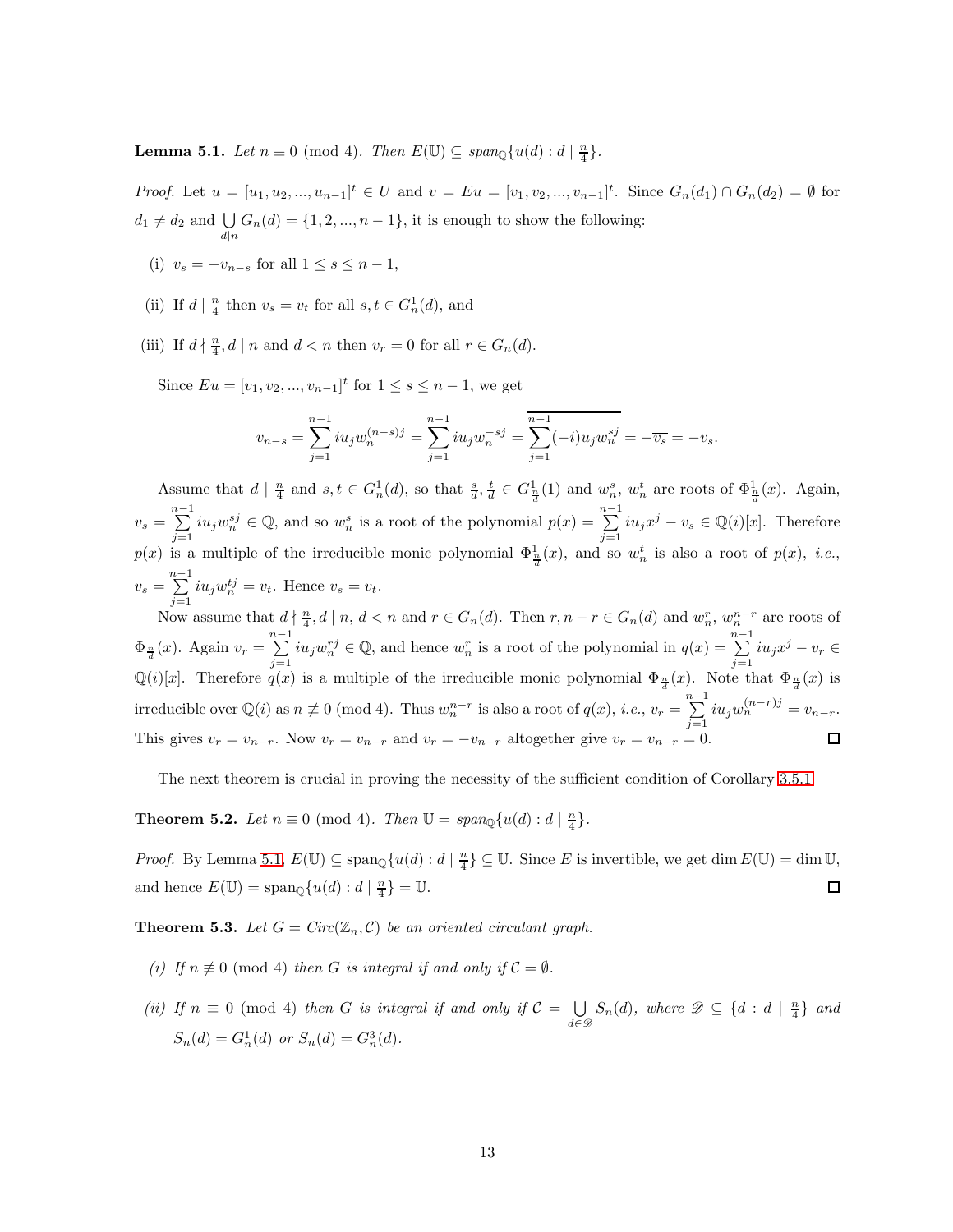*Proof.* (i) Assume that G is integral. Let  $Sp_H(G) = {\mu_0, \mu_1, ..., \mu_{n-1}}$ . By Corollary [2.1.2,](#page-26-3)  $\mu_j =$  $-\mu_{n-j} \in \mathbb{Q}$  for all  $j = 0, ..., n-1$ , where

$$
\mu_j = i \sum_{k \in \mathcal{C}} w_n^{jk} - i \sum_{k \in \mathcal{C}} w_n^{-jk} \text{ for } 0 \le j \le n - 1.
$$

Hence  $w_n^j$  is a root of the polynomial  $p(x) = i \sum$ k∈C  $x^k - i \sum_{n=1}^{\infty}$ k∈C  $x^{-k} - \mu_j \in \mathbb{Q}(i)[x]$ . Since  $n \not\equiv 0 \pmod{4}$ , the polynomial  $\Phi_n(x)$  is irreducible in  $\mathbb{Q}(i)[x]$ . Therefore  $p(x)$  is a multiple of the irreducible polynomial  $\Phi_n(x)$ , and so  $w_n^{-j} = w_n^{n-j}$  is also a root of  $p(x)$ , *i.e.*,  $\mu_j = \mu_{n-j}$ . Now  $\mu_j = \mu_{n-j}$  and  $\mu_j = -\mu_{n-j}$  implies that  $\mu_j = \mu_{n-j} = 0$  for all  $j = 0, ..., n-1$ . Hence  $\mathcal{C} = \emptyset$ . Converse part is easy to prove.

(ii) We have already proved the sufficient part in Corollary [3.5.1.](#page-31-0) Assume that  $G$  is an integral oriented circulant graph with non-empty symbol set C. Let u be the vector of length  $n-1$  defined by

$$
u_k = \begin{cases} 1 & \text{if } k \in \mathcal{C} \\ -1 & \text{if } n - k \in \mathcal{C} \\ 0 & \text{otherwise.} \end{cases}
$$

Note that each entry of Eu is an eigenvalue of G, and so  $Eu \in \mathbb{Z}^{n-1}$ . Therefore  $u \in \mathbb{U}$ , and by Theorem [5.2,](#page-34-1)  $u \in \text{span}_{\mathbb{Q}}\{u(d) : d \mid \frac{n}{4}\}.$  That is,

$$
u = \sum_{d \mid \frac{n}{4}} c_d u(d), \text{ where } c_d \in \mathbb{Q} \text{ for } d \mid \frac{n}{4}.
$$

Note that the coordinates of u and  $u(d)$  belong to  $\{0, \pm 1\}$ . Since  $G_n(d_1) \cap G_n(d_2) = \emptyset$  for all  $d_1 \neq d_2$ , so  $u_k = c_d u(d)_k$  for all  $k \in G_n(d)$ . This implies that  $c_d \in \{0, \pm 1\}$  for all  $d \mid \frac{n}{4}$ . Let  $\mathscr{D}$  be the set of all d for which  $c_d \neq 0$  and  $d | \frac{n}{4}$ . Thus  $\mathcal{C} = \bigcup_{i=1}^{\infty}$  $\bigcup_{d \in \mathscr{D}} S_n(d)$ , where  $S_n(d) = G_n(d)$  or  $S_n(d) = G_n^3(d).$ 

 $\Box$ 

<span id="page-35-0"></span>**Theorem 5.4.** Let  $G = Circ(\mathbb{Z}_n, C)$  be a mixed circulant graph on n vertices with symbol set C. Then G *is integral if and only if*  $C \setminus \overline{C} = \bigcup_{\alpha \in \overline{C}}$  $\bigcup_{d \in \mathscr{D}_1} G_n(d)$  and

$$
\overline{\mathcal{C}} = \begin{cases} \emptyset & \text{if } n \not\equiv 0 \pmod{4} \\ \bigcup_{d \in \mathscr{D}_2} S_n(d) & \text{if } n \equiv 0 \pmod{4}, \end{cases}
$$

 $where \mathscr{D}_1 \subseteq \{d : d \mid n\}, \mathscr{D}_2 \subseteq \{d : d \mid \frac{n}{4}\}, \mathscr{D}_1 \cap \mathscr{D}_2 = \emptyset, and S_n(d) = G_n^1(d) \text{ or } S_n(d) = G_n^3(d).$ 

*Proof.* By Theorem [2.5,](#page-26-0) G is integral if and only if both  $(\mathbb{Z}_n, \mathcal{C} \setminus \overline{\mathcal{C}})$  and  $(\mathbb{Z}_n, \overline{\mathcal{C}})$  are integral. Therefore the result follows from Theorem [2.4](#page-26-4) and Theorem [5.3.](#page-34-2)  $\Box$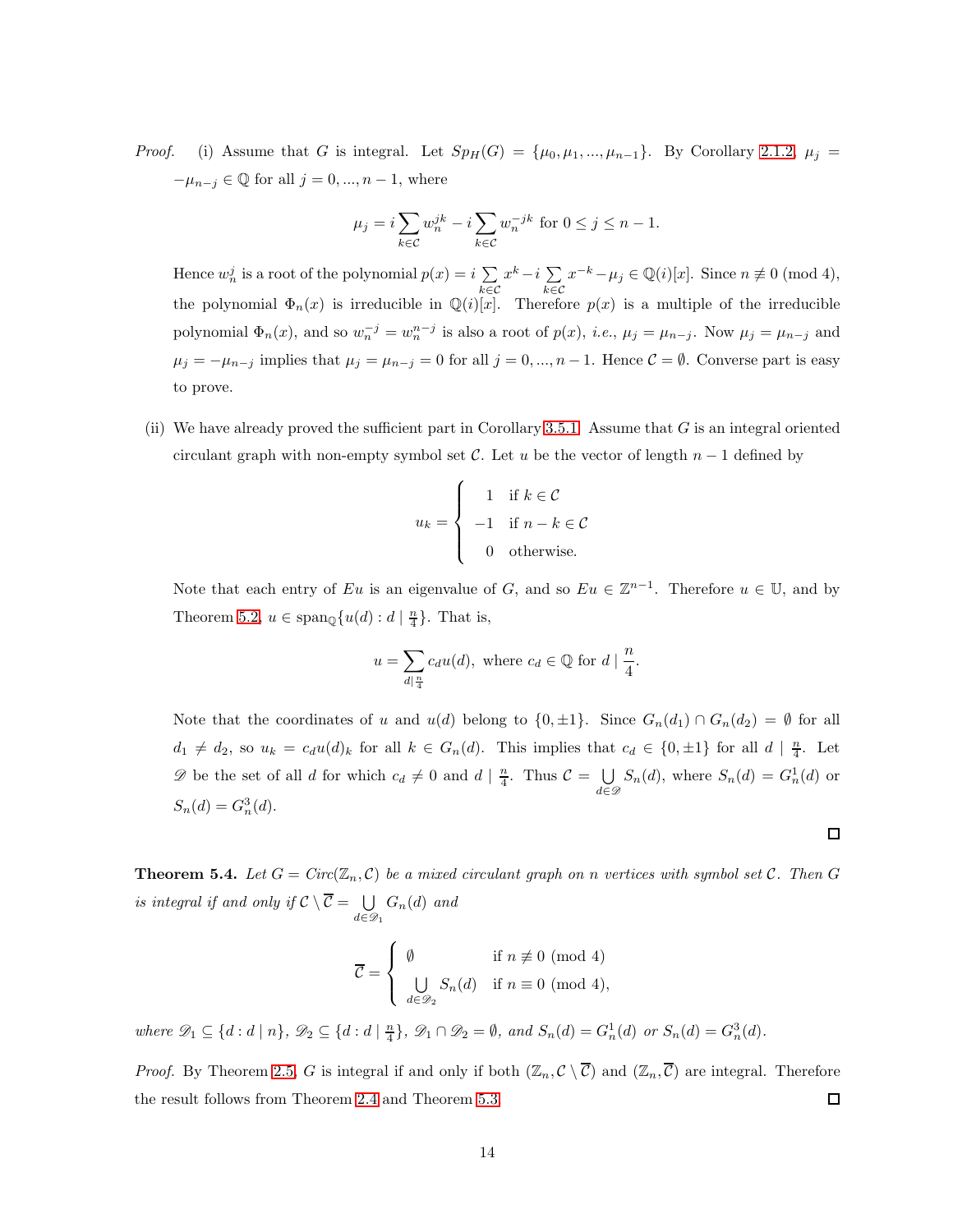Wasin So [\[28\]](#page-46-5) gave an upper bound on the number of integral circulant graphs on *n* vertices.

<span id="page-36-0"></span>Corollary 5.4.1. [\[28\]](#page-46-5) Let  $\tau(n)$  be the number of divisors of n. Then there are at most  $2^{\tau(n)-1}$  integral *circulant graphs on* n *vertices.*

In the next result, we give a similar upper bound on the number of integral mixed circulant graphs on n vertices.

**Corollary 5.4.2.** Let  $\tau(n)$  be the number of divisors of n. Then there are at most  $k(n)$  integral mixed *circulant graphs on* n *vertices, where*

$$
k(n) = \begin{cases} 2^{\tau(\frac{n}{4}) + \tau(n) - 1} & \text{if } n \equiv 0 \pmod{4} \\ 2^{\tau(n) - 1} & \text{if } n \not\equiv 0 \pmod{4}. \end{cases}
$$

*Proof.* If  $n \neq 0 \pmod{4}$  then Theorem [5.4](#page-35-0) says that every integral mixed circulant graph is undirected. By Corollary [5.4.1,](#page-36-0) there are at most  $2^{\tau(n)-1}$  integral mixed circulant graphs on n vertices. Assume that  $n \equiv 0 \pmod{4}$  and  $Circ(\mathbb{Z}_n, \mathcal{C})$  is a mixed circulant graph on n vertices with symbol set  $\mathcal{C}$ . For every divisor d of  $\frac{n}{4}$ , by Theorem [5.4,](#page-35-0)  $G_n(d)$ ,  $G_n^1(d)$ ,  $G_n^3(d)$  and  $\emptyset$  are subsets of the symbol set C. Thus, we have  $4^{\tau(\frac{n}{4})}$ distinct symbol sets for an integral mixed circulant graph corresponding to each divisor of  $\frac{n}{4}$ . For each proper divisor d of n which is not a divisor of  $\frac{n}{4}$ , by Theorem [5.4,](#page-35-0)  $G_n(d)$  and  $\emptyset$  are subsets of the symbol set C. Thus, we have  $2^{\tau(n)-\tau(\frac{n}{4})-1}$  distinct symbol sets for an integral mixed circulant graph corresponding to proper divisors of n which are not divisors of  $\frac{n}{4}$ . Hence we have  $4^{\tau(\frac{n}{4})} \cdot 2^{\tau(n)-\tau(\frac{n}{4})-1} = 2^{\tau(\frac{n}{4})+\tau(n)-1}$ distinct symbol sets for an integral mixed circulant graph. Since distinct symbol sets may correspond to isomorphic circulant graphs, so there are at most  $2^{\tau(\frac{n}{4})+\tau(n)-1}$  integral mixed circulant graphs on n  $\Box$ vertices.

## 6 Ramanujan sum and eigenvalues of oriented circulant graphs

In 1918, Ramanujan [\[27\]](#page-46-7) published a seminal paper in which he introduced a sum (now called Ramanujan sum), for each  $n, q \in \mathbb{N}$ , defined by

$$
c_n(q) = \sum_{a \in G_n(1)} \cos\left(\frac{2\pi a q}{n}\right).
$$
\n<sup>(5)</sup>

<span id="page-36-1"></span>This sum can also be written as

$$
c_n(q) = \sum_{a \in G_n(1)} w_n^{aq} = \sum_{\substack{a \in G_n(1) \\ a < \frac{n}{2}}} 2 \cos\left(\frac{2\pi aq}{n}\right),
$$

where  $w_n = \exp(\frac{2\pi i}{n})$ . A set  $C \subseteq G_n(1)$  is said to be *skew-symmetric* in  $G_n(1)$  if  $n - a \notin C$  for all  $a \in C$ and  $\mathcal{C} \cup \mathcal{C}^{-1} = G_n(1)$ . It is clear that a skew-symmetric set in  $G_n(1)$  contains exactly  $\frac{\varphi(n)}{2}$  elements.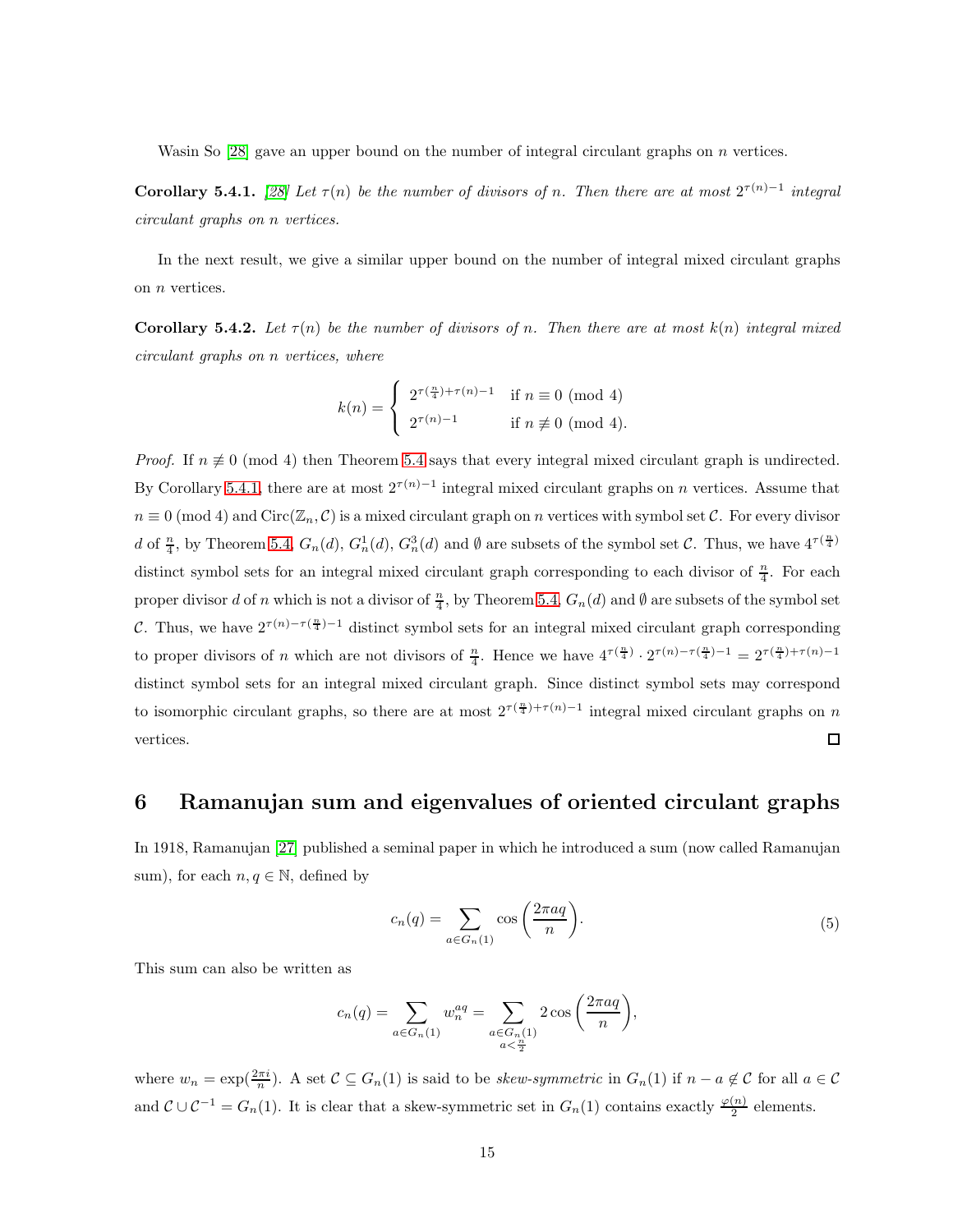It is easy to see, for any skew-symmetric set  $C$  in  $G_n(1)$ , that the Ramanujan sum [\(5\)](#page-36-1) can be re-written as

$$
c_n(q) = \sum_{a \in \mathcal{C}} 2 \cos\left(\frac{2\pi aq}{n}\right).
$$
 (6)

<span id="page-37-2"></span><span id="page-37-0"></span>**Lemma 6.1.** *[\[26\]](#page-46-8) Let*  $m \in \mathbb{N}$ *. Then* 

$$
c_m(t)=\frac{\mu(\frac{m}{\delta_t}).\varphi(m)}{\varphi(\frac{m}{\delta_t})},
$$

*where*  $\delta_t = \gcd(m, t)$ *.* 

One of the important properties of Ramanujan sum is that  $c_n(q)$  is an integer for all  $q, n \in \mathbb{N}$ . So, it is a natural question to ask, "if we replace cosine with sine in Ramanujan sum, then is the sum remain an integer for all  $q, n \in \mathbb{N}$ ?". Let us replace the cosine by sine in [\(6\)](#page-37-0), and write

$$
s_n^{\mathcal{C}}(q) = \sum_{a \in \mathcal{C}} 2\sin\left(\frac{2\pi aq}{n}\right),\tag{7}
$$

<span id="page-37-3"></span><span id="page-37-1"></span>where C is any skew-symmetric set in  $G_n(1)$ . The sum [\(7\)](#page-37-1) can be re-written as

$$
s_n^{\mathcal{C}}(q) = \sum_{a \in \mathcal{C}} \frac{w_n^{aq} - w_n^{-aq}}{i}.\tag{8}
$$

<span id="page-37-5"></span>Theorem 6.2. *The following are true.*

- (*i)* For  $n \neq 0$  (mod 4), there does not exist skew-symmetric set C in  $G_n(1)$  such that  $s_n^C(q) \in \mathbb{Z}$  for all  $q, n \in \mathbb{N}$ .
- (*ii*) *For*  $n \equiv 0 \pmod{4}$ ,  $s_n^{\mathcal{C}}(q) \in \mathbb{Z}$  *for all*  $q, n \in \mathbb{N}$  *if and only if*  $\mathcal{C} = G_n^1(1)$  *or*  $\mathcal{C} = G_n^3(1)$ *.*

The proof of Theorem [6.2](#page-37-5) follows from Theorem [5.3.](#page-34-2) In what follows, we consider  $C = G_n^1(1)$  for the sums in [\(7\)](#page-37-1) and [\(8\)](#page-37-3), and we simply write  $s_n^{\mathcal{C}}(q)$  by  $s_n(q)$ . That is,

$$
s_n(q) = \sum_{a \in G_n^1(1)} \frac{w_n^{aq} - w_n^{-aq}}{i}.
$$

In Theorem [6.2,](#page-37-5) we found that  $s_n(q)$  is an integer for all  $n, q \in \mathbb{N}$  and  $n \equiv 0 \pmod{4}$ .

<span id="page-37-4"></span>**Theorem 6.3.** [\[28\]](#page-46-5) Let  $G = Circ(\mathbb{Z}_n, C)$  be an integral circulant graph on n vertices with  $Sp_H(G)$  =  $\{\lambda_0, ..., \lambda_{n-1}\}$ *. Let*  $C = G_n(d)$ *, where*  $d | n$ *. Then* 

$$
\lambda_j = c_{n/d}(j) \text{ for } 0 \le j \le n-1.
$$

*Further,*  $Sp_H(G)$  *is equal to d copies of*  $\{c_{n/d}(0), c_{n/d}(1), ..., c_{n/d}((n/d) - 1)\}.$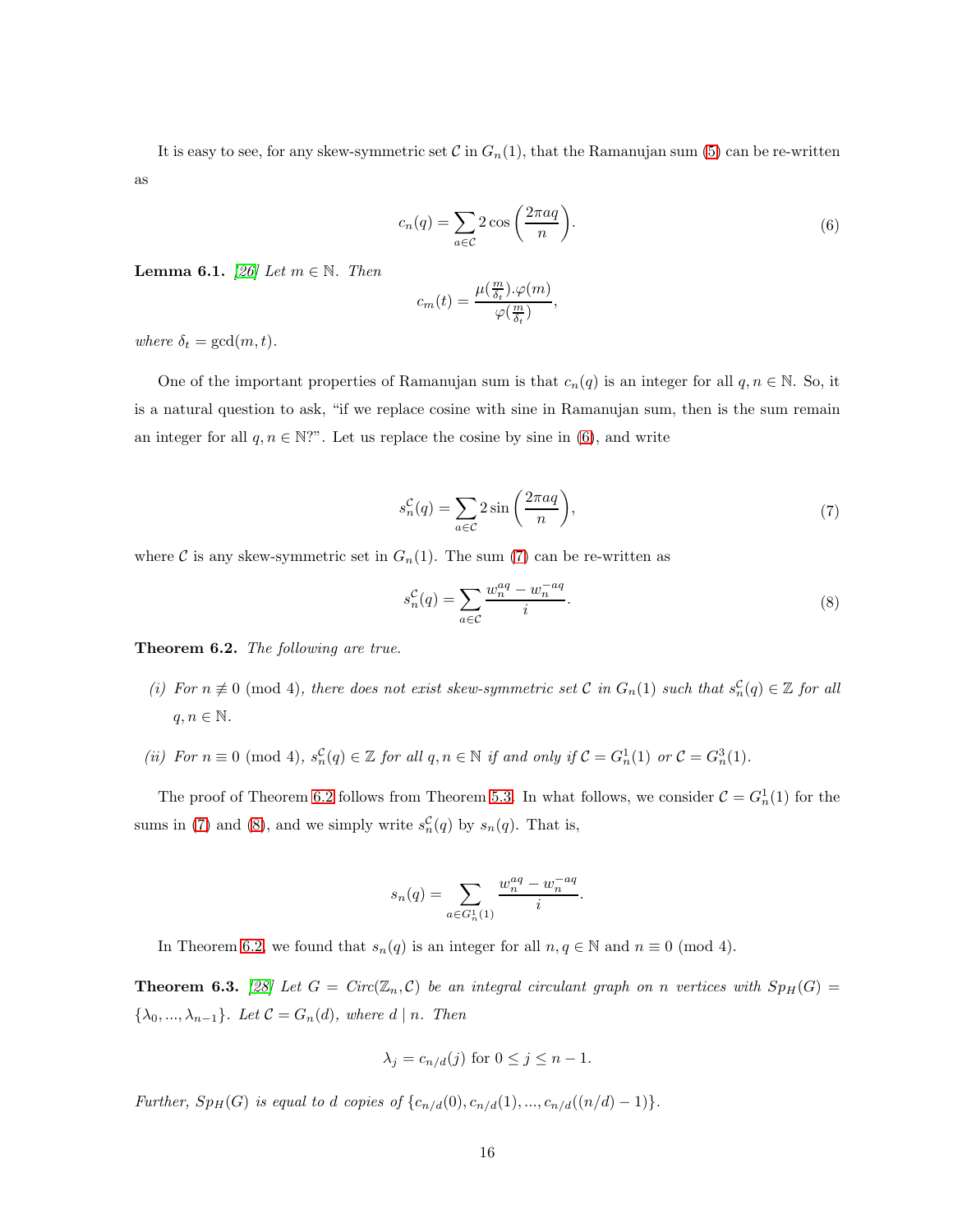<span id="page-38-0"></span>**Theorem 6.4.** Let  $G = Circ(\mathbb{Z}_n, \mathcal{C})$  be an integral oriented circulant graph on  $n \equiv 0 \pmod{4}$  vertices *with*  $Sp_H(G) = {\mu_0, ..., \mu_{n-1}}$ *. Let*  $C = G_n^1(d)$ *, where*  $d | \frac{n}{4}$ *. Then* 

$$
\mu_j = -s_{n/d}(j)
$$
 for  $0 \le j \le n - 1$ .

*Further,*  $Sp_H(G)$  *is equal to d copies of*  $\{-s_{n/d}(0), -s_{n/d}(1), ..., -s_{n/d}((n/d) - 1)\}.$ 

*Proof.* Using Corollary [2.1.2,](#page-26-3) we get

$$
\mu_j = i \sum_{k \in \mathcal{C}} (w_n^{jk} - w_n^{-jk}) = - \sum_{a \in G_n^1(d)} \frac{w_n^{aj} - w_n^{-aj}}{i} = - \sum_{a \in dG_n^1(1)} \frac{w_n^{aj} - w_n^{-aj}}{i}
$$

$$
= - \sum_{a \in G_n^1(1)} \frac{(w_n^d)^{aj} - (w_n^d)^{-aj}}{i}
$$

$$
= -s_{n/d}(j).
$$

Since  $s_{n/d}(t_1) = s_{n/d}(t_2)$  for  $t_1 \equiv t_2 \pmod{\frac{n}{d}}$ , the spectrum  $\{\mu_1, ..., \mu_{n-1}\}$  is equal to d copies of  ${-s_{n/d}(0), -s_{n/d}(1), ..., -s_{n/d}((n/d) - 1)}.$  $\Box$ 

Corollary 6.4.1. Let  $G = Circ(\mathbb{Z}_n, C)$  be an integral oriented circulant graph on  $n \equiv 0 \pmod{4}$  vertices *with*  $Sp_H(G) = {\mu_0, ..., \mu_{n-1}}$ *. Then* 

$$
\mu_j = \sum_{d \in \mathscr{D}} \pm s_{n/d}(j) \text{ for } 0 \le j \le n-1, \text{ where } \mathscr{D} \subseteq \left\{ d : d \mid \frac{n}{4} \right\}.
$$

*Proof.* By Theorem [5.3,](#page-34-2)  $C = \bigcup_{i=1}^{n} C_i$  $\bigcup_{d \in \mathcal{D}} S_n(d)$ , where  $\mathcal{D} \subseteq \{d : d \mid \frac{n}{4}\}\$  and  $S_n(d) = G_n^1(d)$  or  $S_n(d) = G_n^3(d)$ . Using Corollary [2.1.2,](#page-26-3) we get

$$
\mu_j = i \sum_{k \in \mathcal{C}} (w_n^{jk} - w_n^{-jk}) = \sum_{d \in \mathcal{D}} \sum_{a \in S_n(d)} -\frac{w_n^{aj} - w_n^{-aj}}{i} = \sum_{d \in \mathcal{D}} \pm s_{n/d}(j).
$$

 $\Box$ 

**Corollary 6.4.2.** Let  $G = Circ(\mathbb{Z}_n, C)$  be an integral mixed circulant graph on n vertices with  $Sp_H(G)$ {γ0, ..., γn−<sup>1</sup>}*. Then*

$$
\gamma_j = \sum_{d \in \mathcal{D}_1} c_{n/d}(j) + \sum_{d \in \mathcal{D}_2} \pm s_{n/d}(j) \text{ for } 0 \le j \le n-1,
$$

*where*  $\mathscr{D}_1 \subseteq \{d : d \mid n\}$ ,  $\mathscr{D}_2 \subseteq \{d : d \mid \frac{n}{4}\}$  and  $\mathscr{D}_1 \cap \mathscr{D}_2 = \emptyset$ .

*Proof.* By Theorem [5.4,](#page-35-0)  $C \setminus C = \bigcup_{\alpha \in C} C$  $\bigcup_{d \in \mathscr{D}_1} G_n(d)$  and

$$
\overline{\mathcal{C}} = \begin{cases} \emptyset & \text{if } n \not\equiv 0 \pmod{4} \\ \bigcup_{d \in \mathcal{D}_2} S_n(d) & \text{if } n \equiv 0 \pmod{4}, \end{cases}
$$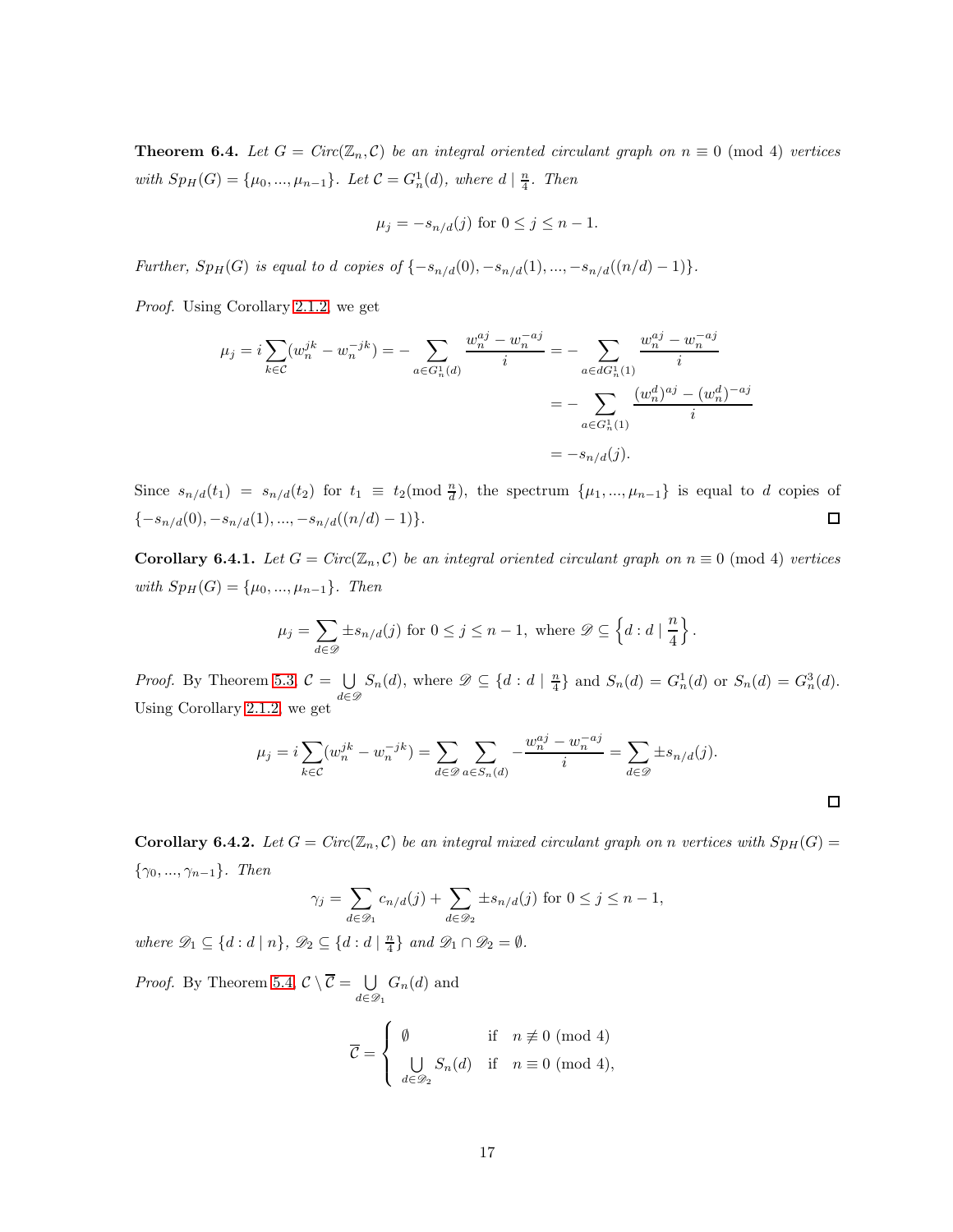where  $\mathscr{D}_1 \subseteq \{d : d \mid n\}$ ,  $\mathscr{D}_2 \subseteq \{d : d \mid \frac{n}{4}\}$ ,  $\mathscr{D}_1 \cap \mathscr{D}_2 = \emptyset$  and,  $S_n(d) = G_n^1(d)$  or  $S_n(d) = G_n^3(d)$ . Using Lemma [2.1,](#page-25-0) we get

$$
\gamma_j = \sum_{d \in \mathcal{D}_1} \sum_{a \in G_n(d)} w_n^{aj} + \sum_{d \in \mathcal{D}_2} \sum_{a \in S_n(d)} -\frac{w_n^{aj} - w_n^{-aj}}{i} = \sum_{d \in \mathcal{D}_1} c_{n/d}(j) + \sum_{d \in \mathcal{D}_2} \pm s_{n/d}(j).
$$

From Theorem [6.4,](#page-38-0) it is clear that  $s_n(q)$  plays an important role in the eigenvalues of integral mixed circulant graph. In the next result we see some basic properties of  $s_n(q)$ .

**Theorem 6.5.** *The following are some basic properties of*  $s_n(q)$ *.* 

- *(i)*  $s_n(t_1) = s_n(t_2)$  *for*  $t_1 \equiv t_2 \pmod{n}$ .
- $(iii)$   $s_n(n-t) = -s_n(t)$ .
- (*iii*)  $s_n(0) = s_n(\frac{n}{2}) = 0.$
- (*iv*)  $s_n(\frac{n}{4}) = \varphi(n)$ .
- $(v)$   $s_n(\frac{3n}{4}) = -\varphi(n)$ *.*

<span id="page-39-0"></span>**Lemma 6.6.** Let  $n = 2^tm$  with m odd. Then the following statements are true.

- *(i)* If  $t \geq 2$  *then*  $G_n^1(1) =$  $\sqrt{ }$  $\left| \right|$  $\mathcal{L}$  $3m + 2G_{\frac{n}{2}}(1)$  *if*  $m \equiv 1 \pmod{4}$  $m + 2G_{\frac{n}{2}}(1)$  *if*  $m \equiv 3 \pmod{4}$ .
- *(ii)* If  $t \geq 2$  *then*

$$
G_n^3(1) = \begin{cases} m + 2G_{\frac{n}{2}}(1) & \text{if } m \equiv 1 \pmod{4} \\ 3m + 2G_{\frac{n}{2}}(1) & \text{if } m \equiv 3 \pmod{4}. \end{cases}
$$

(*iii*) If  $t \geq 2$  then  $G_n(1) = (m + 2G_{\frac{n}{2}}(1)) \cup (3m + 2G_{\frac{n}{2}}(1)).$ 

- *Proof.* (i) Assume that  $t \geq 2$  and  $m \equiv 1 \pmod{4}$ . Let  $3m + 2r \in 3m + 2G_{\frac{n}{2}}(1)$  for some  $r \in G_{\frac{n}{2}}(1)$ . Then  $gcd(r, \frac{n}{2}) = 1$ , and it implies that  $gcd(3m + 2r, n) = 1$  and  $3m + 2r \equiv 1 \pmod{4}$ . Thus  $3m + 2r \in G_n^1(1)$ . Since the size of  $G_n^1(1)$  and  $3m + 2G_{\frac{n}{2}}(1)$  are same,  $G_n^1(1) = 3m + 2G_{\frac{n}{2}}(1)$ . Similarly, if  $m \equiv 3 \pmod{4}$  then  $G_n^1(1) = m + 2G_{\frac{n}{2}}(1)$ .
- (ii) The proof is similar to the proof of Part  $(i)$ .
- (iii) Use Part (*i*) and Part (*ii*) in  $G_n(1) = G_n^1(1) \cup G_n^3(1)$ .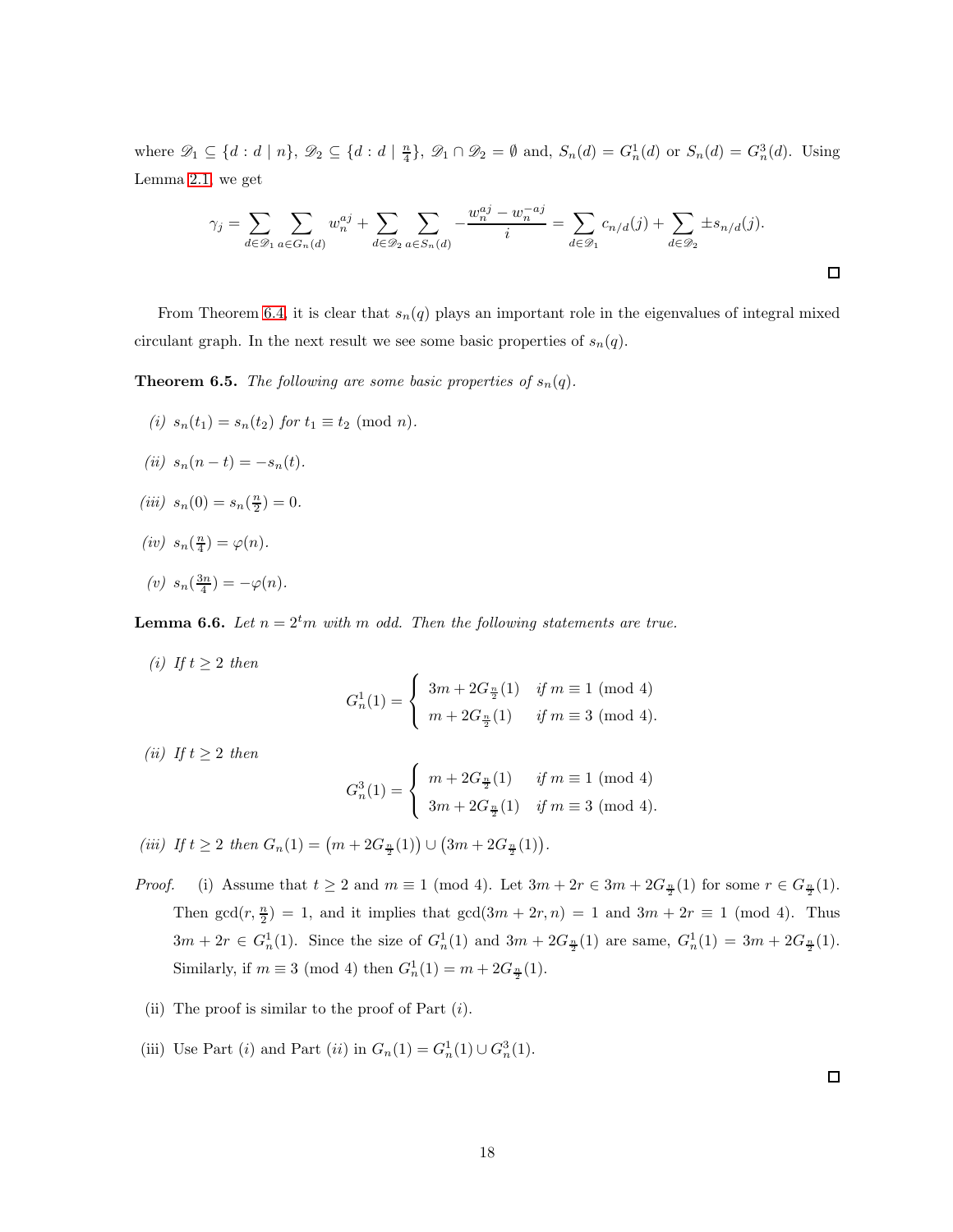**Proposition 6.7.** *Let*  $n = 2^t m$  *with*  $m$  *odd and*  $t \geq 2$ *. Then* 

$$
s_n(q) = \begin{cases} 2\sin\frac{3\pi q}{2^{t-1}}c_{\frac{n}{2}}(q) & \text{if } m \equiv 1 \pmod{4} \\ 2\sin\frac{\pi q}{2^{t-1}}c_{\frac{n}{2}}(q) & \text{if } m \equiv 3 \pmod{4}. \end{cases}
$$

*Proof.* Let  $\Im(z)$  denote the imaginary part of a complex number z. We have

$$
s_n(q) = \sum_{a \in G_n^1(1)} \frac{w_n^{aq} - w_n^{-aq}}{i}
$$
  
\n
$$
= \begin{cases}\n(-i) \sum_{a \in G_{\frac{1}{2}}^1(1)} (w_n^{(3m+2a)q} - w_n^{-(3m+2a)q}) & \text{if } m \equiv 1 \pmod{4} \\
(-i) \sum_{a \in G_{\frac{1}{2}}^1(1)} (w_n^{(m+2a)q} - w_n^{-(m+2a)q}) & \text{if } m \equiv 3 \pmod{4} \\
\frac{2 \Im(\omega_n^{3mq}) \sum_{a \in G_{\frac{1}{2}}^1(1)} w_n^{2aq}}{i \Im(\omega_n^{nq}) \sum_{a \in G_{\frac{1}{2}}^1(1)} w_n^{2aq}} & \text{if } m \equiv 1 \pmod{4} \\
2 \Im(\omega_n^{mq}) \sum_{a \in G_{\frac{1}{2}}^1(1)} w_n^{2aq} & \text{if } m \equiv 3 \pmod{4} \\
2 \Im(\omega_n^{mq}) c_{\frac{n}{2}}(q) & \text{if } m \equiv 1 \pmod{4} \\
2 \Im(\omega_n^{2q}) c_{\frac{n}{2}}(q) & \text{if } m \equiv 3 \pmod{4} \\
2 \Im(\omega_{2^t}^{3q}) c_{\frac{n}{2}}(q) & \text{if } m \equiv 1 \pmod{4} \\
2 \Im(\omega_{2^t}^{q}) c_{\frac{n}{2}}(q) & \text{if } m \equiv 3 \pmod{4} \\
2 \Im(\omega_{2^t}^{q}) c_{\frac{n}{2}}(q) & \text{if } m \equiv 3 \pmod{4} \\
2 \sin \frac{\pi q}{2^{t-1}} c_{\frac{n}{2}}(q) & \text{if } m \equiv 3 \pmod{4}.\n\end{cases}
$$

Here the second equality follows from Part  $(i)$  of Lemma [6.6.](#page-39-0)

<span id="page-40-0"></span>**Proposition 6.8.** *Let*  $n = 2^k$  *and*  $k \ge 2$ *. Then* 

$$
s_n(t) = \begin{cases} 2^{k-1} & \text{if } t \equiv 2^{k-2} \pmod{n} \\ -2^{k-1} & \text{if } t \equiv 3 \cdot 2^{k-2} \pmod{n} \\ 0 & \text{otherwise.} \end{cases}
$$

*Proof.* Since  $n = 2^k$  implies that  $G_n^1(1) = M_n^1(1)$ , we have

$$
s_n(t) = \sum_{a \in M_n^1(1)} \frac{w_n^{at} - w_n^{-at}}{i}
$$
  
= 
$$
\frac{1}{i} (w_n^t - w_n^{3t} + w_n^{5t} - \dots - w_n^{(n-1)t}).
$$

As  $s_n(t)$  is a sum of a geometric progression with common ratio  $-w_n^{2t}$ , the required result follows.  $\Box$ 

The classical Möbius function  $\mu(n)$  is defined by

$$
\mu(n) = \begin{cases}\n1 & \text{if } n = 1 \\
(-1)^k & \text{if } n \text{ is a product of } k \text{ distinct primes} \\
0 & \text{otherwise.} \n\end{cases}
$$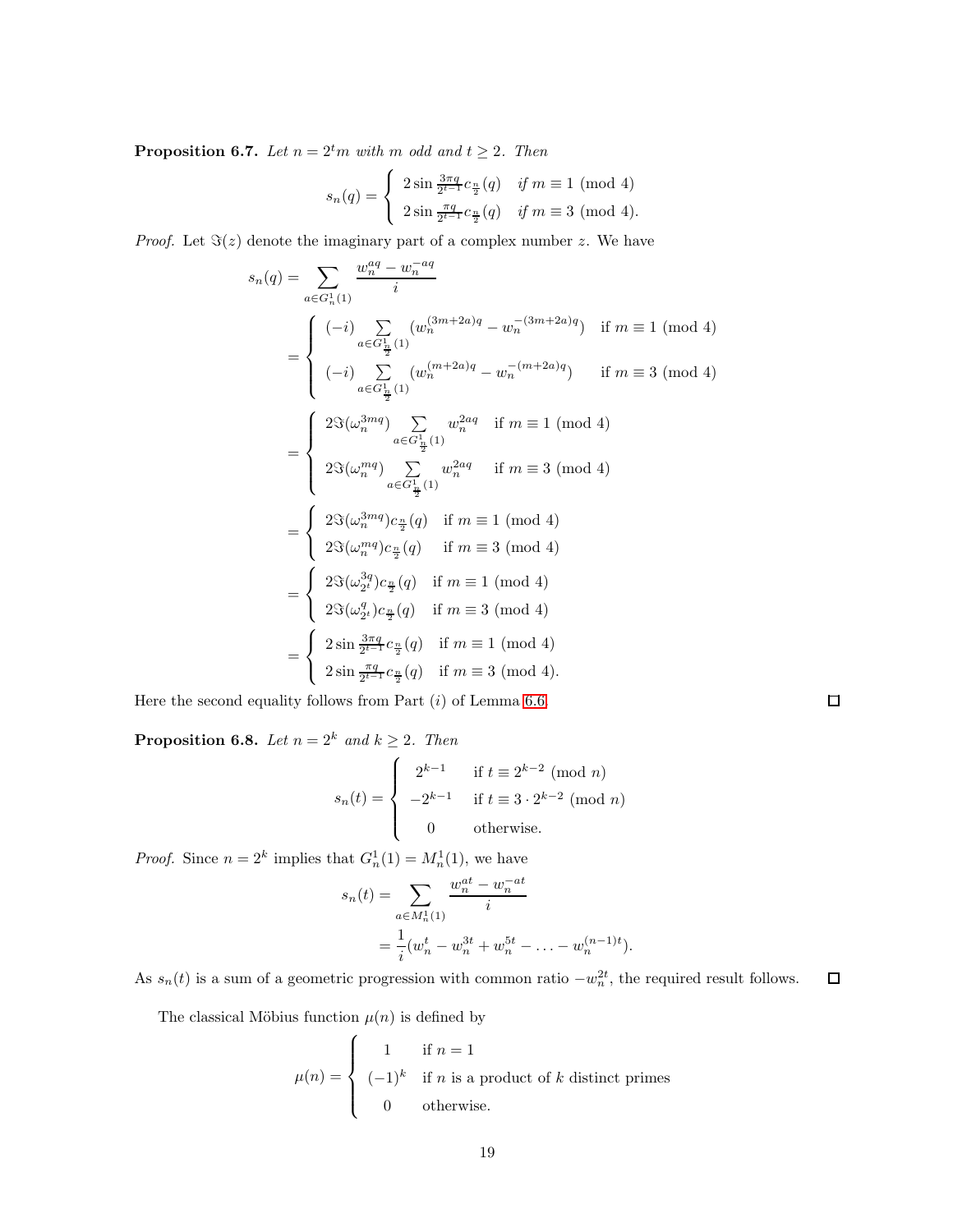Let  $\delta$  be the indicator function defined by

$$
\delta(n) = \begin{cases} 1 & \text{if } n = 1 \\ 0 & \text{if } n > 1. \end{cases}
$$

<span id="page-41-0"></span>Theorem 6.9. *[\[26\]](#page-46-8)*

$$
\sum_{d|n} \mu(d) = \delta(n).
$$

E. Cohen [\[14\]](#page-45-13) introduced a generalized Möbius inversion formula of arbitrary direct factor sets. Let P and Q be two non-empty subsets of N such that if  $n_1, n_2 \in \mathbb{N}$ ,  $\gcd(n_1, n_2) = 1$ , then  $n = n_1 n_2 \in P$ (resp.  $n = n_1 n_2 \in Q$ ) if and only if  $n_1, n_2 \in P$  (resp.  $n_1, n_2 \in Q$ ). If each integer  $n \in \mathbb{N}$  possesses a unique factorization of the form  $n = ab$   $(a \in P, b \in Q)$ , then the sets P and Q are called direct factor sets of N. In what follows, P will denote such a direct factor set with (conjugate) factor set  $Q$ . The Möbius function can be generalized to an arbitrary direct factor set  $P$  by writing

$$
\mu_P(n) = \sum_{d|n,d \in P} \mu\left(\frac{n}{d}\right),\,
$$

where  $\mu$  is the classical Möbius function. For example,  $\mu_1(n) = \mu_{\{1\}}(n)$  and  $\mu_N(n) = \delta(n)$ .

Theorem 6.10. *[\[14\]](#page-45-13)*

$$
\sum_{d|n,d\in Q} \mu_P\left(\frac{n}{d}\right) = \delta(n).
$$

<span id="page-41-1"></span>**Theorem 6.11.** [\[14\]](#page-45-13) If  $f(n)$  and  $g(n)$  are arithmetic functions then

$$
f(n) = \sum_{d|n,d \in Q} g\left(\frac{n}{d}\right) \text{ if and only if } g(n) = \sum_{d|n} f(d)\mu_P\left(\frac{n}{d}\right).
$$

Let  $P = \{2^k : k \ge 0\}$ , and Q the set of all odd natural numbers. It is clear that P and Q are direct factor sets. The following lemma is easy to prove.

<span id="page-41-3"></span>**Lemma 6.12.** *Let*  $P = \{2^k : k \ge 0\}$ *. Then* 

$$
\mu_P(n) = \begin{cases} 0 & \text{if } n \text{ is even} \\ \mu(n) & \text{if } n \text{ is odd.} \end{cases}
$$

<span id="page-41-2"></span>**Theorem 6.13.** *Let*  $n \equiv 0 \mod 4$  *and*  $D_n^3 = \emptyset$ *. Then* 

$$
s_n(t) = 2\delta_t \mu_P(n_t) \sum_{\substack{e \mid \delta_t \\ \frac{te}{\delta_t} \text{ is odd} \\ \gcd(n_t, e) = 1}} (-1)^{\frac{te - \delta_t}{2\delta_t}} \frac{\mu_P(e)}{e},
$$

where  $\delta_t = \gcd(\frac{n}{4}, t)$  and  $n_t = \frac{n}{4\delta_t}$ .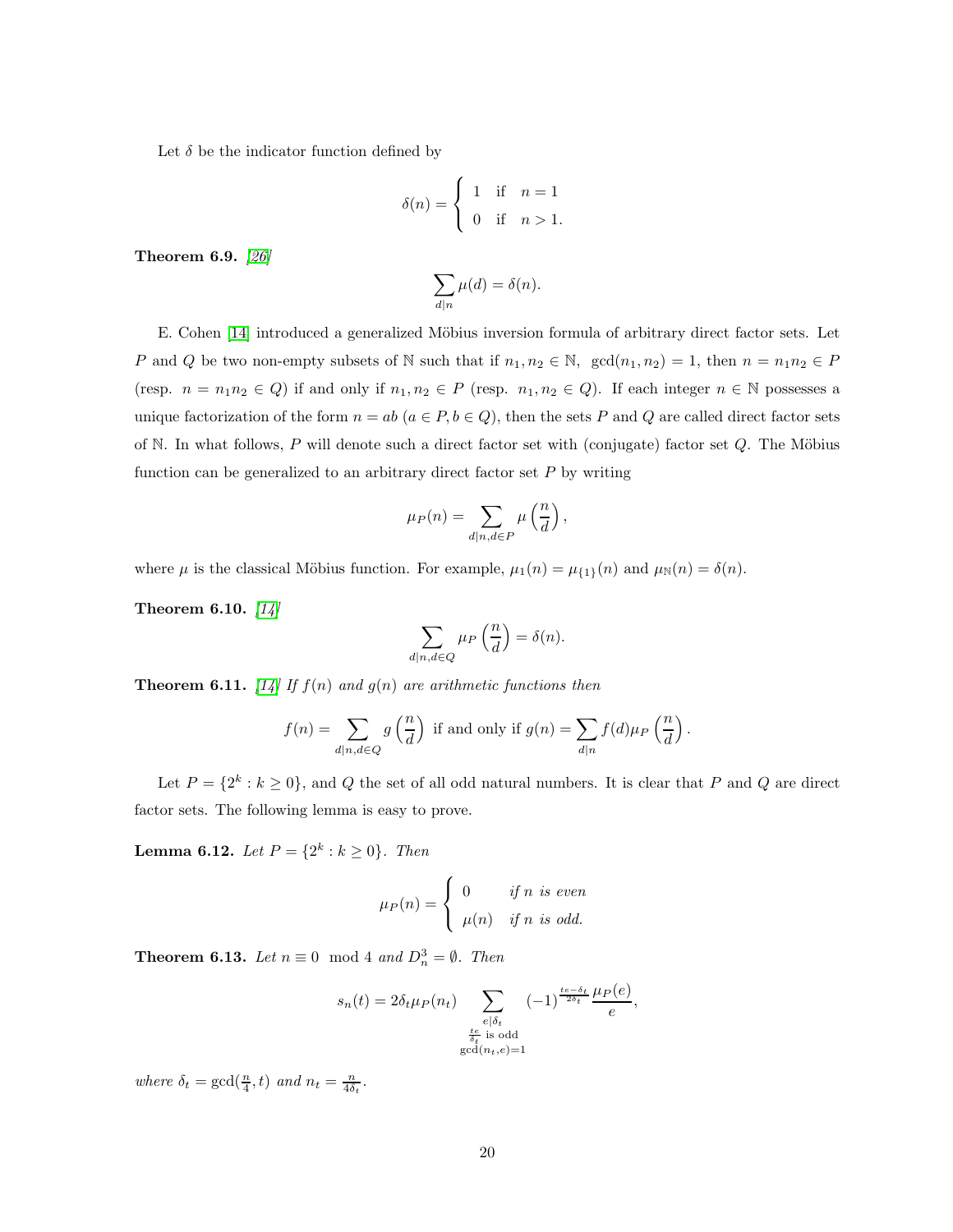*Proof.* Let

$$
f_n(t) = \sum_{a \in M_n^1(1)} \frac{w_n^{at} - w_n^{-at}}{i}
$$
  
= 
$$
\frac{1}{i} (w_n^t - w_n^{3t} + w_n^{5t} - \dots - w_n^{(n-1)t}).
$$

As  $f_n(t)$  is a sum of a geometric progression with common ratio  $-w_n^{2t}$ , we find that

$$
f_n(t) = \begin{cases} \frac{n}{2} & \text{if } t \equiv \frac{n}{4} \pmod{n} \\ -\frac{n}{2} & \text{if } t \equiv \frac{3n}{4} \pmod{n} \\ 0 & \text{otherwise.} \end{cases}
$$

Using Lemma [3.4,](#page-29-0) we have

$$
f_n(t) = \sum_{a \in M_n^1(1)} \frac{w_n^{at} - w_n^{-at}}{i} = \sum_{d \in D_n^1} \sum_{a \in G_n^1(d)} \frac{w_n^{at} - w_n^{-at}}{i} = \sum_{d \in D_n^1} \sum_{a \in dG_{n/d}^1(1)} \frac{w_n^{at} - w_n^{-at}}{i}
$$

$$
= \sum_{d \in D_n^1} \sum_{a \in G_{n/d}^1(1)} \frac{(w_n^d)^{at} - (w_n^d)^{-at}}{i}
$$

$$
= \sum_{d \in D_n^1} s_{n/d}(t).
$$

In the last equation, we use the fact that  $w^d = \exp(\frac{2\pi i}{n/d})$  is an  $\frac{n}{d}$ -th root of unity. From Theorem [6.11,](#page-41-1)

$$
s_n(t) = \sum_{\substack{d|n \ t \equiv \frac{d}{4} \pmod{d}}} f_d(t)\mu_P\left(\frac{n}{d}\right) + \sum_{\substack{d|n \ d|n}} f_d(t)\mu_P\left(\frac{n}{d}\right)
$$
  
\n
$$
= \sum_{\substack{d|n \ d|n}} \frac{d}{2}\mu_P\left(\frac{n}{d}\right) - \sum_{\substack{d|n \ d|n}} \frac{d}{2}\mu_P\left(\frac{n}{d}\right)
$$
  
\n
$$
= \sum_{\substack{d|n \ d|n}} 2d\mu_P\left(\frac{n}{4d}\right) - \sum_{\substack{d|n \ d|n}} 2d\mu_P\left(\frac{n}{4d}\right)
$$
  
\n
$$
= \sum_{\substack{d|n \ d|n \ d \equiv 1 \pmod{4d}}} 2d\mu_P\left(\frac{n}{4d}\right) - \sum_{\substack{d|n \ d|n \ d \equiv 3d \pmod{4d}}} 2d\mu_P\left(\frac{n}{4d}\right)
$$
  
\n
$$
= \sum_{\substack{d|n \ d \equiv 1 \pmod{4} \\ \frac{d}{d} \equiv 1 \pmod{4}}} 2d\mu_P\left(\frac{n}{4d}\right) - \sum_{\substack{d|n \ d \equiv 3 \pmod{4} \\ \frac{d}{d} \equiv 3 \pmod{4}}} 2d\mu_P\left(\frac{n}{4d}\right)
$$
  
\n
$$
= \sum_{\substack{d|gcd(\frac{n}{4},t) \\ \frac{d}{d} \equiv 3 \pmod{4}}} (-1)^{\frac{t-d}{2d}} 2d\mu_P\left(\frac{n}{4d}\right).
$$

Let  $\delta_t = \gcd(\frac{n}{4}, t)$  and  $\frac{n}{4} = \delta_t n_t$ . We have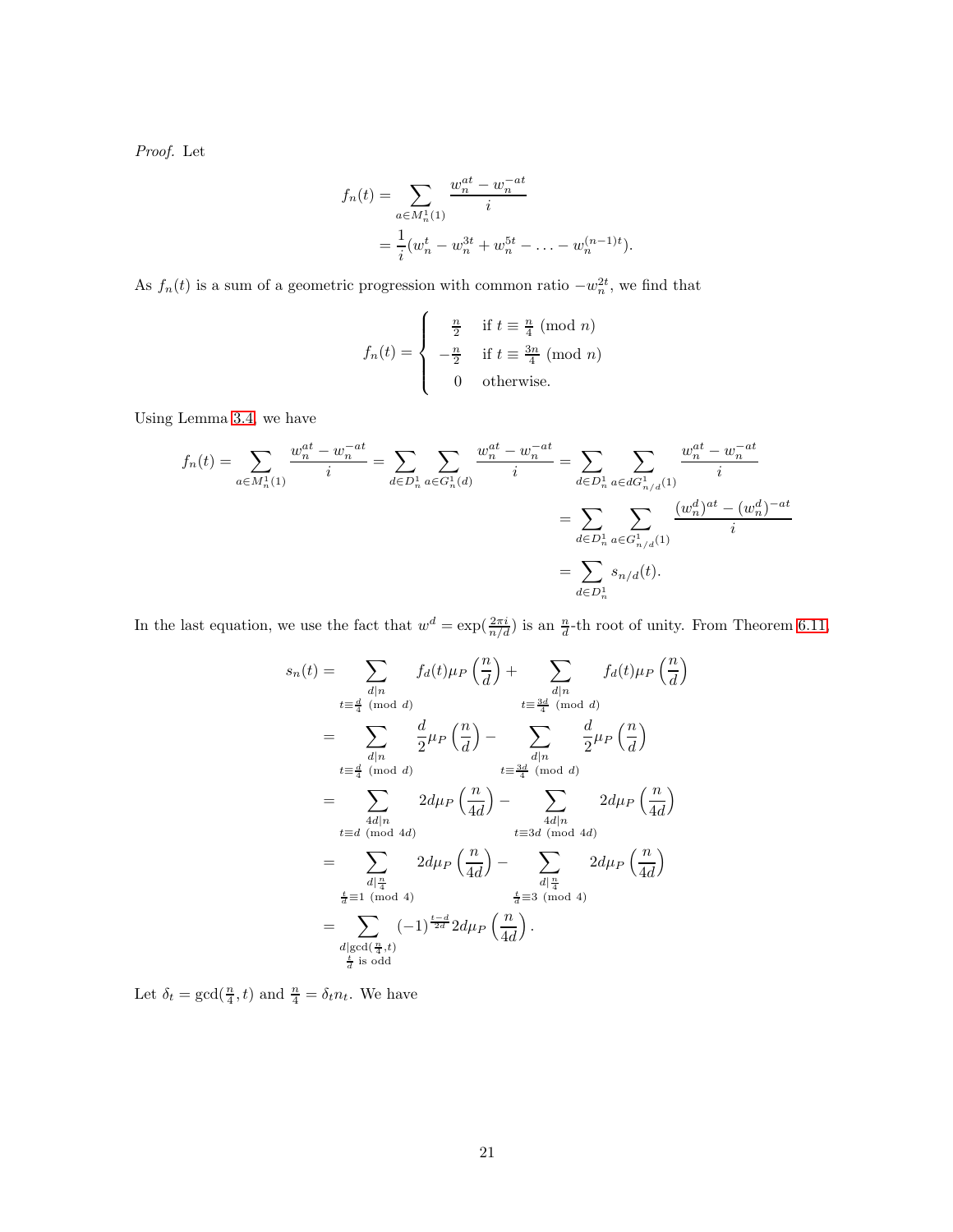$$
s_n(t) = \sum_{\substack{d \mid \delta_t \\ \frac{t}{d} \text{ is odd}}} (-1)^{\frac{t-d}{2d}} 2d\mu_P\left(\frac{n}{4d}\right) = \sum_{\substack{de = \delta_t \\ \frac{t}{d} \text{ is odd}}} (-1)^{\frac{t-d}{2d}} 2d\mu_P(n_t e)
$$

$$
= 2\mu_P(n_t) \sum_{\substack{de = \delta_t \\ \frac{t}{d} \text{ is odd}}} (-1)^{\frac{t-d}{2d}} d\mu_P(e)
$$

$$
= 2\delta_t \mu_P(n_t) \sum_{\substack{e \mid \delta_t \\ \frac{te}{d} \text{ is odd}}} (-1)^{\frac{te-\delta_t}{2\delta_t}} \frac{\mu_P(e)}{e}.
$$

$$
= 2\delta_t \mu_P(n_t) \sum_{\substack{e \mid \delta_t \\ \frac{te}{\delta_t} \text{ is odd}}} (-1)^{\frac{te-\delta_t}{2\delta_t}} \frac{\mu_P(e)}{e}.
$$

**Corollary 6.13.1.** *Let*  $n \equiv 0 \pmod{4}$  *and*  $D_n^3 = \emptyset$ *. Then* 

$$
s_n(t) = \begin{cases} (-1)^{\frac{t-1}{2}} 2\mu_P(\frac{n}{4}) & \text{if } t \text{ is odd} \\ 0 & \text{if } t \text{ is even,} \end{cases}
$$

where  $gcd(\frac{n}{4}, t) = 1$ .

*Proof.* Put  $\delta_t = \gcd(\frac{n}{4}, t) = 1$  in Theorem [6.13.](#page-41-2)

**Corollary 6.13.2.** *Let*  $n = 4m$  *with*  $m$  *an odd integer and*  $D_n^3 = \emptyset$ *. Then* 

$$
s_n(t) = \begin{cases} (-1)^{\frac{t-1}{2}} 2c_m(t) & \text{if } t \text{ is odd} \\ 0 & \text{if } t \text{ is even.} \end{cases}
$$

*Proof.* If t is an even integer then  $\frac{te}{\delta_t}$  is not odd whenever  $e \mid \delta_t$  and  $0 \le t \le n-1$ . Therefore by Theorem [6.13](#page-41-2) we get  $s_n(t) = 0$ . Assume that t is an odd integer. Since  $D_n^3 = \emptyset$  and m is odd,  $\delta_t \equiv 1 \pmod{4}$ for all  $0 \le t \le n-1$ . Note that  $\frac{te}{\delta_t} \equiv 1 \pmod{4}$  (resp. 3 (mod 4)) if and only if  $t \equiv 1 \pmod{4}$  (resp. 3 (mod 4)) for all  $e | \delta_t$  and  $0 \le t \le n - 1$ . By Lemma [6.12](#page-41-3) and Theorem [6.13,](#page-41-2) we have

$$
s_n(t) = 2\delta_t \mu_P(n_t) \sum_{\substack{e|\delta_t \\ \frac{te}{\delta_t} \text{ is odd}}} (-1)^{\frac{te-\delta_t}{2\delta_t}} \frac{\mu_P(e)}{e} = 2\delta_t \mu(n_t) \sum_{\substack{e|\delta_t \\ \gcd(n_t, e) = 1}} (-1)^{\frac{t-1}{2}} \frac{\mu(e)}{e}
$$
  

$$
= (-1)^{\frac{t-1}{2}} 2\mu(n_t)\delta_t \sum_{\substack{e|\delta_t \\ \gcd(n_t, e) = 1}} \frac{\mu(e)}{e}
$$
  

$$
= (-1)^{\frac{t-1}{2}} 2\mu(n_t)\delta_t \prod_{\substack{p|\delta_t \\ p \nmid n_t}} \left(1 - \frac{1}{p}\right)
$$
  

$$
= (-1)^{\frac{t-1}{2}} 2\mu(n_t) \frac{\varphi(m)}{\varphi(m/\delta_t)}
$$
  

$$
= (-1)^{\frac{t-1}{2}} 2\frac{\mu(m/\delta_t)\varphi(m)}{\varphi(m/\delta_t)} = (-1)^{\frac{t-1}{2}} 2c_m(t).
$$

 $\Box$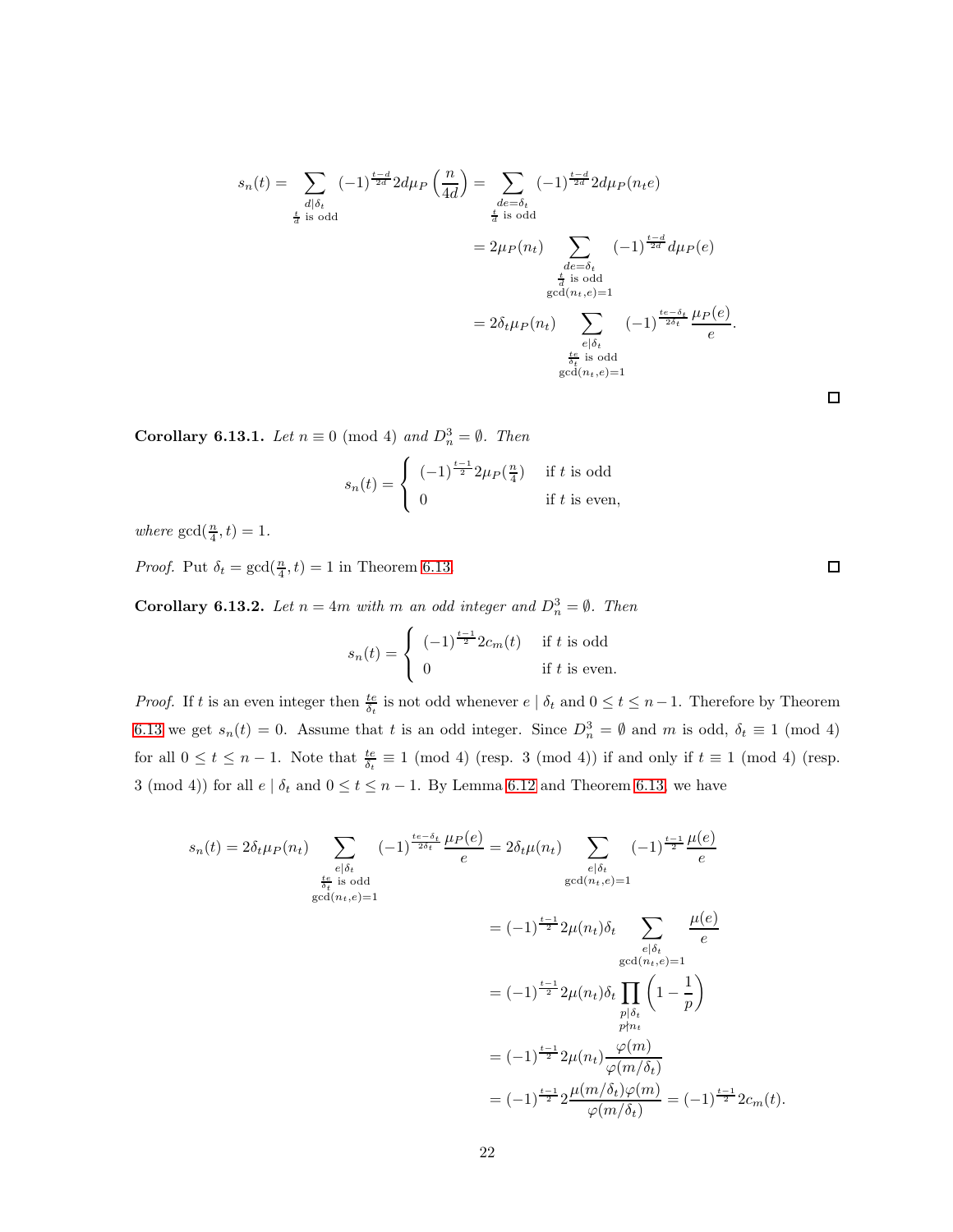In the fourth equality, we use

$$
\frac{\varphi(m)}{\varphi(m/\delta_t)} = \frac{m}{m/\delta_t} \prod_{\substack{p \mid \delta_t \\ p \nmid n_t}} \left(1-\frac{1}{p}\right) = \delta_t \prod_{\substack{p \mid \delta_t \\ p \nmid n_t}} \left(1-\frac{1}{p}\right)
$$

.

Last equality holds because of Lemma [6.1.](#page-37-2)

Conflict of Interest: We declare that we have no conflict of interest to this work.

#### Acknowledgements

We sincerely thank Prof. Rupam Barman and Dr. Debajit Kalita for going through the manuscript and giving some useful comments. We also sincerely thank the anonymous reviewers for carefully reading our manuscript and providing insightful comments and suggestions that helped us in improving the presentation of the article.

## <span id="page-44-3"></span>References

- <span id="page-44-1"></span>[1] A. Abdollahi and E. Vatandoost. Which Cayley graphs are integral? *The Electronic Journal of Combinatorics* 16(1) (2009), #R122.
- <span id="page-44-5"></span>[2] O. Ahmadi, N. Alon, I.F. Blake and I.E. Shparlinski. Graphs with integral spectrum. *Linear Algebra and its Applications* 430(1) (2009), 547–552.
- <span id="page-44-4"></span>[3] R.C. Alperin. Rational subsets of finite groups. *International Journal of Group Theory* 3(2) (2014), 53–55.
- <span id="page-44-0"></span>[4] R.C. Alperin and B.L. Peterson. Integral sets and Cayley graphs of finite groups. *The Electronic Journal of Combinatorics* 19(1) (2012), #P44.
- <span id="page-44-7"></span>[5] K. Balińska, D. Cvetković, Z. Radosavljević, S. Simić and D. Stevanović. A survey on integral graphs. *Publikacije Elektrotehniˇckog fakulteta. Serija Matematika* (2002), 42–65.
- <span id="page-44-8"></span>[6] R.B. Bapat, D. Kalita and S. Pati. On weighted directed graphs. *Linear Algebra and its Applications* 436(1) (2012), 99–111.
- <span id="page-44-6"></span>[7] M. Bašić, M. D. Petković and D. Stevanović. Perfect state transfer in integral circulant graphs. *Applied Mathematics Letters* 22 (2009), 1609-1615.
- <span id="page-44-2"></span>[8] N.L. Biggs. *Algebraic graph theory*, Volume 67, Cambridge University Press (1993).
- [9] W.G. Bridges and R.A. Mena. Rational g-matrices with rational eigenvalues. *Journal of Combinatorial Theory, Series A* 32(2) (1982), 264–280.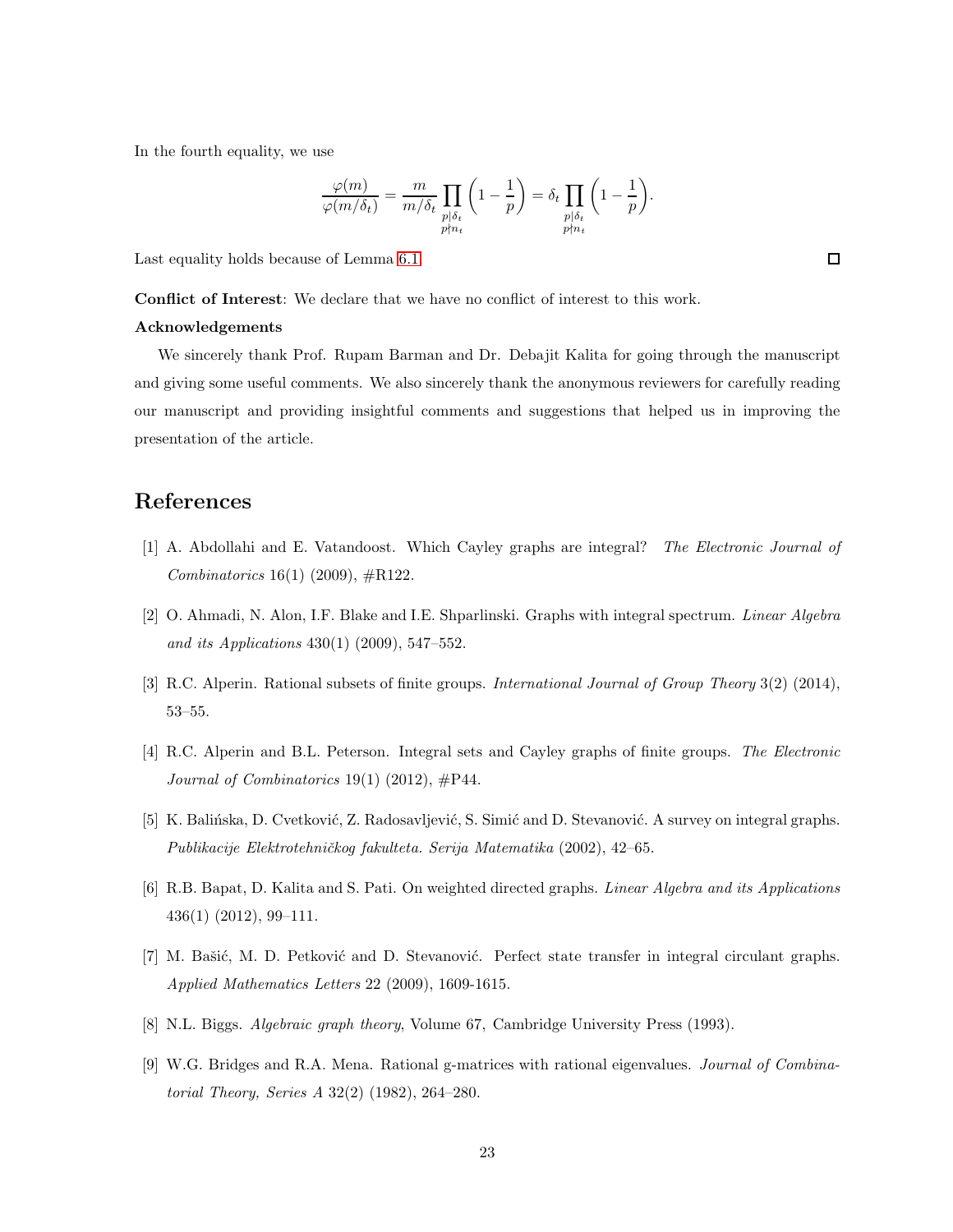- <span id="page-45-4"></span><span id="page-45-3"></span>[10] A.E. Brouwer. Small integral trees. *The Electronic Journal of Combinatorics* 15 (2008), #N1.
- <span id="page-45-5"></span>[11] A.E. Brouwer and W.H. Haemers. The integral trees with spectral radius 3. *Linear Algebra and its Applications* 429(11-12) (2008), 2710–2718.
- <span id="page-45-10"></span>[12] F.C. Bussemaker and D.M. Cvetković. There are exactly 13 connected, cubic, integral graphs. *Publikacije Elektrotehniˇckog fakulteta. Serija Matematika i fizika* (544/576) (1976), 43–48.
- <span id="page-45-13"></span>[13] T. Cheng, L. Feng and H. Huang. Integral Cayley graphs over dicyclic group. *Linear Algebra and its Applications* 566 (2019), 121–137.
- <span id="page-45-2"></span>[14] E. Cohen. A class of residue systems (mod r) and related arithmetical functions. i. a generalization of m¨obius inversion. *Pacific Journal of Mathematics* 9(1) (1959), 13–23.
- <span id="page-45-11"></span>[15] P. Csikvári. Integral trees of arbitrarily large diameters. *Journal of Algebraic Combinatorics* 32(3) (2010), 371–377.
- <span id="page-45-7"></span>[16] P.J. Davis. *Circulant matrices*. Wiley, (1979).
- <span id="page-45-1"></span>[17] K. Guo and B. Mohar. Hermitian adjacency matrix of digraphs and mixed graphs. *Journal of Graph Theory* 85(1) (2017), 217–248.
- <span id="page-45-12"></span>[18] F. Harary and A.J. Schwenk. Which graphs have integral spectra? In *Graphs and Combinatorics*. Springer (1974), 45–51.
- <span id="page-45-14"></span>[19] K. Ireland and M. Rosen. *A classical introduction to modern number theory*. Springer Verlag (1984).
- <span id="page-45-8"></span>[20] M. Kadyan and B. Bhattacharjya. Integral mixed Cayley graphs over abelian groups. *The Electronic Journal of Combinatorics* 28(4) (2021), #P4.46.
- <span id="page-45-9"></span>[21] W. Klotz and T. Sander. Integral Cayley graphs over abelian groups. *The Electronic Journal of Combinatorics* 17 (2010), #R81.
- <span id="page-45-6"></span>[22] C.Y. Ku, T. Lau and K.B. Wong. Cayley graph on symmetric group generated by elements fixing  $k$ points. *Linear Algebra and its Applications* 471 (2015), 405–426.
- [23] M. Lepović, S.K. Simić, K.T. Balińska and K.T. Zwierzyński. There are 93 non-regular, bipartite integral graphs with maximum degree four. *The Technical University of Pozna´n, CSC Report* 511 (2005).
- <span id="page-45-0"></span>[24] J. Liu and X. Li. Hermitian-adjacency matrices and hermitian energies of mixed graphs. *Linear Algebra and its Applications* 466 (2015), 182–207.